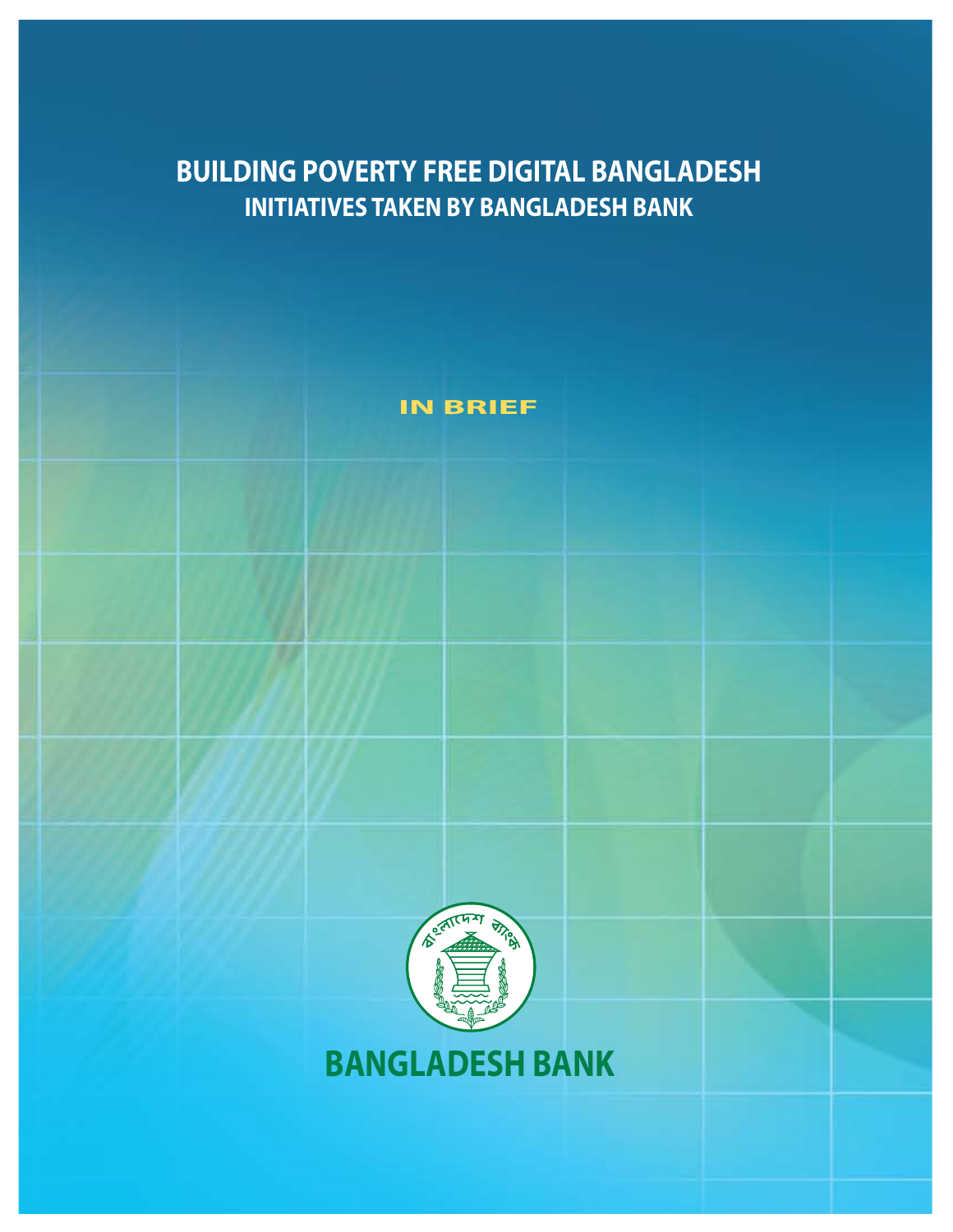# Building Poverty free Digital Bangladesh Initiatives taken by Bangladesh Bank

**IN BRIEF**

9 June 2013

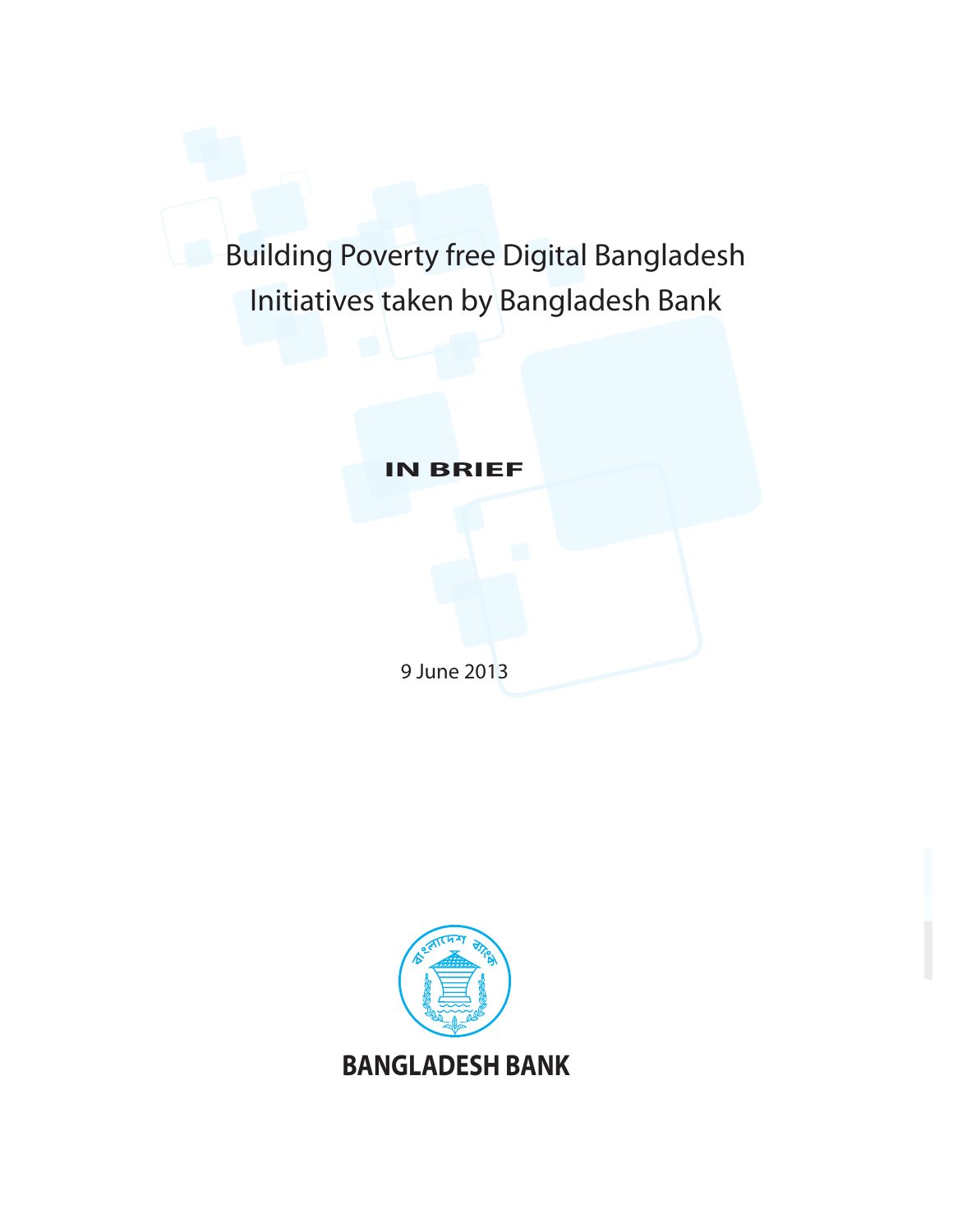#### Foreword

Strong determination has been shown in the vision statement of incumbent government to build a 'Digital Bangladesh' by 2021 by using superior technology. Bangladesh Bank (BB) has been working relentlessly for last four years in chasing the dream of poverty reduction and social development articulated in that vision. Despite facing countless odds including global recessions, we have been trying sincerely to keep our economy stable and to improve its indices with prudent monetary policy and other policies and measures. We have undertaken various reform programs to deal with these challenges. Multi-pronged initiatives have also been taken to build a 'Poverty free Digital Bangladesh'.

We have tried to transform Bangladesh Bank into a fully automated and paperless organization in true sense during this time. Starting from the banking activities, data collection, recruitment, tendering-everything in BB is done through automation. Several measures have been taken to digitize the overall banking system of the country. A fast, secure and modern payment system has been built through the introduction of automated clearing house and fund transfer network. National payment switch has been installed to popularize the use of e-banking and e-commerce. Online CIB service has been launched to facilitate faster decision making in the process of loan sanctioning by the banks. A snapshot of 'Digital Bangladesh Bank' built upon our relentless hard work over last four years has been presented in this summarized version.

Apart from this, we have put special focus on 'financial inclusion programs' to bring a wider section of unbanked population of the country under banking services net in line with inclusive growth strategy of the government. We have ensured supply of adequate credit for various productive and environment friendly sectors including agriculture and SMEs. More than 13 million farmers and the poor people received the chance of opening bank accounts. Mobile banking service has been launched to reach banking services fast to the doorsteps of the common people. Around 5 million people have opened mobile bank accounts. Change has also been ushered in the supervision strategy of BB. An electronic dashboard in relation to supervision has been established which added a new dimension in supervision.

Bangladesh Bank has been playing a complementary role for last four years in implementing various policies and strategies for development formulated by the government. We believe that people will perceive this pro-development success of central bank as the success of the government.

Untoug part

Atiur Rahman Governor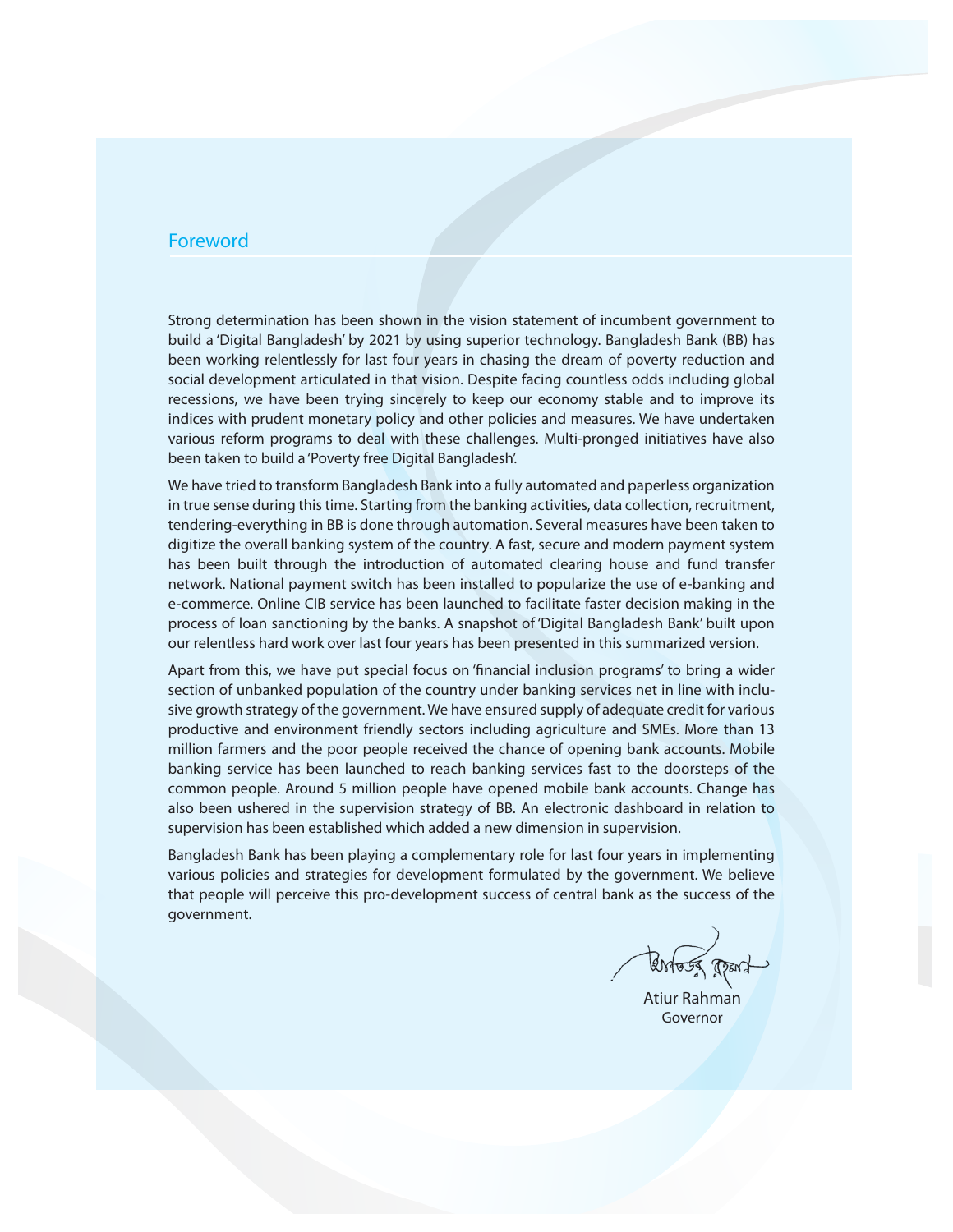#### **Contents**

| Digitization of Bangladesh Bank                                                          | 7  |  |  |  |
|------------------------------------------------------------------------------------------|----|--|--|--|
| Digitization of Banking Sector                                                           | 12 |  |  |  |
| Access to Financial Services (inclusion of financial services)                           | 14 |  |  |  |
| Relaxation (simplification) of rules and regulations of FX transactions                  | 22 |  |  |  |
| Legal, regulatory and institutional programs to maintain stability in the banking sector | 23 |  |  |  |
| Prevention of money laundering and combating terrorism and terrorist financing           | 26 |  |  |  |
| <b>Green Banking activities</b>                                                          | 27 |  |  |  |
| Corporate Social Responsibility (CSR)                                                    | 28 |  |  |  |
| <b>Customer Service Excellence</b>                                                       | 29 |  |  |  |
| Strategic Planning and Human Resource Development                                        |    |  |  |  |
| Notes and coins carrying the portrait of Bangabandhu                                     | 30 |  |  |  |
| Commemorative notes and coins                                                            | 30 |  |  |  |
| Establishment of currency museum                                                         | 30 |  |  |  |
| GDP growth (average)                                                                     | 30 |  |  |  |
| Foreign remittance                                                                       | 31 |  |  |  |
| Foreign Exchange (FX) reserve                                                            | 31 |  |  |  |
| <b>Export earnings</b>                                                                   | 31 |  |  |  |
| Import payments                                                                          | 31 |  |  |  |
| Inflation                                                                                | 31 |  |  |  |
| NPL ratio in the banking sector                                                          | 32 |  |  |  |
| Strong position of Bangladesh in 'Sovereign Credit Rating'.                              | 32 |  |  |  |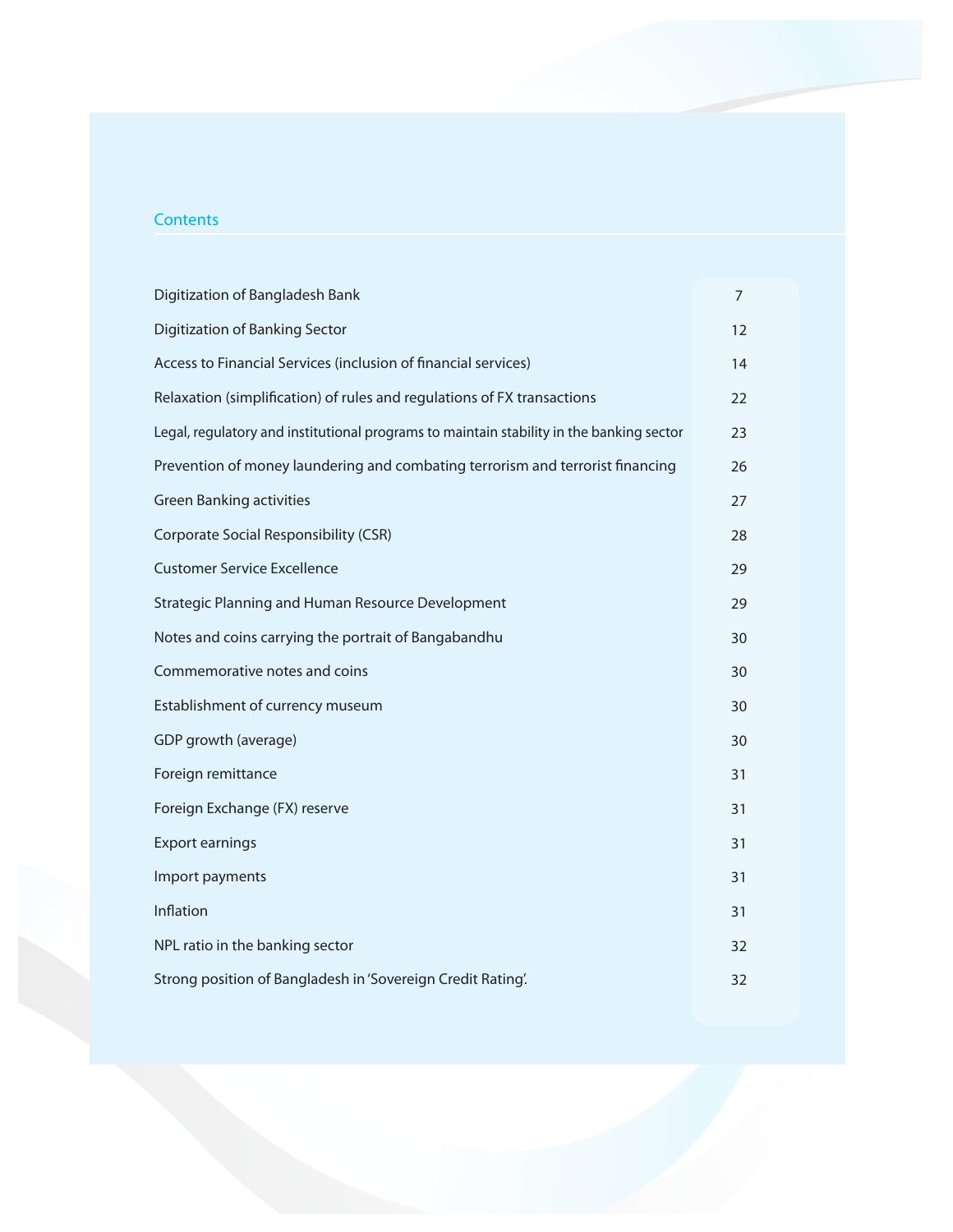### 1. Digitization of Bangladesh Bank

| SI <sub>No</sub> | <b>Topics</b><br><b>Measures Taken</b>   |                                                                                                                                                                                                                                                                                                                                                                                                                                                                                                                                                                                                                | Results                                                                                                                                                                                                                                                                                                                                                                                                                                                                                                                                                                                                                                                                                                                                       |
|------------------|------------------------------------------|----------------------------------------------------------------------------------------------------------------------------------------------------------------------------------------------------------------------------------------------------------------------------------------------------------------------------------------------------------------------------------------------------------------------------------------------------------------------------------------------------------------------------------------------------------------------------------------------------------------|-----------------------------------------------------------------------------------------------------------------------------------------------------------------------------------------------------------------------------------------------------------------------------------------------------------------------------------------------------------------------------------------------------------------------------------------------------------------------------------------------------------------------------------------------------------------------------------------------------------------------------------------------------------------------------------------------------------------------------------------------|
| 1.1              | Networking                               | Under networking package, local area<br>network (LAN) of BB and inter connectivity<br>among branches have been established. To<br>ensure easy availability of accurate informa-<br>tion and to maintain data security in BB,<br>state of the art data center and disaster<br>recovery (DR) site capable of mitigating IT<br>security risks were established. All the<br>departments located in the head office and<br>ten branches across the country have been<br>integrated to a uniform network through<br>LAN or WAN. Under this package, internet<br>and intranet connections have been estab-<br>lished. | All the officials of BB are enjoy-<br>ing the facility of internet and<br>intranet. It has created the<br>opportunity for BB employees<br>international<br>to<br>access<br>to<br>information<br>highway<br>and<br>facilitated them to update<br>professional knowledge and<br>skills set. The speed in overall<br>activities of BB has increased<br>manifold for using ICT. All the<br>business applications can also<br>be used within this network. So,<br>this network package can be<br>treated as the backbone of all<br>other packages.<br>Video conferencing in<br>and<br>outside the country can be done<br>when<br>needed<br>under<br>this<br>package.                                                                               |
| 1.2              | Enterprise<br>Resource<br>Planning (ERP) | Under the ERP, the financial statements of BB<br>automatically following<br>prepared<br>are<br>international standard in Systems, Applica-<br>tions and Products (SAP). Maintenance of<br>accounts in BB such as general ledger and<br>accounting, budgeting, payables, receiv-<br>ables, cash management, budget and cost<br>accounting<br>system,<br>purchase<br>center<br>management, fixed asset and HR manage-<br>ment, is done with precision and automation.                                                                                                                                            | It's playing a supportive role in<br>enhancing overall functional<br>efficiency of BB. Under SAP<br>environment, the officials of BB<br>can easily access to their salary<br>statements, account balances<br>different<br><b>HR</b><br>related<br>and<br>information just sitting in their<br>desks using intranet. All the<br>procurements of BB are done<br>through ERP. As a result, relevant<br>information of a purchased<br>asset is automatically captured<br>in the asset register. As a result,<br>transparency and efficiency in<br>procurement by BB have been<br>enhanced. Commercial banks<br>and other financial institutions<br>(FIs) are being encouraged to<br>technology<br>adopt<br>based<br>infrastructure as done by BB. |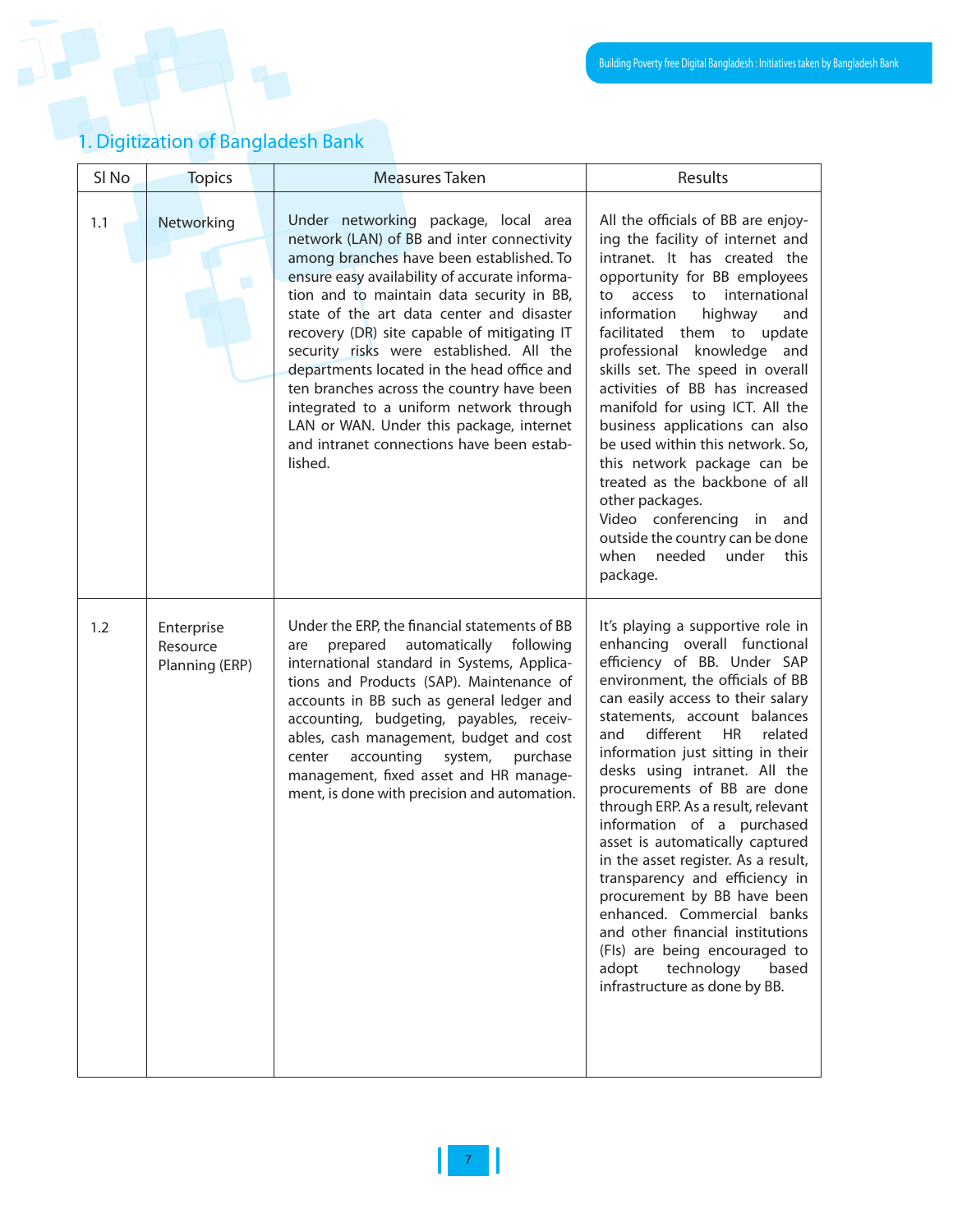$\overline{\mathsf{L}}$ 

 $\Gamma$ 

| Results |  |  |
|---------|--|--|

 $\top$ 

| SI <sub>No</sub> | <b>Topics</b>                                | Measures Taken                                                                                                                                                                                                                                                                                                                                                                                                                                                                                                                                                                                                                                                                                                                                                                   | Results                                                                                                                                                                                                                                                                                                                                                                                                                                                                                                                                                                                                                                                                                                                                 |
|------------------|----------------------------------------------|----------------------------------------------------------------------------------------------------------------------------------------------------------------------------------------------------------------------------------------------------------------------------------------------------------------------------------------------------------------------------------------------------------------------------------------------------------------------------------------------------------------------------------------------------------------------------------------------------------------------------------------------------------------------------------------------------------------------------------------------------------------------------------|-----------------------------------------------------------------------------------------------------------------------------------------------------------------------------------------------------------------------------------------------------------------------------------------------------------------------------------------------------------------------------------------------------------------------------------------------------------------------------------------------------------------------------------------------------------------------------------------------------------------------------------------------------------------------------------------------------------------------------------------|
| 1.3              | Banking<br>Application<br>Software           | Implementation of 'Banking Application<br>Software' has been completed to automate<br>overall banking activities of BB. Most of the<br>financial transactions of the government are<br>settled automatically at present.                                                                                                                                                                                                                                                                                                                                                                                                                                                                                                                                                         | As a result, all the accounts of<br>the government are balanced<br>everyday automatically. Under<br>this software, salaries are paid to<br>employees<br>govt.<br>through<br>Electronic Funds Transfer (EFT)<br>done in assistance with the<br>Ministry of Finance. Apart from<br>this, it supplies data as per the<br>requirement of ERP and Enter-<br>prise Data Warehouse.                                                                                                                                                                                                                                                                                                                                                            |
| 1.4              | <b>Enterprise Data</b><br>Warehouse<br>(EDW) | An EDW has been established in BB as a<br>central data warehouse to collect informa-<br>tion through online from banks and Fls, to<br>preserve those and conduct required analy-<br>sis automatically for decision making. This<br>EDW, enriched with latest software, contains<br>a complete data storage. Information<br>related to macroeconomic parameter i.e.<br>imports, exports, remittance, inflation and<br>information related to banking sector, statis-<br>tics and economic research, monetary<br>policy, banking supervision and credit are<br>preserved and processed here centrally.<br>Banks and FIs got the opportunity to upload<br>information into the web portal of BB sitting<br>in their offices and using Rationalized Input<br>Template (RIT) formats. | Monetary policy formulation,<br>management<br>and<br>currency<br>policies related to bank supervi-<br>sion will be faster with the help<br>of<br>information.<br>this<br>Data<br>preserved in this warehouse can<br>be used in research undertaken<br>at home or in abroad. Forecast-<br>ing, time series analysis and<br>preparation of various reports<br>will be possible using different<br>analytical tools and conducting<br>data analysis, data mining and<br>data modeling. Users can search<br>collect their<br>and<br>required<br>information through<br>online<br>from this data warehouse.<br>information<br>since<br>Historical<br>1972 is being encoded in digital<br>format and is updated in the<br>information server. |
| 1.5              | Website<br>development                       | The website of BB, launched for the first time<br>in 2001 at own initiative, has been recently<br>upgraded with latest features and technology.                                                                                                                                                                                                                                                                                                                                                                                                                                                                                                                                                                                                                                  | The website contains all the<br>updated information required<br>to undertake any financial and<br>economic research and is fulfill-<br>ing the wide spectrum of<br>requirements of the users.                                                                                                                                                                                                                                                                                                                                                                                                                                                                                                                                           |
| 1.6              | Intranet<br>development                      | The intranet of BB has been developed. It<br>helps in taking faster decision and effective<br>measures by providing easier access to<br>accurate information, facilitating reuse and<br>sharing of information. Important news                                                                                                                                                                                                                                                                                                                                                                                                                                                                                                                                                   | Officials of BB can have easy<br>access to their required informa-<br>tion sitting in their desks as differ-<br>internally<br>ent<br>developed<br>software is connected with the<br>intranet. Visitors access pass                                                                                                                                                                                                                                                                                                                                                                                                                                                                                                                      |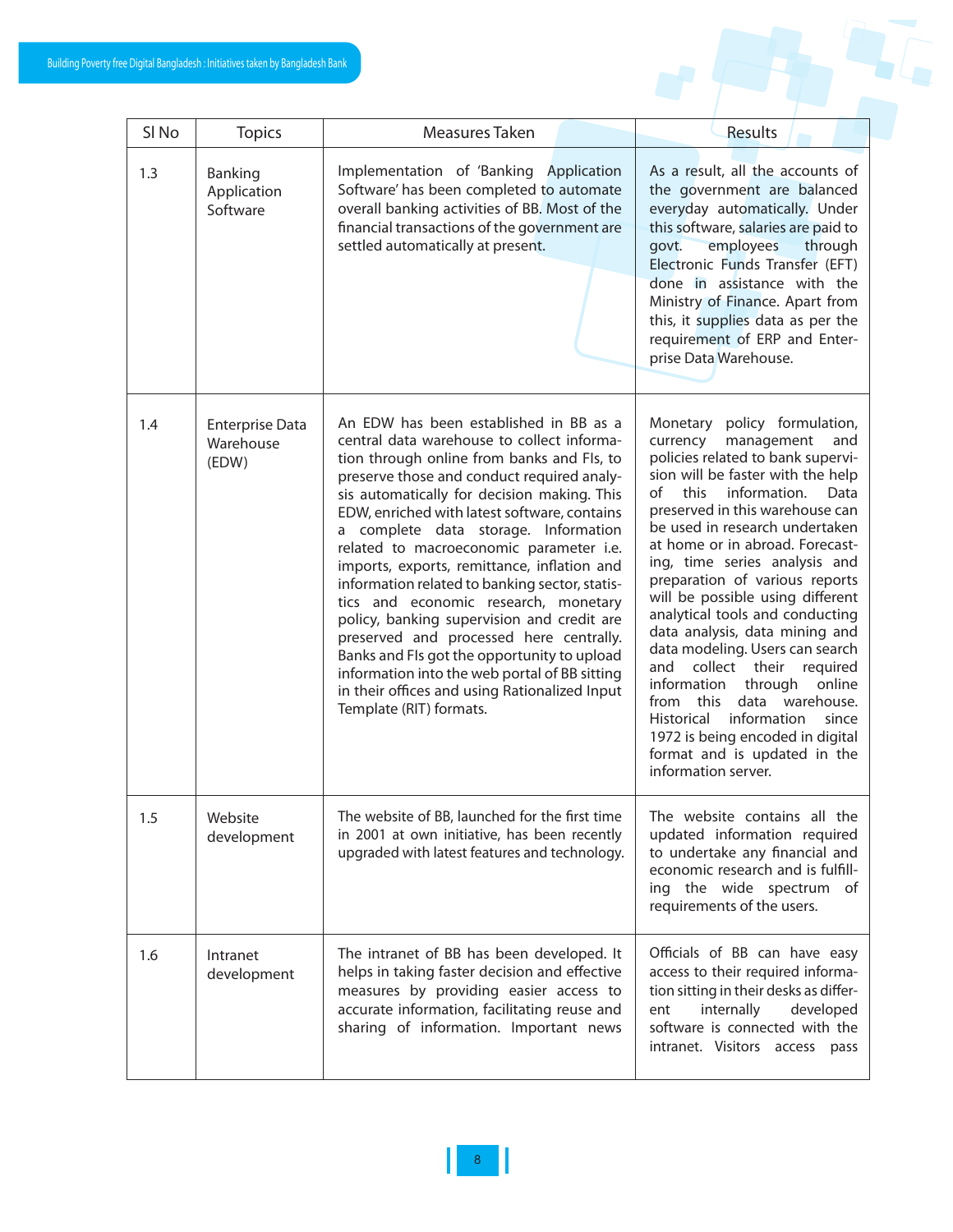|                  |                         |                                                                                                                                                                                                                                                                                                                                                                                                                                                                                                                                                                                                                                                                                                                                                              | Building Poverty free Digital Bangladesh : Initiatives taken b                                                                                                                                                                                                                                                                                                                                                                                                                                                                                                                                                                                                       |
|------------------|-------------------------|--------------------------------------------------------------------------------------------------------------------------------------------------------------------------------------------------------------------------------------------------------------------------------------------------------------------------------------------------------------------------------------------------------------------------------------------------------------------------------------------------------------------------------------------------------------------------------------------------------------------------------------------------------------------------------------------------------------------------------------------------------------|----------------------------------------------------------------------------------------------------------------------------------------------------------------------------------------------------------------------------------------------------------------------------------------------------------------------------------------------------------------------------------------------------------------------------------------------------------------------------------------------------------------------------------------------------------------------------------------------------------------------------------------------------------------------|
| SI <sub>No</sub> | <b>Topics</b>           | <b>Measures Taken</b>                                                                                                                                                                                                                                                                                                                                                                                                                                                                                                                                                                                                                                                                                                                                        | Results                                                                                                                                                                                                                                                                                                                                                                                                                                                                                                                                                                                                                                                              |
|                  |                         | published in the daily newspapers relating<br>to economy and financial sectors is down-<br>loaded in the intranet. Updated information<br>related to FX reserve, exchange rate,<br>monthly inflation rate, remittance sent by<br>the expatriates are also presented through<br>graphs and charts. Digital versions of differ-<br>ent regulations, guidelines, circulars, forms<br>etc. are posted in the intranet. Materials<br>used in the daily activities of BB like phone<br>guide, organizational chart, publications<br>etc. have been included in the intranet.<br>Certain daily activities e.g. leave application,<br>meeting room booking, vehicle requisition<br>have also been included in the intranet.                                          | through<br>system<br>connected<br>intranet is issuing pass automati-<br>cally to the visitors for entering<br>different buildings of BB. Internal<br>HR or administrative orders or<br>circulars of BB are distributed<br>through intranet instead of paper<br>version. All relevant activities as<br>well as personal information of<br>the officers and staffs of BB are<br>channeled through this. As a<br>result, officials of head office and<br>branch offices can get instant<br>update of these circulars as soon<br>as it's uploaded, huge quantity of<br>papers is saved on the other hand<br>which is in line with upholding<br>green banking philosophy. |
| 1.7              | Open data<br>initiative | An initiative titled 'open data initiative' has<br>been taken to provide information to the<br>public easily. It's shown in the website of BB.<br>A publication named 'Monthly Economic<br>Trends' containing data on various<br>indicators/parameters is also available in<br>Excel format. This information is updated<br>every month.                                                                                                                                                                                                                                                                                                                                                                                                                     | People can collect updated<br>information related to balance<br>of payments, money supply,<br>national account, consumer<br>price index, capital market<br>index, interest rate, remittance,<br>exchange rate, commodity price<br>etc. through online. Even 20<br>years old information can be<br>collected through online.                                                                                                                                                                                                                                                                                                                                          |
| 1.8              | E-tendering             | Web based e-tendering system has been<br>launched to do procurement activities. This<br>software is used in the local and international<br>tendering by BB. Among all the govt., semi-<br>govt. and autonomous bodies of the country<br>Bangladesh Bank pioneered the idea of doing<br>all the tender related activities electronically<br>including inviting, receiving and evaluating<br>quotations through online and thereby imple-<br>mented a transparent tendering practice. Local<br>and foreign companies can submit their<br>quotations/tenders and relevant papers in the<br>website. It's a safe tendering process. Around<br>550 tenders have been completed in this<br>process so far and another 100 is under process<br>at different phases. | It played roles in ensuring trans-<br>parency as well as avoiding<br>undue complexities in tendering<br>process. Of late, the e-tendering<br>process of BB brought in pride<br>Bangladesh by<br>for<br>being<br>awarded in the third 'Interna-<br>tional industrial engineering and<br>operations<br>management'<br>summit arranged by Lawrence<br>Technological University at<br>Istanbul of Turkey. Many organi-<br>zations has shown interest to<br>follow the e-tendering process<br>of BB to get the benifits of it.<br>Bangladesh Bank has already<br>provided Bangladesh<br><b>Bridge</b><br>Authority with this software as                                  |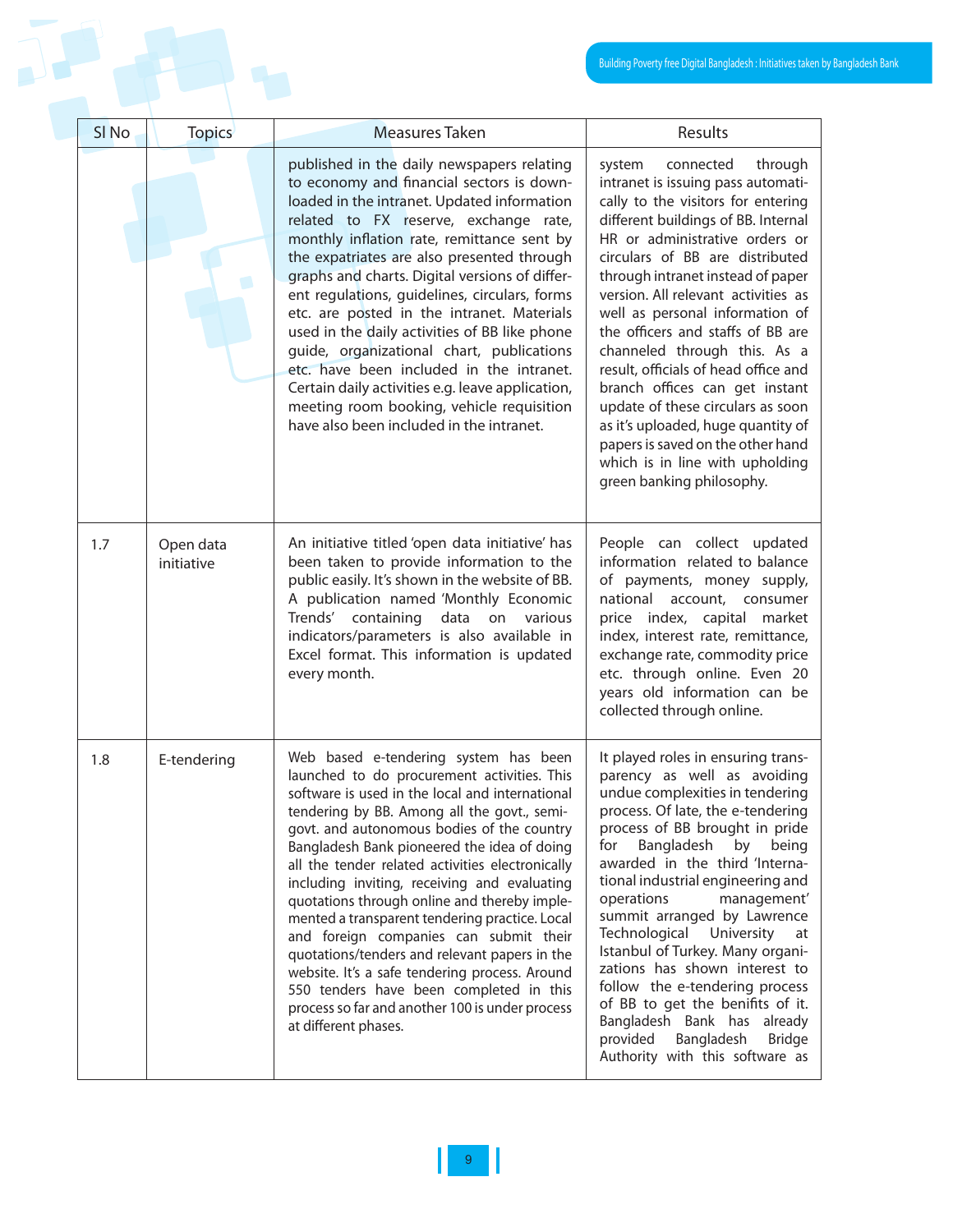|  |  | <u>and the second property</u> |
|--|--|--------------------------------|
|  |  |                                |

| SI <sub>No</sub> | <b>Topics</b>                                  | Measures Taken                                                                                                                                                                                                                                                                                                                                                                                                                                                                                                                                                                                         | Results                                                                                                                                                                                                                                                                                                                                                                                                                                       |
|------------------|------------------------------------------------|--------------------------------------------------------------------------------------------------------------------------------------------------------------------------------------------------------------------------------------------------------------------------------------------------------------------------------------------------------------------------------------------------------------------------------------------------------------------------------------------------------------------------------------------------------------------------------------------------------|-----------------------------------------------------------------------------------------------------------------------------------------------------------------------------------------------------------------------------------------------------------------------------------------------------------------------------------------------------------------------------------------------------------------------------------------------|
|                  |                                                |                                                                                                                                                                                                                                                                                                                                                                                                                                                                                                                                                                                                        | they showed interest in launching<br>e-tendering in their organization.<br>The e-tendering process of BB is<br>also under process of implementa-<br>tion in various other organizations<br>including Rupali Bank Ltd, Sonali<br>Bank Ltd, Agrani Bank Ltd, Ministry<br>of Foreign Affairs and National<br>Kidney Foundation.                                                                                                                  |
| 1.9              | E-recruitment                                  | Starting from receiving applications from<br>the job seekers, all the recruitment activities<br>are done through e-recruitment software.<br>Recruitment of more than 1000 candidates<br>in 30 batches has been completed so far<br>since launching of this system and few more<br>recruitment processes is ongoing.                                                                                                                                                                                                                                                                                    | Candidates of remote areas of<br>the country can submit their<br>applications through online with<br>photos in this system. Overall<br>activities of recruitment such as<br>receiving online applications,<br>sorting, providing admit cards,<br>random allotment of exam seats,<br>declaration of results and send-<br>ing appointment letters etc. are<br>done through this software.                                                       |
| 1.10             | <b>FX</b> transactions<br>related<br>dashboard | An electronic dashboard has been estab-<br>lished by integrating four online reporting<br>modules to track irregularities of the banks<br>in FX transactions. Under this arrangement,<br>information related to all types of foreign<br>currency transactions will be stored in BB<br>through online. In case of imports, LC, Back-<br>to-back LC, local LC, local bill purchase; in<br>case of exports, volume of exports, repatria-<br>tion of export proceeds, outstanding and<br>overdue export bills and information related<br>to inward and outward remittance have also<br>to be stored in BB. | This will make supervision and<br>monitoring activities of BB<br>stronger and focused. Even the<br>banks can monitor and control<br>their branches with the help of<br>this system. As a result, report-<br>ing on FX transactions will be<br>easier; time and money will be<br>saved, awareness in FX transac-<br>tions will be raised and finally<br>the FX reserve will be increased<br>due to compliant dealings with<br>FX transactions. |
| 1.11             | <b>EXP</b> online<br>monitoring<br>system      | Exp monitoring system has been introduced<br>to make export process of the country more<br>and<br>dynamic,<br>accurate<br>transparent.<br>Relevant activities such as monitoring<br>amount of repatriated money against<br>export items, overdue export bills and<br>discrepancy etc. and taking appropriate<br>measures against banks concerned are<br>done in this system. Banks can also monitor<br>their own export related information in this<br>software. Arrangement has also been made<br>to maintain confidentiality of one bank's<br>information to other.                                  | Export information of foreign<br>exchange branches of the banks<br>is directly updated in the<br>database of BB. The export trade<br>of the country can be monitored<br>by analyzing these information.                                                                                                                                                                                                                                       |

 $\mathsf{I}\mathsf{I}$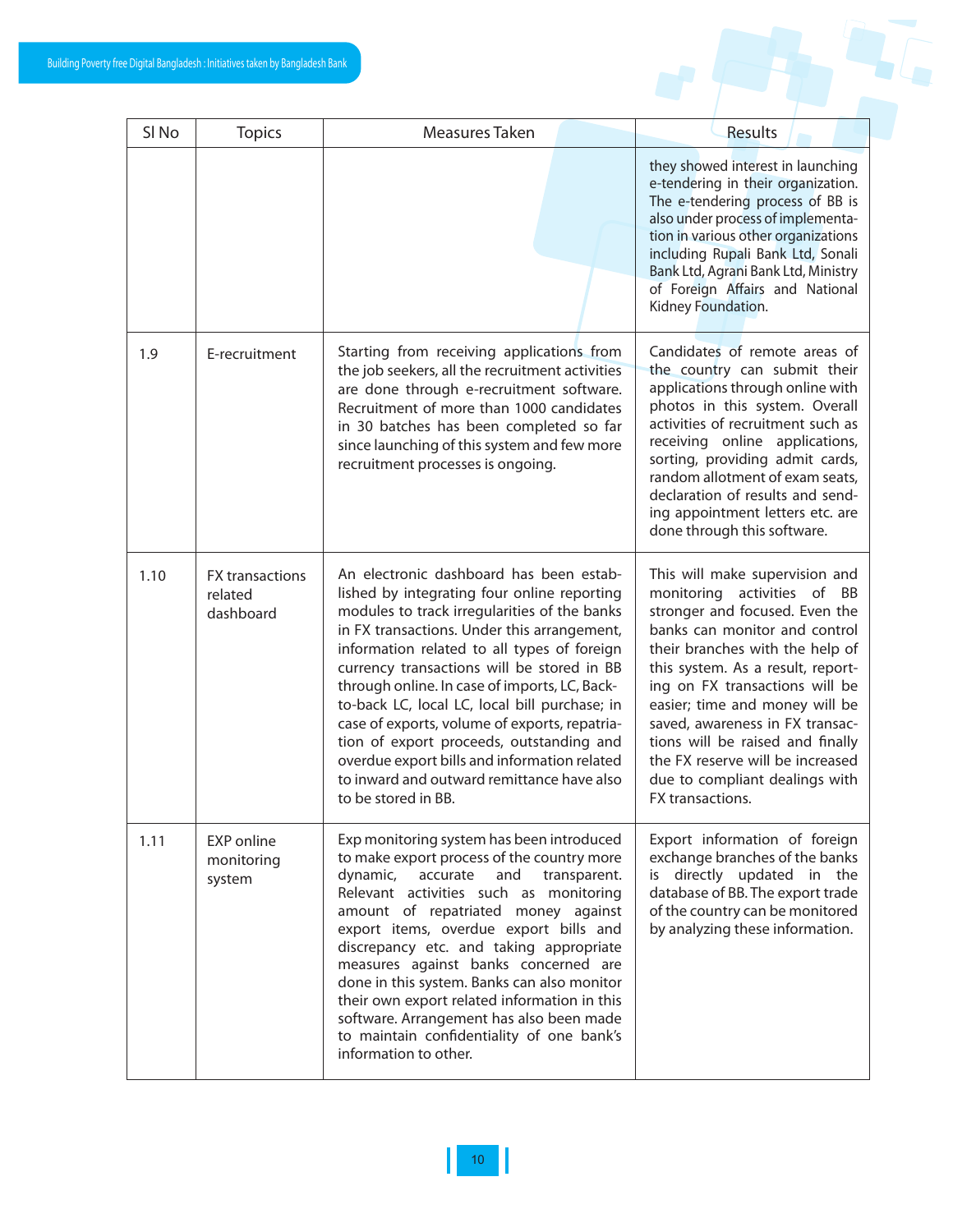|  |                  |                                                               |                                                                                                                                                                                                                                                                                                                                                                                                                                                                                                                                                                                           | Building Poverty free Digital Bangladesh: Initiatives taken                                                                                                                                                                                                                                                                                                                                                                                                                     |
|--|------------------|---------------------------------------------------------------|-------------------------------------------------------------------------------------------------------------------------------------------------------------------------------------------------------------------------------------------------------------------------------------------------------------------------------------------------------------------------------------------------------------------------------------------------------------------------------------------------------------------------------------------------------------------------------------------|---------------------------------------------------------------------------------------------------------------------------------------------------------------------------------------------------------------------------------------------------------------------------------------------------------------------------------------------------------------------------------------------------------------------------------------------------------------------------------|
|  |                  |                                                               |                                                                                                                                                                                                                                                                                                                                                                                                                                                                                                                                                                                           |                                                                                                                                                                                                                                                                                                                                                                                                                                                                                 |
|  | SI <sub>No</sub> | <b>Topics</b>                                                 | <b>Measures Taken</b>                                                                                                                                                                                                                                                                                                                                                                                                                                                                                                                                                                     | Results                                                                                                                                                                                                                                                                                                                                                                                                                                                                         |
|  | 1.12             | Monitoring<br>imports and<br>exports                          | Banks can now upload their information<br>related to import-exports under web based<br>monitoring system of exports and imports.                                                                                                                                                                                                                                                                                                                                                                                                                                                          | As a result, the officials of BB and<br>other stakeholders can collect<br>easily the daily or latest informa-<br>tion on overall foreign trade of<br>the country.                                                                                                                                                                                                                                                                                                               |
|  | 1.13             | <b>Monitoring TM</b><br>form and inward<br>remittance         | Banks have to submit information related to<br>all outward foreign remittances except<br>imports through web based TM form<br>management and information related to all<br>the inward remittances through online<br>inward remittance system.                                                                                                                                                                                                                                                                                                                                             | BB and scheduled banks can<br>easily see remittance related<br>information with this system.                                                                                                                                                                                                                                                                                                                                                                                    |
|  | 1.14             | FX market<br>monitoring<br>system                             | Information of different commercial banks,<br>money changers and authorized dealer (AD)<br>bank branches related to FX market is<br>preserved and processed with this software.                                                                                                                                                                                                                                                                                                                                                                                                           | Foreign exchange market can<br>easily be monitored.                                                                                                                                                                                                                                                                                                                                                                                                                             |
|  | 1.15             | Secondary<br>trading of<br>treasury bills and<br>bonds online | Secondary trading of treasury bills and<br>bonds through online has been started. It's a<br>new platform for trading govt. treasury bills<br>and bonds through trade work stations<br>(TWS) used in capital market.                                                                                                                                                                                                                                                                                                                                                                       | The highest and lowest price of<br>bills and bonds of different<br>tenors, bid and ask volumes and<br>yield etc. are shown in the ticker<br>screen. Any person or institution<br>can participate in the transaction.                                                                                                                                                                                                                                                            |
|  | 1.16             | Dashboard for<br>large loan<br>monitoring                     | To ensure better risk management while<br>sanctioning large loans and to collect<br>relevant information for preventing concen-<br>tration of loans, a large loan monitoring<br>software containing loan related information<br>of the borrowers has been launched. In the<br>new form 'L', sector wise loans, volume of<br>shifting non-funded loans to funded ones<br>and few other issues have been incorporated.                                                                                                                                                                      | In this new system, loan accounts<br>of almost all the large borrowers<br>can be kept under close supervi-<br>sion. As a result, shifting of<br>non-funded facilities to funded<br>loans of each bank can be known<br>with its roll over frequency which<br>facilitates the eventual monitor-<br>ing of these large loans. Besides<br>these, providing early alarm to<br>liquidity crisis, faster instructions<br>to banks for taking appropriate<br>measures will be possible. |
|  | 1.17             | Other software                                                | In addition to the above, many other software<br>have been in use in BB such as: agri loan moni-<br>toring system, prize bond and savings certifi-<br>cate system, medical information system,<br>training management system, corporate<br>memory management, leave management,<br>file management, SME fund management,<br>online portal service, Asian Clearing Union<br>(ACU) Accounts System, loan classification and<br>provisioning system, counterfeit note moni-<br>toring system etc. At present, few other<br>software are in the process of development<br>and implementation. | These software are playing an<br>important role in digitization of<br>BB. These digitization measures<br>taken by BB are the milestones in<br>fulfilling the dream of the<br>government in building a Digital<br>Bangladesh.                                                                                                                                                                                                                                                    |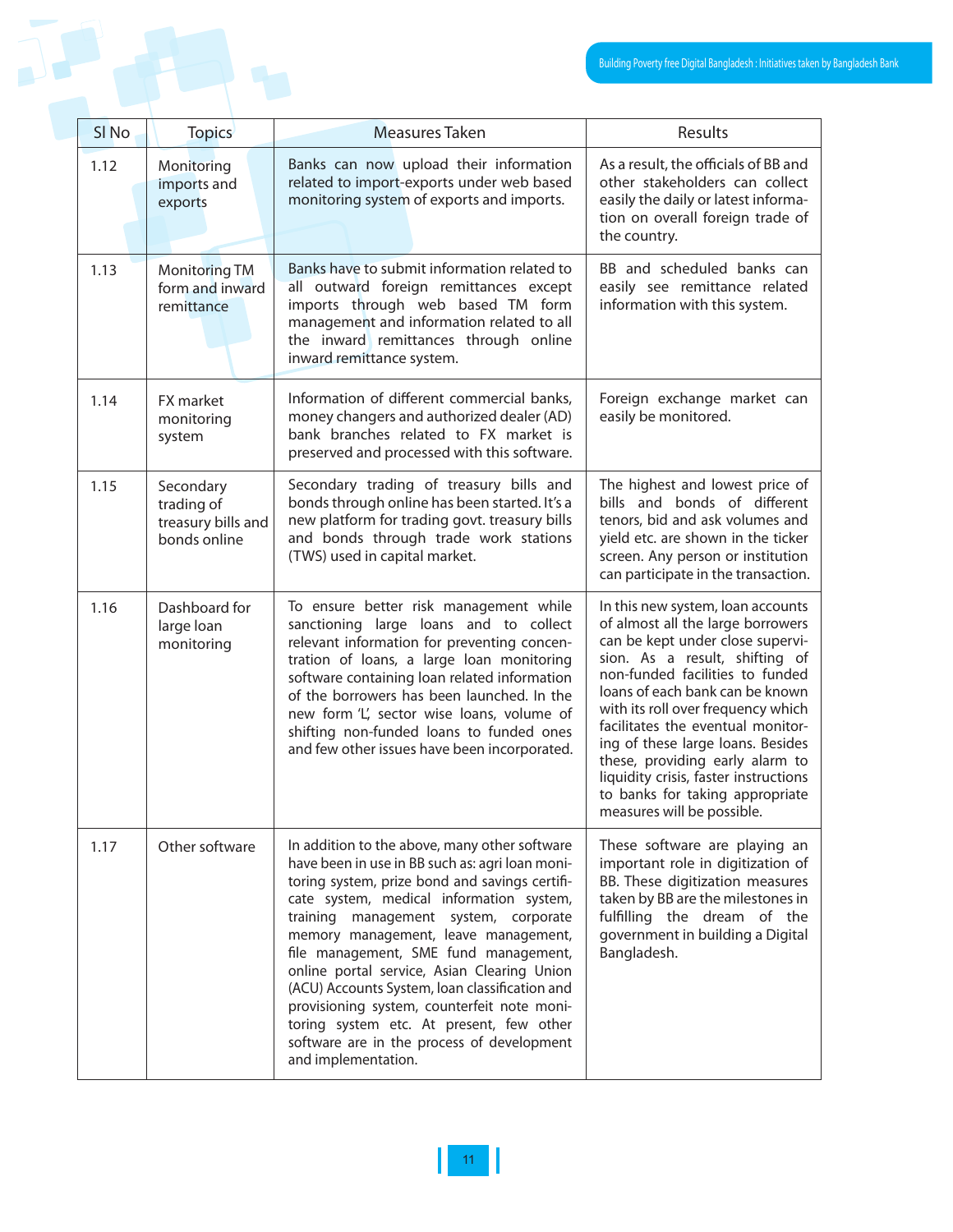### 2. Digitization of Banking Sector

| SI <sub>No</sub> | <b>Topics</b>                      | Measures Taken                                                                                                                                                                                                                                                                                                                                                                                                                                                                                                                                                                                                                                                                                     | Results                                                                                                                                                                                                                                                                                                                                                                                                                                     |
|------------------|------------------------------------|----------------------------------------------------------------------------------------------------------------------------------------------------------------------------------------------------------------------------------------------------------------------------------------------------------------------------------------------------------------------------------------------------------------------------------------------------------------------------------------------------------------------------------------------------------------------------------------------------------------------------------------------------------------------------------------------------|---------------------------------------------------------------------------------------------------------------------------------------------------------------------------------------------------------------------------------------------------------------------------------------------------------------------------------------------------------------------------------------------------------------------------------------------|
| 2.1              | Online banking<br>system           | Among 54 banks operating in the country,<br>37 banks are functioning fully online and 11<br>banks are running partially online at<br>present. Rest 6 banks are in the process of<br>implementing online banking operations.<br>That means 69% of the banks in Bangladesh<br>are providing fully online banking services.                                                                                                                                                                                                                                                                                                                                                                           | Under online banking system,<br>customers can do the banking<br>with any of the branches of a<br>bank despite opening<br>an<br>account with a particular branch.                                                                                                                                                                                                                                                                            |
| 2.2              | Online CIB<br>service              | Online CIB service was launched on 19 July<br>2011. It's a web based solution. Before intro-<br>ducing this service, banks and financial<br>institutions used to send around 5,000<br>enquiries per day to BB for CIB reports. BB<br>could provide 4,000 reports on an average<br>per day with the existing manpower work-<br>ing in the CIB department. Backlogs of 1,000<br>CIB enquiries used to pile up every day.<br>Moreover, it took 5 days on an average to<br>provide a report against an enquiry which<br>could go up to 1 month at times. As a result,<br>credit extension process used to get<br>delayed across the country. Now it takes<br>only few seconds to deliver a CIB report. | Both the time and operating<br>expense of the banks have been<br>slashed due to introduction of<br>this service. Banks and Fls can<br>send their customers updated<br>month wise loan information<br>through online batch. They can<br>search and collect loan informa-<br>tion much faster sitting in their<br>own offices. Banks and FIs can<br>extend their borrowers faster<br>credit due to speedy process of<br>receiving CIB report. |
| 2.3              | Modernization of<br>payment system | Bangladesh Automated Clearing House<br>(BACH) has been established to make local<br>and foreign payments time and cost effec-<br>tive by setting a modern payment system.<br>An outstation cheque now takes only one<br>day to be cleared, that is the day after<br>depositing the cheque. Previously it took<br>about two weeks for the same cheque to be<br>cleared. Apart from this, huge amounts of<br>payment instructions can be settled<br>automatically in one go through Electronic<br>Funds Transfer Network (EFTN).                                                                                                                                                                     | In financial transactions, cheque<br>clearing and electronic fund<br>transfer are taking place in an<br>automated environment within<br>the country.                                                                                                                                                                                                                                                                                        |
| 2.4              | Mobile Banking                     | Mobile Banking under the umbrella of bank-<br>ing operation has been launched to<br>facilitate easy and faster money transfer and<br>to ensure ease of payment of different utility<br>bills like electricity, water, gas etc. in order to<br>increase pace of financial inclusion. A guide-<br>line was issued on 22 September 2011 to<br>this end. 25 banks have been awarded<br>mobile banking license so far. Around 5<br>million people have opened mobile bank-                                                                                                                                                                                                                              | Under this innovative banking<br>arrangements and with the help<br>of mobile phone technology,<br>services related to distribution<br>of local and foreign remittance,<br>payment of utility bills, salaries,<br>allowances and pensions, shop-<br>ping, knowing bank balances,<br>paying taxes and govt. grants                                                                                                                            |

L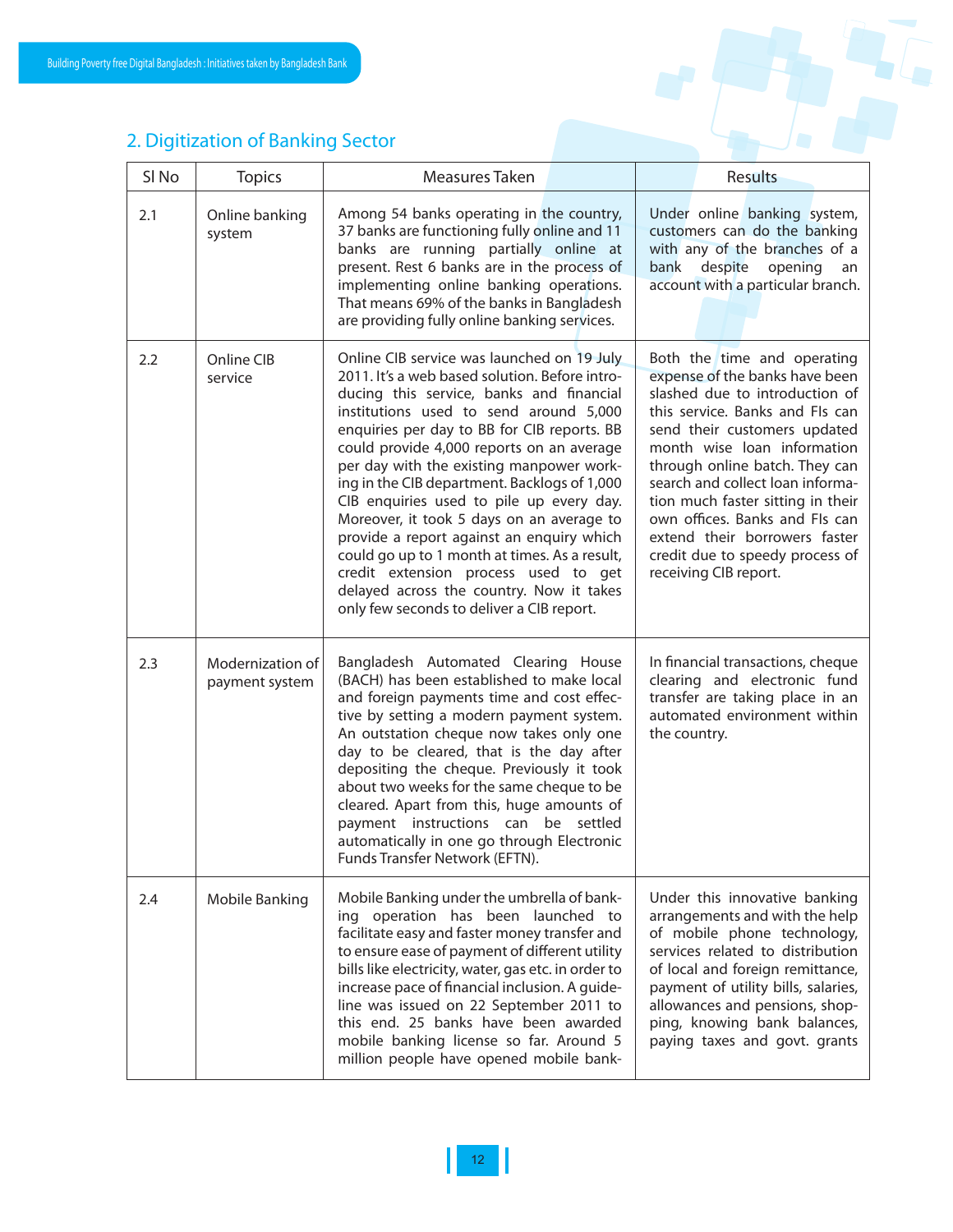|     |                  |                                          |                                                                                                                                                                                                                                                                                                                                                                                                                                                                                                                                                                                                                                                                                                                                                                                                                                                                                                                                                                                                                                   | Building Poverty free Digital Bangladesh : Initiatives taken b                                                                                                                                                                                                                                                                                                                                                                                                                                                                                                                                             |
|-----|------------------|------------------------------------------|-----------------------------------------------------------------------------------------------------------------------------------------------------------------------------------------------------------------------------------------------------------------------------------------------------------------------------------------------------------------------------------------------------------------------------------------------------------------------------------------------------------------------------------------------------------------------------------------------------------------------------------------------------------------------------------------------------------------------------------------------------------------------------------------------------------------------------------------------------------------------------------------------------------------------------------------------------------------------------------------------------------------------------------|------------------------------------------------------------------------------------------------------------------------------------------------------------------------------------------------------------------------------------------------------------------------------------------------------------------------------------------------------------------------------------------------------------------------------------------------------------------------------------------------------------------------------------------------------------------------------------------------------------|
|     | SI <sub>No</sub> | <b>Topics</b>                            | Measures Taken                                                                                                                                                                                                                                                                                                                                                                                                                                                                                                                                                                                                                                                                                                                                                                                                                                                                                                                                                                                                                    | Results                                                                                                                                                                                                                                                                                                                                                                                                                                                                                                                                                                                                    |
|     |                  |                                          | ing accounts. Around 70,000 agents are<br>engaged in processing 4.56 lac $(1 \text{ lac} =$<br>100,000) transactions on an average per day<br>with an average volume of taka 1.12 billion.<br>It creates an opportunity to do transactions<br>faster and cheaper and to receive modern<br>banking services.                                                                                                                                                                                                                                                                                                                                                                                                                                                                                                                                                                                                                                                                                                                       | etc. have been made easier. As a<br>result, banking services can be<br>reached to the people of any<br>remote<br>place<br>anytime.<br>-lt<br>facilitates inculcating savings<br>habit among village people.                                                                                                                                                                                                                                                                                                                                                                                                |
| 2.5 |                  | <b>National</b><br><b>Payment Switch</b> | National payment switch has been estab-<br>build<br>lished<br>to<br>electronic<br>payment<br>infrastructure<br>required<br>spread<br>to<br>e-commerce in the country. It will act as a<br>central server for the banking sector. The<br>main purpose of this is to build a single<br>platform for clearing and settlement of<br>electronic transactions among various<br>inter-bank and shared switches i.e. among<br>3,000 ATMs (apprx) and 2,500 POS switches<br>already installed under private ownership<br>across the country. Under this system a<br>cardholder of a certain bank can easily<br>withdraw money from the booth of another<br>bank free of charge. Being the mother<br>switch of the country, it will connect all the<br>switches established under private arrange-<br>ment including e-payment of the public<br>accounts department of Bangladesh Bank.<br>Already many of the banks have been<br>connected with this switch. Very soon<br>another 10 banks are going to be connected<br>with this program. | help<br>will<br>establishing<br>lt.<br>e-commerce as a fast, efficient<br>and reliable media through<br>electronic settlements of all<br>financial transactions. Banking<br>sector of Bangladesh will then<br>improve further in green bank-<br>ing initiatives. The scope for<br>providing<br>faster<br>banking<br>services at a low cost will<br>enlarge due to this switch.<br>People will use VISA, Master<br>Card, Credit-Debit Card more<br>and more. Electronic shopping<br>will increase and people will be<br>able to pay all types of utility<br>and other recurring payments<br>electronically. |
| 2.6 |                  | E-commerce                               | All the banks have been instructed to intro-<br>duce e-commerce programs to facilitate<br>online payment of utility bills, fund transfer<br>among account holders of the same bank<br>and credit card based internet payment.<br>Few banks have launched e-commerce<br>programs. Other banks also committed to<br>introduce this soon.                                                                                                                                                                                                                                                                                                                                                                                                                                                                                                                                                                                                                                                                                            | Several e-commerce sites have<br>already been in operation in the<br>country. Such as akhoni.com,<br>clickbd.com,<br>ajkerdeal.com,<br>iferi.com, meenabazar.com.bd,<br>rokomari.com, amardesh amar-<br>gram, Oscom etc.                                                                                                                                                                                                                                                                                                                                                                                   |
| 2.7 |                  | Online payment<br>gateway                | Online payment gateway service providers<br>play an important role as an easy media in<br>bringing numerous small FX incomes home<br>against ICT services provided by the freelanc-<br>ers. Authorized dealer (AD) banks have been<br>instructed to take assistance from OPGSP in<br>bringing home these small FX incomes at low<br>cost. Maximum USD 2,000 can be remitted<br>home with this facility. 'AlertPay', the Canada<br>based online fund transfer organization has<br>started their operations in Bangladesh. Neces-                                                                                                                                                                                                                                                                                                                                                                                                                                                                                                   | Foreign currency has been<br>remitted home at a low cost<br>through TT/ Draft as well as<br>through online payment media<br>by selling ICT services through<br>internet including freelancing.                                                                                                                                                                                                                                                                                                                                                                                                             |

 $\mathbf{l}$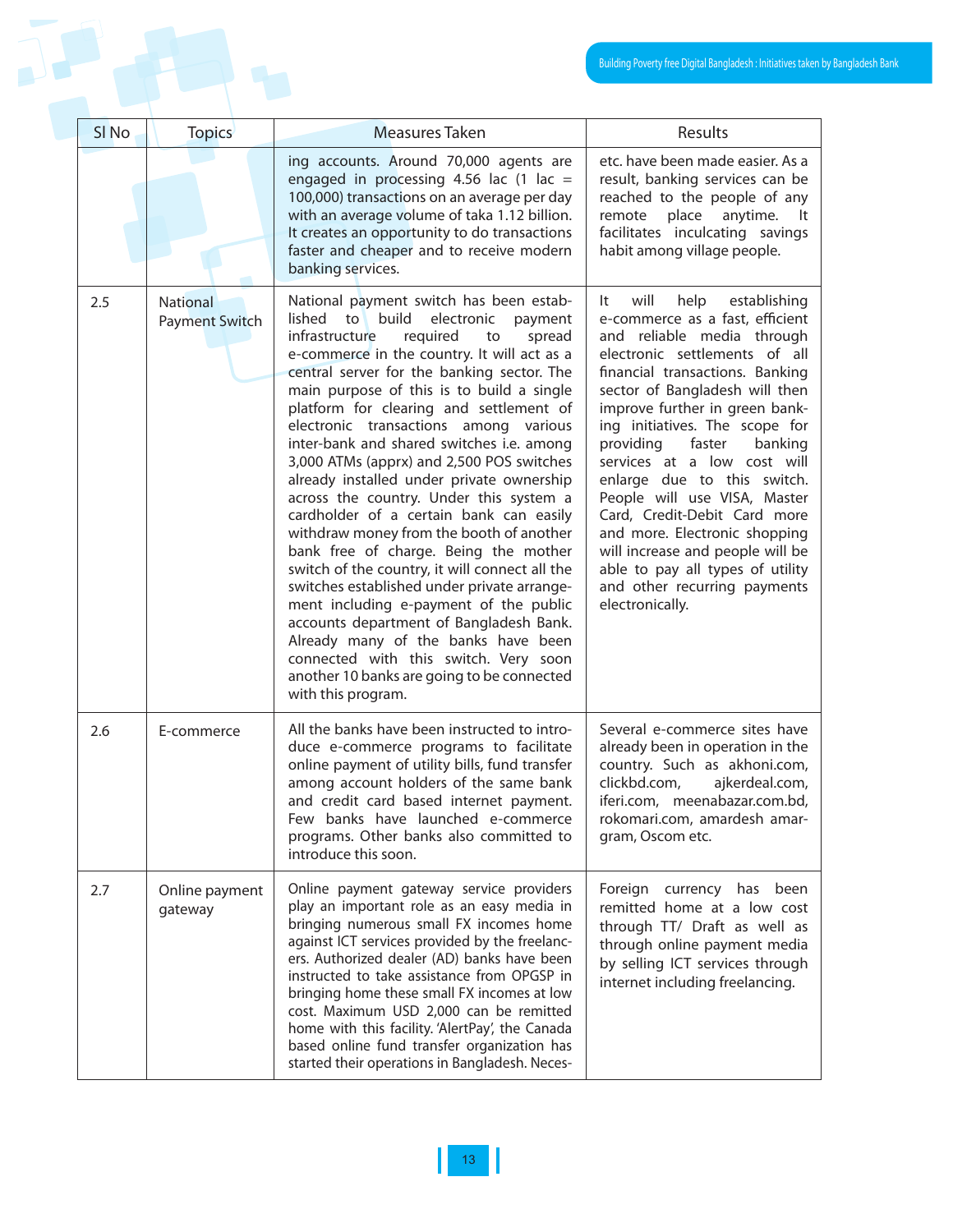

| SI <sub>No</sub> | <b>Topics</b>                                      | Measures Taken                                                                                                                                                                                                                                                                                                                                                                                                                                                                                                                                                                                                                                                                                                              | Results                                                                                                   |
|------------------|----------------------------------------------------|-----------------------------------------------------------------------------------------------------------------------------------------------------------------------------------------------------------------------------------------------------------------------------------------------------------------------------------------------------------------------------------------------------------------------------------------------------------------------------------------------------------------------------------------------------------------------------------------------------------------------------------------------------------------------------------------------------------------------------|-----------------------------------------------------------------------------------------------------------|
|                  |                                                    | sary steps have already been taken by both the<br>government and Bangladesh Bank to include<br>Bangladesh in the service programs of 'Pay pal',<br>the worldwide easy payment gateway for<br>financial transactions in the internet. Recently<br>Bangladesh Bank has issued a circular to<br>purchase goods and services through online<br>amounting to USD1000 per year. In addition to<br>unspent travel quota, each transaction will<br>have to be less than USD100 or its equivalent.                                                                                                                                                                                                                                   |                                                                                                           |
| 2.8              | <b>Business process</b><br>outsourcing<br>services | With the blessing and unprecedented wider<br>use of ICT, resident persons and institutions<br>of Bangladesh are providing business<br>process outsourcing services through<br>internet or virtual office. Any amount of<br>foreign currency earned by exporting<br>software and ICT service, freelancing etc.<br>can easily be remitted home through autho-<br>rized dealer bank branches. We have the<br>potentials to export trade services, profes-<br>sional and research works and consultancy<br>services etc. apart from ICT services. Neces-<br>sary instructions have been provided to<br>those AD banks to facilitate easier inward<br>remittance earned against these services<br>and other non-agency services. | Due to this, FX earnings from<br>business process outsourcing<br>services can easily be remitted<br>home. |

# 3. Access to Financial Services (Inclusion of Financial Services)

| Sl No | Topics           | Measures Taken                                                                                                                                                                                                                                                                                                                                                                                                                                                                                                                                                                                                                                                                                                                                                                                                                                                                                                                                                   | Results                                                                                                                                                                                                                                             |
|-------|------------------|------------------------------------------------------------------------------------------------------------------------------------------------------------------------------------------------------------------------------------------------------------------------------------------------------------------------------------------------------------------------------------------------------------------------------------------------------------------------------------------------------------------------------------------------------------------------------------------------------------------------------------------------------------------------------------------------------------------------------------------------------------------------------------------------------------------------------------------------------------------------------------------------------------------------------------------------------------------|-----------------------------------------------------------------------------------------------------------------------------------------------------------------------------------------------------------------------------------------------------|
| 3.1   | Agri loan policy | Policies and programs are formulated every<br>financial year, in line with the agriculture<br>and agri friendly policies of the government.<br>Apart from increasing volume of loans for<br>agriculture sector, qualitative change has<br>been incorporated in the process of distri-<br>bution of the same. Monitoring and supervi-<br>sion have been strengthened by BB to<br>ensure that farmers can get agri loans timely<br>in a transparent and hassle free procedure.<br>Preference is given to women while extend-<br>ing agri loans to encourage their participa-<br>tion in agriculture. To ensure fair price of the<br>products, development of agri marketing<br>system has been emphasized. Preference<br>has been given for distribution of agri loan<br>in relatively underdeveloped areas like char<br>(island), hawar and the coastal areas. Banks<br>are to extend at least 2% of their total loans<br>as agri loan as per current regulation. | Those who never got any loan<br>from banks like sharecropper,<br>women and marginal farmers<br>are now getting the same now.<br>Real farmers are now getting the<br>agri loan as the transparency in<br>agri loan distribution has been<br>ensured. |

Ш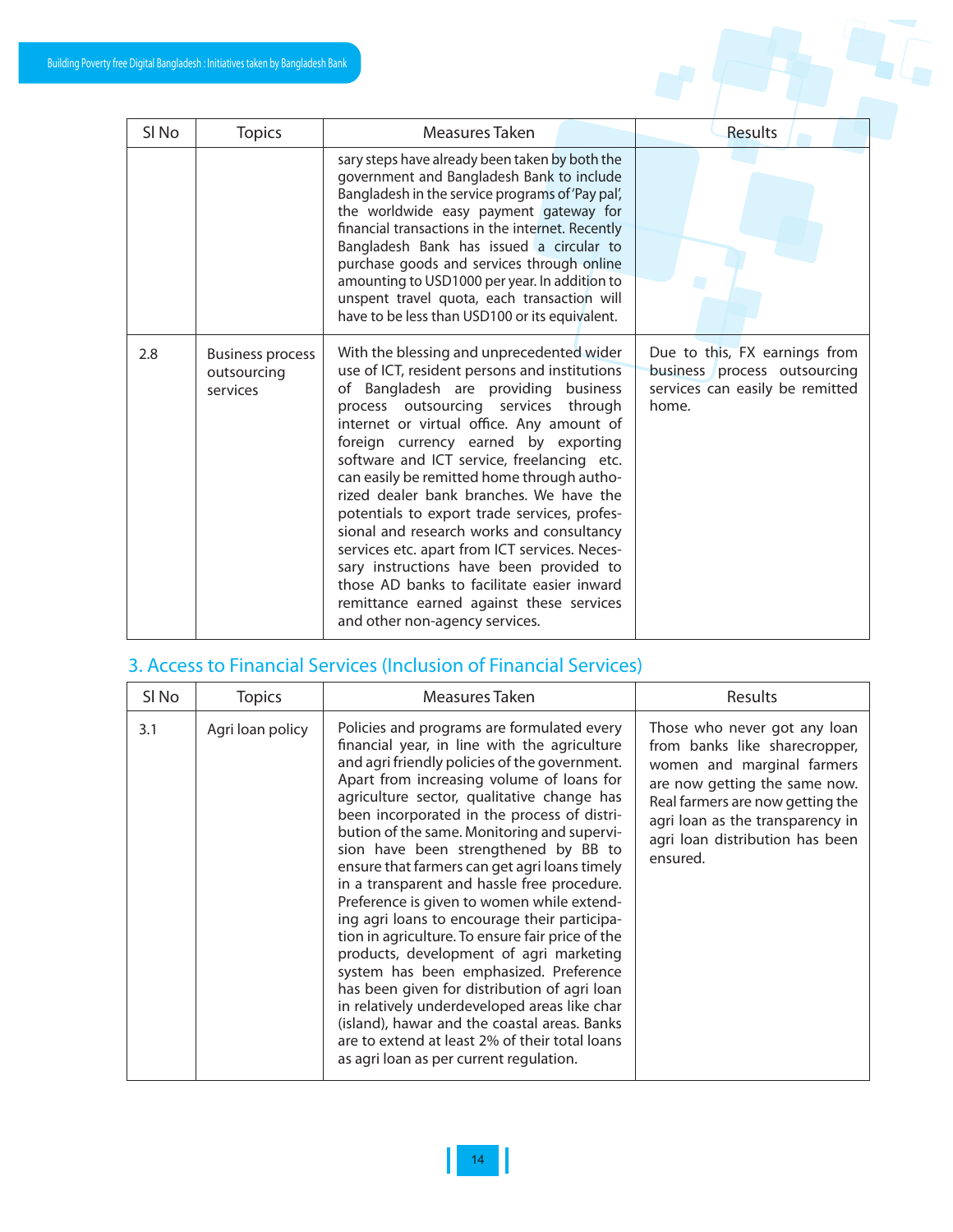|                  |                                               |                                                                                                                                                                                                                                                                                                                                                                                                                                                                                                                                                                                                                                                                                                                                                                                                                                                                                                                                                      | Building Poverty free Digital Bangladesh : Initiatives taken                                                                                                                                                                                                                                                                                                                                    |
|------------------|-----------------------------------------------|------------------------------------------------------------------------------------------------------------------------------------------------------------------------------------------------------------------------------------------------------------------------------------------------------------------------------------------------------------------------------------------------------------------------------------------------------------------------------------------------------------------------------------------------------------------------------------------------------------------------------------------------------------------------------------------------------------------------------------------------------------------------------------------------------------------------------------------------------------------------------------------------------------------------------------------------------|-------------------------------------------------------------------------------------------------------------------------------------------------------------------------------------------------------------------------------------------------------------------------------------------------------------------------------------------------------------------------------------------------|
|                  |                                               |                                                                                                                                                                                                                                                                                                                                                                                                                                                                                                                                                                                                                                                                                                                                                                                                                                                                                                                                                      |                                                                                                                                                                                                                                                                                                                                                                                                 |
| SI <sub>No</sub> | <b>Topics</b>                                 | Measures Taken                                                                                                                                                                                                                                                                                                                                                                                                                                                                                                                                                                                                                                                                                                                                                                                                                                                                                                                                       | Results                                                                                                                                                                                                                                                                                                                                                                                         |
| 3.2              | Agri loan<br>activities                       | Agri loans to the tune of Taka 92.84 billion,<br>111.17 billion, 121.84 billion and 131.37<br>billion were distributed during last four<br>fiscal years (2009 to 2012) respectively<br>which was 99%, 97%, 97% and 95% of the<br>target respectively. In the current fiscal year<br>(2012-2013), agri loan amounting to Taka<br>102 billion has been distributed till April<br>2013 which was 83% of the target of Taka<br>141.30 billion in the full year.                                                                                                                                                                                                                                                                                                                                                                                                                                                                                          | Agricultural production increased<br>at a higher pace with the increase<br>of agri loans in last four years.<br>Food production has increased<br>from 30 million metric ton to<br>35.20 million metric ton (per<br>year). Bangladesh has achieved a<br>status close to self sufficiency in<br>food production which helps<br>keeping<br>food prices<br>under<br>control.                        |
| 3.3              | Agri Loan<br>for women                        | Banks have been instructed to extend credit<br>to women so that the poor women in rural<br>areas can improve their economic condi-<br>tion. Credit can be provided for agriculture<br>and related many other activities such as<br>production of crops, small scale processing<br>of agricultural products, small agri trades<br>like gardening, nursery, post harvest activi-<br>ties, production and preservation of seeds,<br>bee farming, food processing and develop-<br>ment of fisheries and livestock etc. Banks<br>provided agri loan amounting to Taka 11.23<br>billion to 4.45 lac women in financial year<br>2009-2010, Taka 7.25 billion to 3.32 lac<br>women in 2010-2011, Taka 7.35 billion to 3.2<br>lac women in 2011-2012 and Taka 7.41<br>billion to 3.44 lac women in the 2012-2013<br>(till February 2013).                                                                                                                     | Women constitute 50% of the<br>total population of Bangladesh.<br>Due to this, dynamic, active and<br>meaningful<br>participation<br>of<br>women in the mainstream<br>economic development is a<br>must to ensure sustainable<br>economic growth. So, these loan<br>programs play a crucial role in<br>building<br>human capital by<br>engaging women in productive<br>agricultural activities. |
| 3.4              | Special loan<br>programs for<br>sharecroppers | A special refinance scheme of Taka 5 billion<br>was first launched in 2009 to provide agri<br>loans at a low interest rate, with flexible<br>conditions and without any collateral to the<br>landless,<br>marginal and sharecroppers<br>deprived of loan facilities of the country.<br>BRAC, the largest NGO of the country was<br>assigned responsibility to implement this<br>program. The tenor of the program was<br>renewed up to June 2015 after completing<br>the primary tenor on 30 June 2012. Till March<br>2013, Ioans amounting to Taka 7.10 billion<br>were provided to 6.29 lac sharecroppers of<br>250 upazillas under 48 districts of the coun-<br>try. Mentionable, a significant portion of<br>sharecropper borrowers are female farmers.<br>In addition to the above program, banks<br>have been instructed to provide credit to the<br>sharecroppers on individual and group basis<br>under the rural and agri loan policies and | Under this special loan programs,<br>sharecroppers are getting collat-<br>eral free loans. They are getting<br>real benefits due to flexible<br>conditions of the loans. Their<br>living standards are affected<br>positively which paves the way<br>for<br>achieving<br>participatory<br>growth. This program is playing<br>an important role in alleviating<br>poverty of the sharecroppers.  |

 $\mathbb I$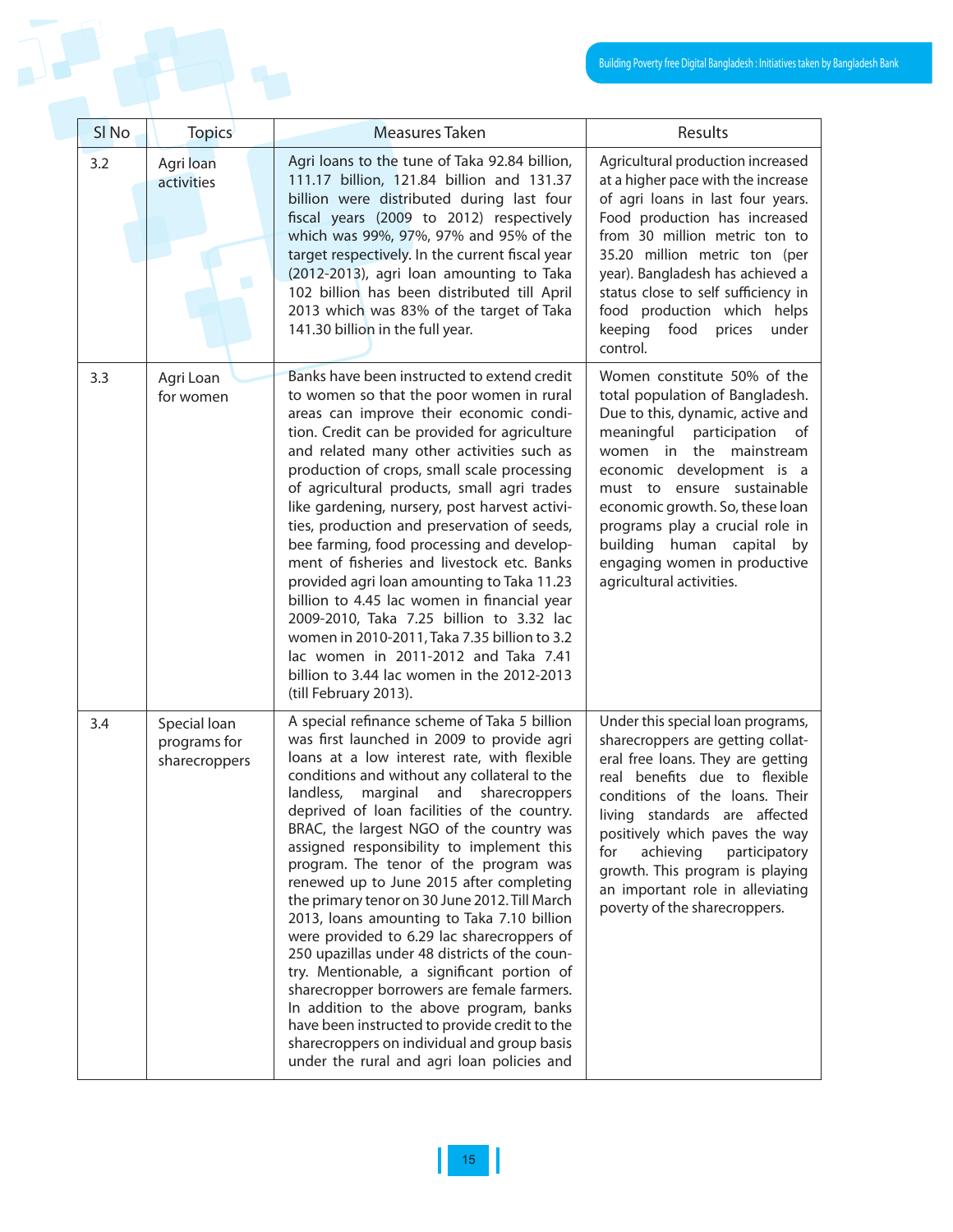

| SI <sub>No</sub> | <b>Topics</b>                                                   | Measures Taken                                                                                                                                                                                                                                                                                                                                                                                                                                                                                                                                                                                                                                                                                                                                                                                                                                                                                                                                                                                                                                                                                                                                                                                                                                       | Results                                                                                                                                                                                                                                                                                                                                                                                                                                                                                                                                                                                                                                                                                                                                                                    |
|------------------|-----------------------------------------------------------------|------------------------------------------------------------------------------------------------------------------------------------------------------------------------------------------------------------------------------------------------------------------------------------------------------------------------------------------------------------------------------------------------------------------------------------------------------------------------------------------------------------------------------------------------------------------------------------------------------------------------------------------------------------------------------------------------------------------------------------------------------------------------------------------------------------------------------------------------------------------------------------------------------------------------------------------------------------------------------------------------------------------------------------------------------------------------------------------------------------------------------------------------------------------------------------------------------------------------------------------------------|----------------------------------------------------------------------------------------------------------------------------------------------------------------------------------------------------------------------------------------------------------------------------------------------------------------------------------------------------------------------------------------------------------------------------------------------------------------------------------------------------------------------------------------------------------------------------------------------------------------------------------------------------------------------------------------------------------------------------------------------------------------------------|
|                  |                                                                 | programs. Accordingly, state-owned banks<br>are providing agri loans to sharecroppers<br>separately. Agri loans amounting to Taka<br>4.31 billion to 3.75 lac sharecroppers in the<br>financial year (FY) 2009-2010, Taka 7.44<br>billion to 4.27 lac sharecroppers in FY 2010-<br>2011, Taka 10.86 billion to 5 lac sharecrop-<br>pers in FY 2011-2012 and Taka 7.10 billion to<br>3 lac sharecroppers in FY 2012-2013 (till<br>February 2013) were distributed.                                                                                                                                                                                                                                                                                                                                                                                                                                                                                                                                                                                                                                                                                                                                                                                    |                                                                                                                                                                                                                                                                                                                                                                                                                                                                                                                                                                                                                                                                                                                                                                            |
| 3.5              | Concessional<br>loans program<br>for producing<br>certain crops | Despite being arrangements for extending<br>loans at a government declared conces-<br>sional rate i.e. 2% to encourage production<br>of import substitute crops like lentil, oil<br>seeds, spicy products and maize, farmers<br>could not avail this benefit as they were not<br>well aware of this. Consequently, various<br>measures were taken since FY 2010-2011 to<br>increase distribution of loans at a conces-<br>sional rate to produce these crops. Arrange-<br>ments were made to publicize widely in the<br>mass media about this loan program to<br>induce the farmers. A target for distributing<br>this 2% concessional loan of Taka 96 crore (1<br>$\text{core} = 10 \text{ million}$ was set for the first time in<br>the FY 2010-2011 to produce these crops.<br>Banks distributed apprx. Taka 71 crore which<br>was 74% of the target. In FY 2011-2012,<br>banks distributed Taka 82 crore in this sector<br>against a target of Taka 78 crore with an<br>achievement rate of 105%. In the current FY<br>i.e. 2012-2013, a target of Taka 89.45 crore<br>was set for distribution at a concessional rate<br>of 4% for producing these import substitute<br>crops against which Taka 63 crore was<br>distributed till 02 May 2013. | This kind of concessional loan<br>program played an instrumental<br>role to increase production of<br>these types of crops. Apart from<br>providing<br>adequate<br>loan<br>facilities, use of modern technol-<br>ogy in the field level, supply of<br>seeds of high yield variety and<br>ensuring fair price of the<br>produced crops can help in<br>increasing production further. If<br>the production of these crops<br>can be made popular in the<br>suitable and potential areas of<br>the country, import dependency<br>of these crops can be reduced. A<br>huge<br>amount<br>of<br>foreign<br>currency can be saved then.<br>Meantime, the price level of<br>these products remains more<br>stable than before due to<br>pro-active measures taken by<br>the banks. |
| 3.6              | Farmers bank<br>account at<br>Taka 10                           | Instructions have been given to allow open-<br>ing bank accounts by the farmers deposit-<br>ing only Taka 10 with the state-owned and<br>specialized banks to help them receive<br>benefits of subsidy granted by the govern-<br>ment on account of fertilizers, seeds and<br>diesel as well as transferring agri loans<br>directly to their accounts. More than 96 lac<br>farmer's accounts have been opened till<br>March 2013. BB has instructed to disburse<br>agri loans through accounts instead of cash<br>to those farmers having bank accounts<br>except permissible deviations to decrease                                                                                                                                                                                                                                                                                                                                                                                                                                                                                                                                                                                                                                                 | Farmers holding 10 taka accounts<br>are not only receiving govt.<br>provided subsidy money and<br>bank loan services but also enjoy-<br>ing modern banking facilities<br>being the part of overall banking<br>system. They are growing savings<br>habit which reinforces the finan-<br>cial service inclusion process.<br>These accounts can be used in<br>receiving local and foreign remit-<br>tances and transferring money to<br>other accounts.                                                                                                                                                                                                                                                                                                                       |

 $\mathsf{I}\mathsf{I}$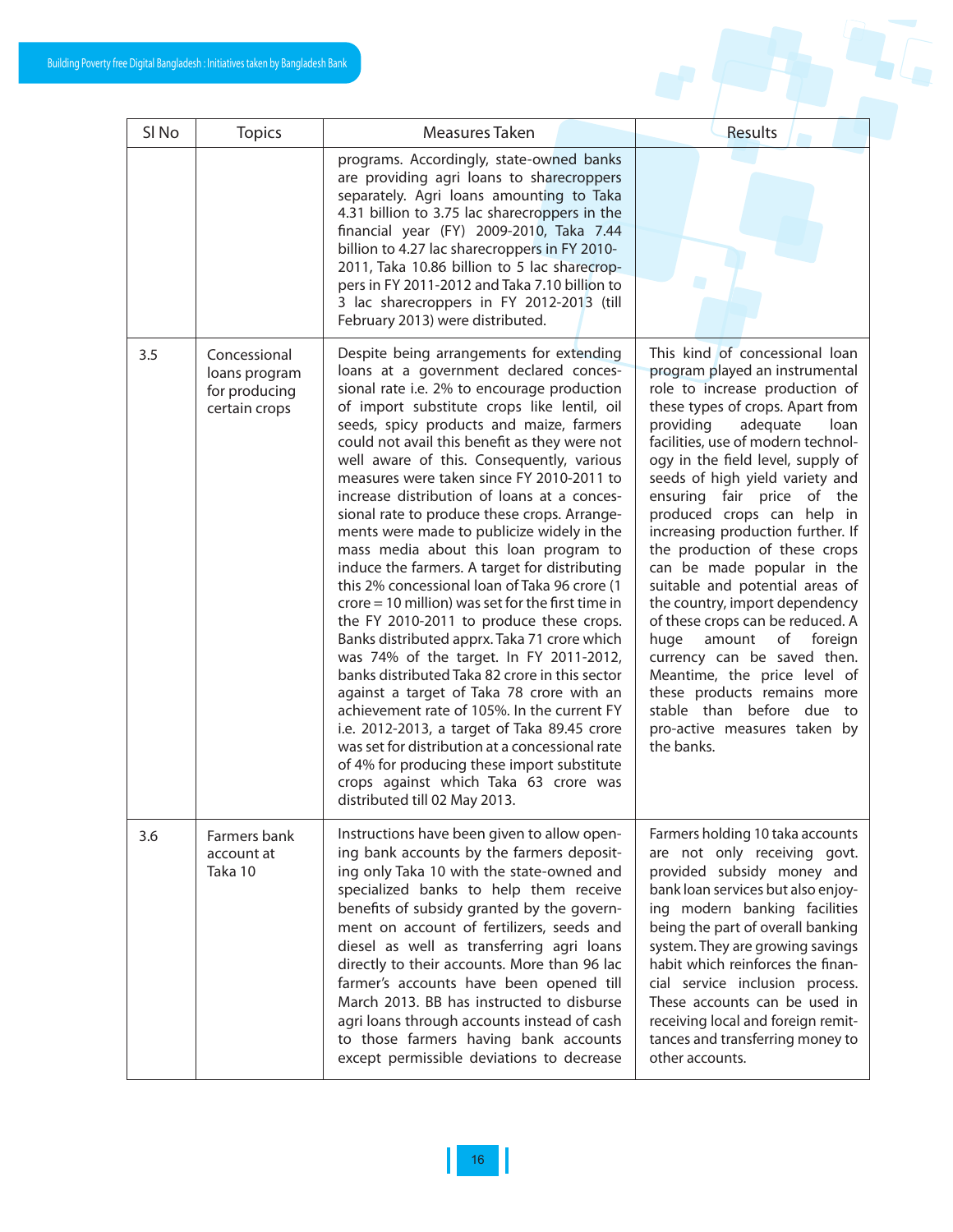|                  |                                                                        |                                                                                                                                                                                                                                                                                                                                                                                                                                                                                                                                                                                                                                                                                                                                                                                                                                                                                                                                                                                                                                                                                                                                                                                                       | Building Poverty free Digital Bangladesh : Initiatives taken I                                                                                                                                                                                                                                                                                                                                                                                                                                                                                                                                                                                                                                                                                                                                                                                                                                                                       |
|------------------|------------------------------------------------------------------------|-------------------------------------------------------------------------------------------------------------------------------------------------------------------------------------------------------------------------------------------------------------------------------------------------------------------------------------------------------------------------------------------------------------------------------------------------------------------------------------------------------------------------------------------------------------------------------------------------------------------------------------------------------------------------------------------------------------------------------------------------------------------------------------------------------------------------------------------------------------------------------------------------------------------------------------------------------------------------------------------------------------------------------------------------------------------------------------------------------------------------------------------------------------------------------------------------------|--------------------------------------------------------------------------------------------------------------------------------------------------------------------------------------------------------------------------------------------------------------------------------------------------------------------------------------------------------------------------------------------------------------------------------------------------------------------------------------------------------------------------------------------------------------------------------------------------------------------------------------------------------------------------------------------------------------------------------------------------------------------------------------------------------------------------------------------------------------------------------------------------------------------------------------|
|                  |                                                                        |                                                                                                                                                                                                                                                                                                                                                                                                                                                                                                                                                                                                                                                                                                                                                                                                                                                                                                                                                                                                                                                                                                                                                                                                       |                                                                                                                                                                                                                                                                                                                                                                                                                                                                                                                                                                                                                                                                                                                                                                                                                                                                                                                                      |
| SI <sub>No</sub> | <b>Topics</b>                                                          | <b>Measures Taken</b>                                                                                                                                                                                                                                                                                                                                                                                                                                                                                                                                                                                                                                                                                                                                                                                                                                                                                                                                                                                                                                                                                                                                                                                 | Results                                                                                                                                                                                                                                                                                                                                                                                                                                                                                                                                                                                                                                                                                                                                                                                                                                                                                                                              |
|                  |                                                                        | undue interferences by the middlemen and<br>to increase transparency in the agri loan<br>programs. Financial assistance by the<br>private and public sectors are deposited<br>into their accounts to compensate damage<br>done by the natural calamities to them.                                                                                                                                                                                                                                                                                                                                                                                                                                                                                                                                                                                                                                                                                                                                                                                                                                                                                                                                     |                                                                                                                                                                                                                                                                                                                                                                                                                                                                                                                                                                                                                                                                                                                                                                                                                                                                                                                                      |
| 3.7              | <b>School Banking</b>                                                  | 'School Banking' service has been launched<br>for the school going young children so that<br>they can open bank accounts and start<br>doing savings right from the school age. An<br>instruction was issued on 02 November<br>2010 with the objective of starting school<br>banking activities across the country and<br>establishing it as one of the tools of inclusive<br>financial services. In the meantime, banks<br>and guardians of the students showed huge<br>interests to open school banking accounts.<br>45 banks of the country have started school<br>banking. These banks have opened 1.87 lac<br>bank accounts of the students by March<br>2013. Accounts of these students held a<br>balance of Taka 1.14 billion with an average<br>Taka 6.1 thousand per account. Based on the<br>responses received for school banking, the<br>first school banking conference - 2013 was<br>held on 20 April 2013 in Bangladesh Bank<br>Training Academy at Mirpur in joint collabo-<br>ration of banks and BB to expand the reach<br>and depth of school banking further. Those<br>who are yet to open school banking account<br>will be encouraged to open the same after<br>this conference. | developed<br>Savings<br>habit<br>through school banking brings<br>financial discipline in the minds<br>of children which will help them<br>maintain disciplined lives too.<br>Account holder students are<br>feeling encouraged saving a<br>portion of money they are<br>allowed to spend. Small savings<br>in the childhood will make their<br>future safe. It will contribute<br>towards economic growth too. A<br>significant pie of country's total<br>population can be brought<br>under financial services net with<br>this. It can build the foundation<br>of financial education for the<br>students. As a result of this, they<br>can learn the details of bank<br>account maintenance such as<br>how to deposit money into and<br>withdraw from a bank and will<br>also be able to learn about ICT<br>enabled banking services like<br>credit card, debit card, mobile<br>banking, internet banking and<br>e-commerce etc. |
| 3.8              | Other measures<br>related to<br>Inclusive<br><b>Financial Services</b> | To ensure transparency in distribution of<br>various allowances under social safety net<br>program such as allowances for the senior<br>citizens, disable but poor people, destitute<br>widows and divorced women, 26.34 lac taka<br>10 bank accounts have been opened in the<br>name of the beneficiaries till March 2013. To<br>distribute honorarium for freedom fighters<br>through bank accounts, 1.10 lac bank<br>accounts have been opened. About 7 lac<br>bank accounts have been opened in the<br>name of equal number of destitute people<br>who got grants from Hindu Religious<br>Welfare Trust. Different banks have opened<br>more than 8 thousand bank accounts in<br>exchange of 100 taka per account for the                                                                                                                                                                                                                                                                                                                                                                                                                                                                         | Apart from allowing farmers to<br>open 10 taka bank accounts,<br>about 35 lac more accounts have<br>been opened to distribute<br>money among the beneficiaries<br>of governments social safety net<br>programs; special accounts for<br>unemployed youths, hardcore<br>poor and freedom fighters;<br>destitute beneficiaries under<br>Hindu Welfare Trust, small life<br>insurance policy holders and for<br>the school going students. By<br>opening these accounts, a large<br>scale financial inclusion has been<br>accomplished in the country.                                                                                                                                                                                                                                                                                                                                                                                  |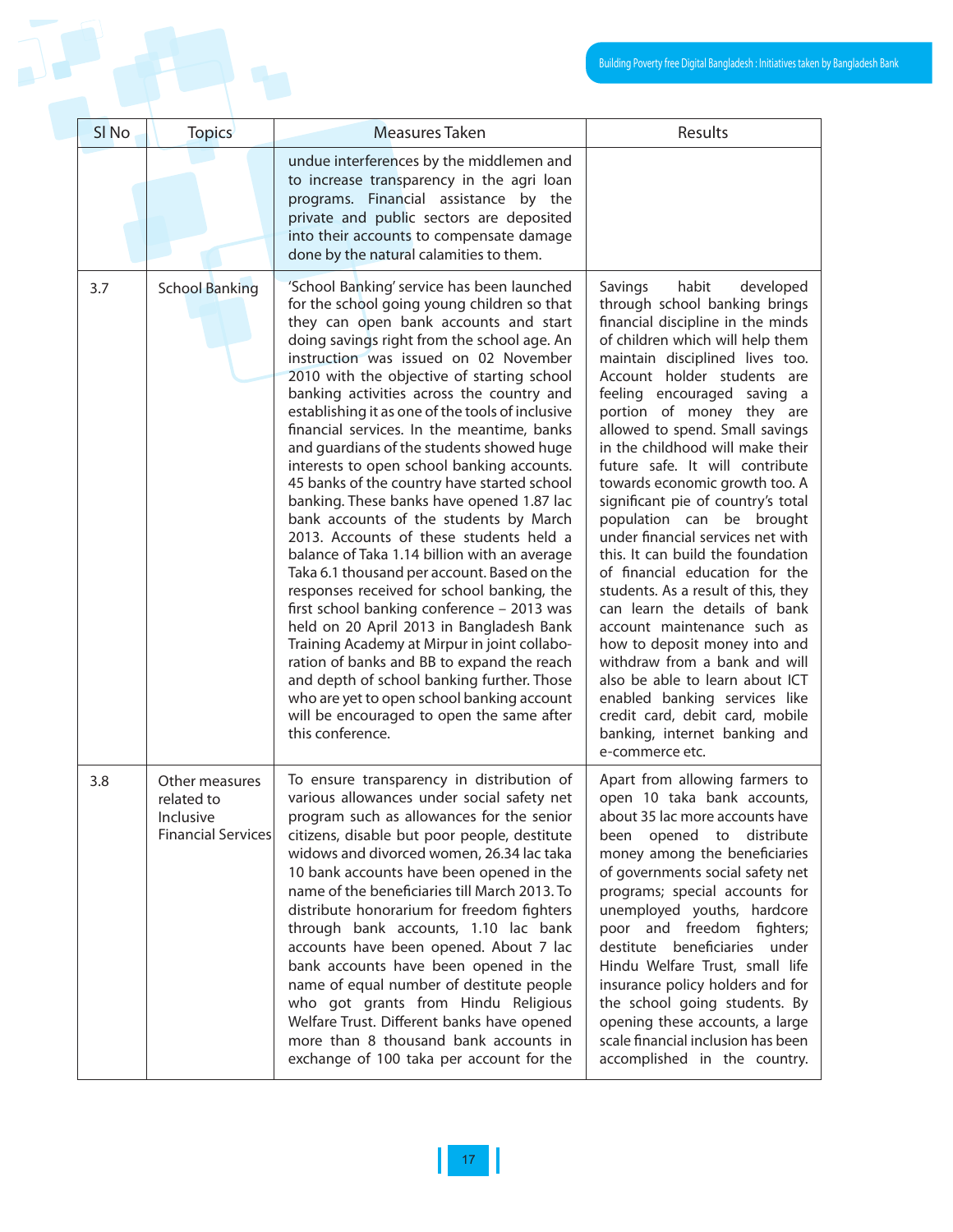|                  | e Digital Bangladesh : Initiatives taken by Bangladesh Bank                 |                                                                                                                                                                                                                                                                                                                                                                                                                                                                                                                                                                                                                                                                                                                                                                                                                                                                                                                                                                                                                                                 |                                                                                                                                                                                                                                                                                                                                                                                                                                                                                                                                                                                                                                                                                                                                     |
|------------------|-----------------------------------------------------------------------------|-------------------------------------------------------------------------------------------------------------------------------------------------------------------------------------------------------------------------------------------------------------------------------------------------------------------------------------------------------------------------------------------------------------------------------------------------------------------------------------------------------------------------------------------------------------------------------------------------------------------------------------------------------------------------------------------------------------------------------------------------------------------------------------------------------------------------------------------------------------------------------------------------------------------------------------------------------------------------------------------------------------------------------------------------|-------------------------------------------------------------------------------------------------------------------------------------------------------------------------------------------------------------------------------------------------------------------------------------------------------------------------------------------------------------------------------------------------------------------------------------------------------------------------------------------------------------------------------------------------------------------------------------------------------------------------------------------------------------------------------------------------------------------------------------|
|                  |                                                                             |                                                                                                                                                                                                                                                                                                                                                                                                                                                                                                                                                                                                                                                                                                                                                                                                                                                                                                                                                                                                                                                 |                                                                                                                                                                                                                                                                                                                                                                                                                                                                                                                                                                                                                                                                                                                                     |
| SI <sub>No</sub> | <b>Topics</b>                                                               | Measures Taken                                                                                                                                                                                                                                                                                                                                                                                                                                                                                                                                                                                                                                                                                                                                                                                                                                                                                                                                                                                                                                  | Results                                                                                                                                                                                                                                                                                                                                                                                                                                                                                                                                                                                                                                                                                                                             |
|                  |                                                                             | small life insurance policy holders. Respec-<br>tive banks have been instructed under<br>national services program to allow opening<br>bank accounts in exchange of taka 10 per<br>account for the unemployed youths,<br>hardcore labors, ultra poor women and<br>marginal farmers/sharecroppers.                                                                                                                                                                                                                                                                                                                                                                                                                                                                                                                                                                                                                                                                                                                                               | That means, a huge number of<br>people have been brought under<br>banking service net. As per the<br>report of 'Global Findex'-World<br>Bank's<br>financial<br>inclusion<br>encyclopedia,<br>Bangladesh<br>stands second after Sri Lanka<br>among South Asian nations in<br>the financial inclusion index.                                                                                                                                                                                                                                                                                                                                                                                                                          |
| 3.9              | Refinance<br>scheme for<br>green projects                                   | A refinance scheme of taka 2 billion was<br>formed in the FY 2009-2010 to extend loans<br>in the sectors of solar energy, bio-gas,<br>effluent treatment plant (ETP) and pollution<br>reducing brick kilns (HKK). About taka 1.12<br>billion was provided to 27 banks and 1 finan-<br>cial institution under refinance facilities till<br>20 March 2013. Among this, taka 50.54 crore<br>for solar energy, 29.76 crore for bio-gas<br>plants, 9.04 crore for ETP projects and 22.48<br>crore for pollution reducing brick kilns were<br>distributed. Refinance of taka 2.39 crore was<br>made already to encourage using solar<br>driven irrigation pumps instead of using<br>traditional electricity or diesel generated<br>ones. Banks and FIs have been instructed to<br>form their own special schemes to<br>strengthen activities to finance at a maxi-<br>mum 10% interest rate based on demands of<br>the customers for installing solar panels in<br>the residential, commercial and factory<br>buildings and for other green projects. | Investments by the banks and FIs<br>have been encouraged to enable<br>use of solar power at home and<br>commercial enterprises in the<br>rural areas, use of solar driven<br>irrigation pumps, establishment<br>of integrated dairy farm and<br>bio-gas plants, production of<br>bio-gas from poultry farms litter,<br>firing oven as well as producing<br>electricity through generator<br>from bio-gas and production of<br>bio fertilizers from by-product<br>slurry of bio-gas plants. All these<br>are done to compensate short-<br>age of electricity and gas<br>through the use of solar power<br>and environment friendly renew-<br>able energy, to maintain ecologi-<br>cal balance and to ensure public<br>health safety. |
| 3.10             | Special loan<br>programs for<br>establishing<br>agro-processing<br>industry | To generate rural employment and to reduce<br>poverty in the country, and to process<br>agricultural products, a special loan program<br>titled 'Refinance Scheme for Establishing<br>Rural Based Agro Processing Industry' is in<br>live. The fund size of the scheme undertaken<br>in 2011 was taka 1 billion. These loan<br>facilities are provided in 37 sub sectors of<br>agro processing. Taka 1.25 billion has been<br>refinanced from this fund till 2009. The fund<br>size was increased to taka 2 billion in Decem-<br>ber 2012 in response to huge interest of the<br>field level entrepreneurs and ever increasing<br>refinance requests of the banks. Refinance<br>facilities of taka 2.18 billion were provided so<br>far against financing to 1103 agro based<br>industries by 23 banks and 17 Fls.                                                                                                                                                                                                                              | Refinance facilities of taka 93<br>crore were provided from this<br>fund in last two years (2011 and<br>2012) in favor of 210 industries<br>and about 6,000 new employ-<br>ments were generated against<br>this. Finance was made in the<br>following sectors: taka 20 crore<br>for agricultural machineries at<br>Sherpur area under Bogra district,<br>taka 11 crore for cold storage<br>industry at Chandpur, taka 8 crore<br>for rice producing industry at<br>Gazipur and taka 3 crore for<br>poultry<br>and<br>livestock feed<br>producing industry at Savar etc.                                                                                                                                                             |

 $\mathbf{\mathbf{\mathsf{I}}}%$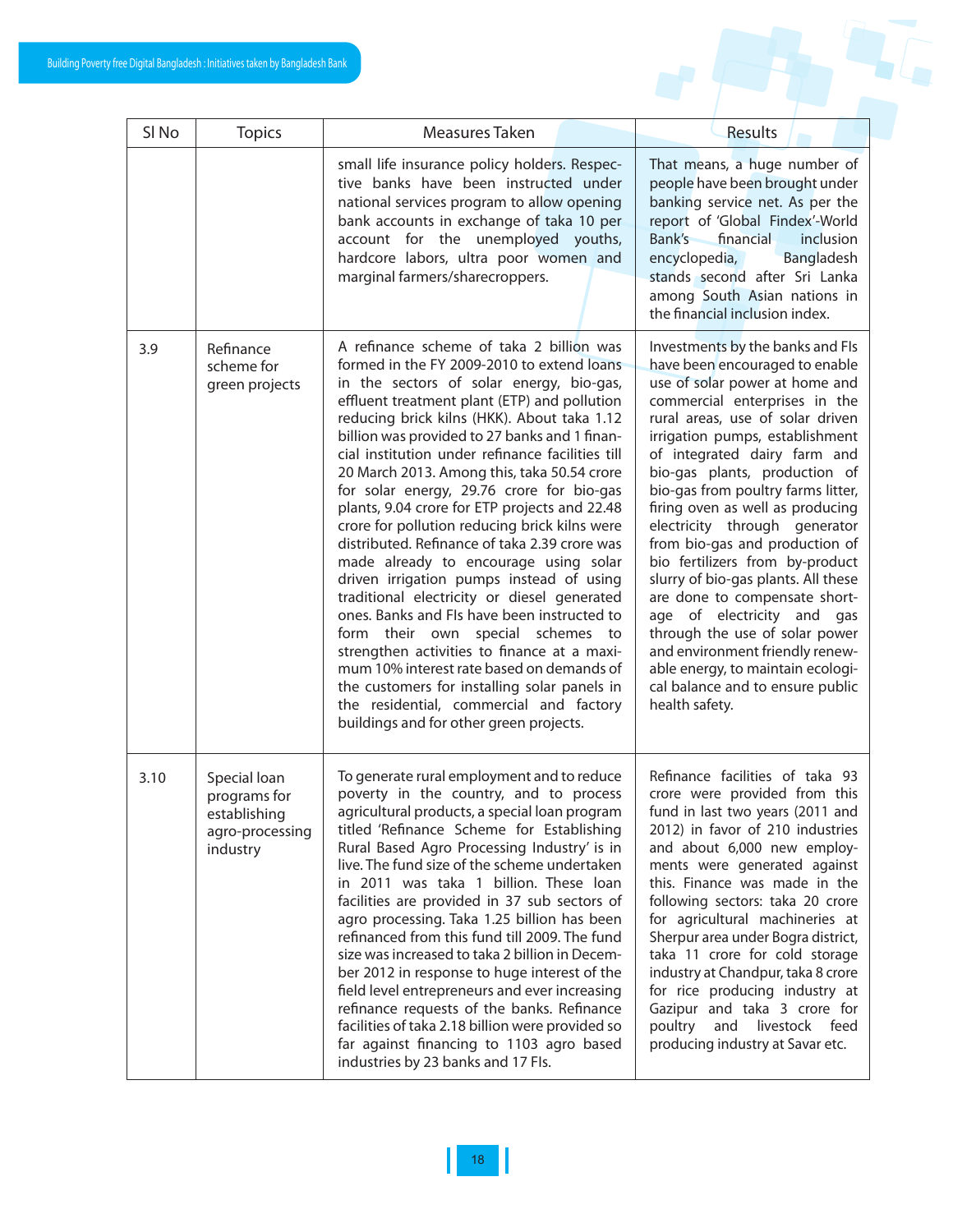|                  |                                            |                                                                                                                                                                                                                                                                                                                                                                                                                                                                                                                                                                                                                                                                                                                                                                                                                        | Building Poverty free Digital Bangladesh: Initiatives taken                                                                                                                                                                                                                                                                                                                         |
|------------------|--------------------------------------------|------------------------------------------------------------------------------------------------------------------------------------------------------------------------------------------------------------------------------------------------------------------------------------------------------------------------------------------------------------------------------------------------------------------------------------------------------------------------------------------------------------------------------------------------------------------------------------------------------------------------------------------------------------------------------------------------------------------------------------------------------------------------------------------------------------------------|-------------------------------------------------------------------------------------------------------------------------------------------------------------------------------------------------------------------------------------------------------------------------------------------------------------------------------------------------------------------------------------|
|                  |                                            |                                                                                                                                                                                                                                                                                                                                                                                                                                                                                                                                                                                                                                                                                                                                                                                                                        |                                                                                                                                                                                                                                                                                                                                                                                     |
| SI <sub>No</sub> | <b>Topics</b>                              | <b>Measures Taken</b>                                                                                                                                                                                                                                                                                                                                                                                                                                                                                                                                                                                                                                                                                                                                                                                                  | Results                                                                                                                                                                                                                                                                                                                                                                             |
| 3.11             | <b>SME</b> department<br>and loan policies | A department titled 'SME and Special<br>Programs Department' was formed in the<br>head office of BB on 31 December 2009 to<br>specify the roles of BB in the development<br>and expansion of SME sectors. Policies and<br>programs for SME loan were formulated for<br>the first time in 2010 emphasizing financing<br>for the SME entrepreneurs. Simultaneously,<br>the SME financing activities of the banks<br>were brought under strict supervision of BB.<br>Preference has been given in the SME<br>policies to finance small entrepreneurs and<br>the floor of SME loan has been set down-<br>ward from taka 2 lac to 50 thousands.                                                                                                                                                                             | SME financing<br>has<br>got a<br>momentum in the country due<br>to relentless efforts of BB in the<br>development of this sector for<br>last four years. Banks and finan-<br>cial institutions have come<br>forward to provide more loans<br>to the SME sectors than before.                                                                                                        |
| 3.12             | <b>SME</b> loan<br>activities              | Disbursement of target based SME loans has<br>been started since 2010. Total SME loans of<br>Taka 1,770.17 billion disbursed in three years<br>(2010 to 2012). In 2010, Taka 535.44 billion was<br>disbursed among 3,08,950 enterprises against<br>a target of Taka 388.58 billion; in 2011, Taka<br>537.19 billion was disbursed among 3,19,340<br>enterprises against a target of Taka 569.40<br>billion and in 2012, Taka 697.53 billion was<br>disbursed among 4,62,513 enterprises against<br>a target of Taka 590.12 billion as SME loans in<br>the small, medium and women entrepreneur<br>sectors. In 2013, the current financial year, a<br>target of Taka 722.03 billion has been set for<br>disbursement as SME loans. Taka 193.52 billion<br>was disbursed till March 2013 which was 26%<br>of the target. | Development of small<br>and<br>medium<br>enterprise<br>sectors<br>depends on the development of<br>industry and service sectors. It's<br>been continuously monitored to<br>ensure that banks disburse more<br>SME loans in these two sectors.<br>SME loans in the industry sector<br>have been increasing for last<br>three years. Real employment<br>has been created due to this. |
| 3.13             | Refinance fund<br>for SME sectors          | For the development of SME sectors,<br>refinance facilities of Taka 27.95 billion were<br>provided till 2012 from the own fund of BB<br>and funds from ADB, IDA and Bangladesh<br>Government to 21 banks and 22 FIs against<br>34,709 enterprises. In assistance with JICA, a<br>donor agency of Japan, a two-phased fund<br>for refinance of 5 billion yen (apprx. 5.1<br>billion taka) was generated. Already the<br>policy for loan operations under JICA fund<br>has been formulated.                                                                                                                                                                                                                                                                                                                              | Refinancing is made to banks<br>and FIs emphasizing manufac-<br>turing and service sectors. Banks<br>and financial institutions are<br>playing pioneering role<br>in<br>providing more finance for<br>productive SME sectors in the<br>country by utilizing the benefits<br>of these types of projects.                                                                             |
| 3.14             | Women<br>entrepreneur<br>development       | 15% of the refinancing scheme for SME<br>sectors has been allotted for only women<br>entrepreneurs. If any bank fails to provide at<br>least 10% of total SME loans to women<br>entrepreneurs, refinance request of that<br>bank is not considered. Banks and FIs have                                                                                                                                                                                                                                                                                                                                                                                                                                                                                                                                                 | Under the refinance scheme,<br>women<br>entrepreneurs<br>are<br>getting loans from the banks at a<br>maximum 10% interest rate.<br>Small women entrepreneurs can<br>avail SME loans of taka 50                                                                                                                                                                                      |

 $\mathbb I$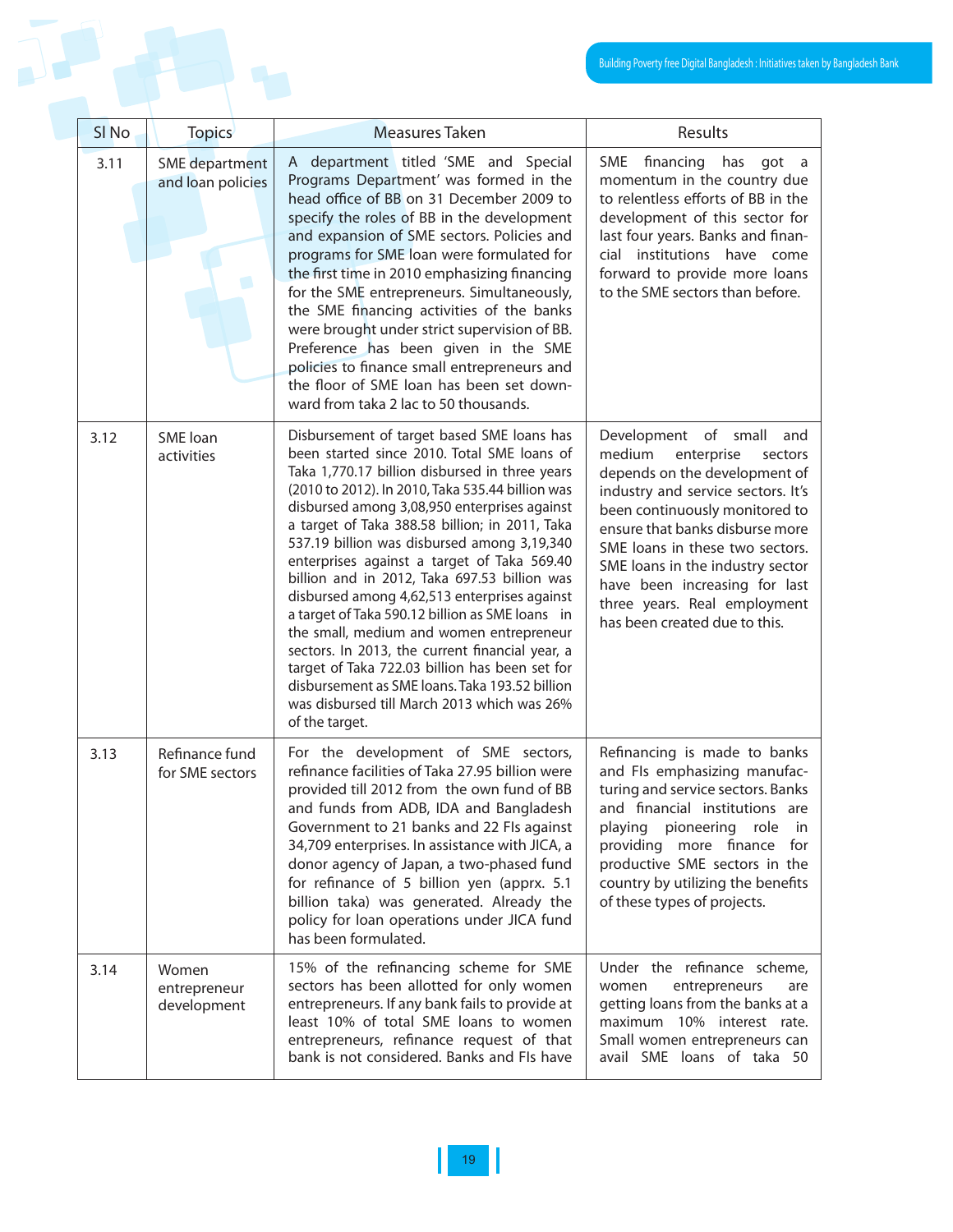| SI <sub>No</sub> | <b>Topics</b>                                               | Measures Taken                                                                                                                                                                                                                                                                                                                                                                                                                                                                                                                               | Results                                                                                                                                                                                                                                                                                                                                                                                                                                                                                                                                                                                                                                                                                                                                                                                                                                                                                                                                                      |
|------------------|-------------------------------------------------------------|----------------------------------------------------------------------------------------------------------------------------------------------------------------------------------------------------------------------------------------------------------------------------------------------------------------------------------------------------------------------------------------------------------------------------------------------------------------------------------------------------------------------------------------------|--------------------------------------------------------------------------------------------------------------------------------------------------------------------------------------------------------------------------------------------------------------------------------------------------------------------------------------------------------------------------------------------------------------------------------------------------------------------------------------------------------------------------------------------------------------------------------------------------------------------------------------------------------------------------------------------------------------------------------------------------------------------------------------------------------------------------------------------------------------------------------------------------------------------------------------------------------------|
|                  |                                                             | been instructed to provide loan facility up to<br>25 lac against personal guarantee only as<br>the collateral in case of small and women<br>entrepreneurs.                                                                                                                                                                                                                                                                                                                                                                                   | thousands or more by forming a<br>group; benefits of these are being<br>enjoyed by the micro women<br>entrepreneurs of the rural areas.<br>Both the number and ticket size<br>of loan disbursement to women<br>entrepreneurs are increasing<br>which helps in the development<br>and empowerment of them.                                                                                                                                                                                                                                                                                                                                                                                                                                                                                                                                                                                                                                                    |
| 3.15             | <b>SME</b> cluster<br>development                           | Banks have been instructed to use cluster<br>approach' to meet the purpose of SME loans.<br>Favorable conditions are present in some<br>areas of Bangladesh for producing certain<br>industrial goods and some places are<br>famous for production of certain industrial<br>goods. Multi dimensional programs have<br>already been initiated for the development<br>of 46 such clusters in different parts of the<br>country. Banks and financial institutions<br>have come forward too for the development<br>of SME cluster.               | Development of clusters has<br>been possible in the following<br>areas of the country. Light<br>engineering and agricultural<br>instruments in Bogra, handi-<br>crafts in Jamalpur, handicrafts<br>and cultivation and processing<br>of flowers in Jessore, small<br>garments industries at Syedpur<br>of Nilphamari, Monipuri hand-<br>looms<br>at<br>kamalganj<br>of<br>Moulvibazar<br>and<br>agor<br>at<br>Barolekha, Monipuri handlooms<br>and bamboo-cane industry in<br>Sylhet, khadi at Chandina of<br>Comilla and Chandpur, jamdani<br>at Rupganj of Narayanganj,<br>handloom industries at Pabna,<br>Tangail and Sirajganj, Jori village<br>at Belkuchi of Sirajganj, waist<br>looms and boutiques in the hilly<br>districts<br>of<br>Bandarban,<br>Khagrachari and Rangamati,<br>bamboo-cane<br>industry<br>at<br>Munshiganj,<br>cultivation<br>and<br>processing of<br>soybeans<br>at<br>Laksmipur and shoe factory at<br>Bhairab of Kishoreganj. |
| 3.16             | Equity and<br>Entrepreneurship<br>Development<br>Fund (EEF) | Generation of employment and develop-<br>ment of agro based industries and ICT<br>sectors i.e. socio-economic development of<br>the country is the prime objective of EEF. EEF<br>started its journey with renewed vigor after<br>the current government assumed power.<br>Policy formulation, fund management and<br>performance appraisal related jobs of EEF<br>have been assigned with BB since 2009 but<br>the operational activities of EEF were<br>assigned to Investment Corporation of<br>Bangladesh (ICB). Number of approved agro | EEF functions have got momen-<br>tum in last four years; young and<br>interested entrepreneurs have<br>become invigorated. Size of EEF<br>Budget and volume of released<br>fund have increased and newer<br>sectors have been incorporated.<br>Employment for 17,000 employ-<br>ees was created in the EEF<br>funded projects. ICT and rural<br>economic infrastructure have<br>also been developed due to                                                                                                                                                                                                                                                                                                                                                                                                                                                                                                                                                   |

H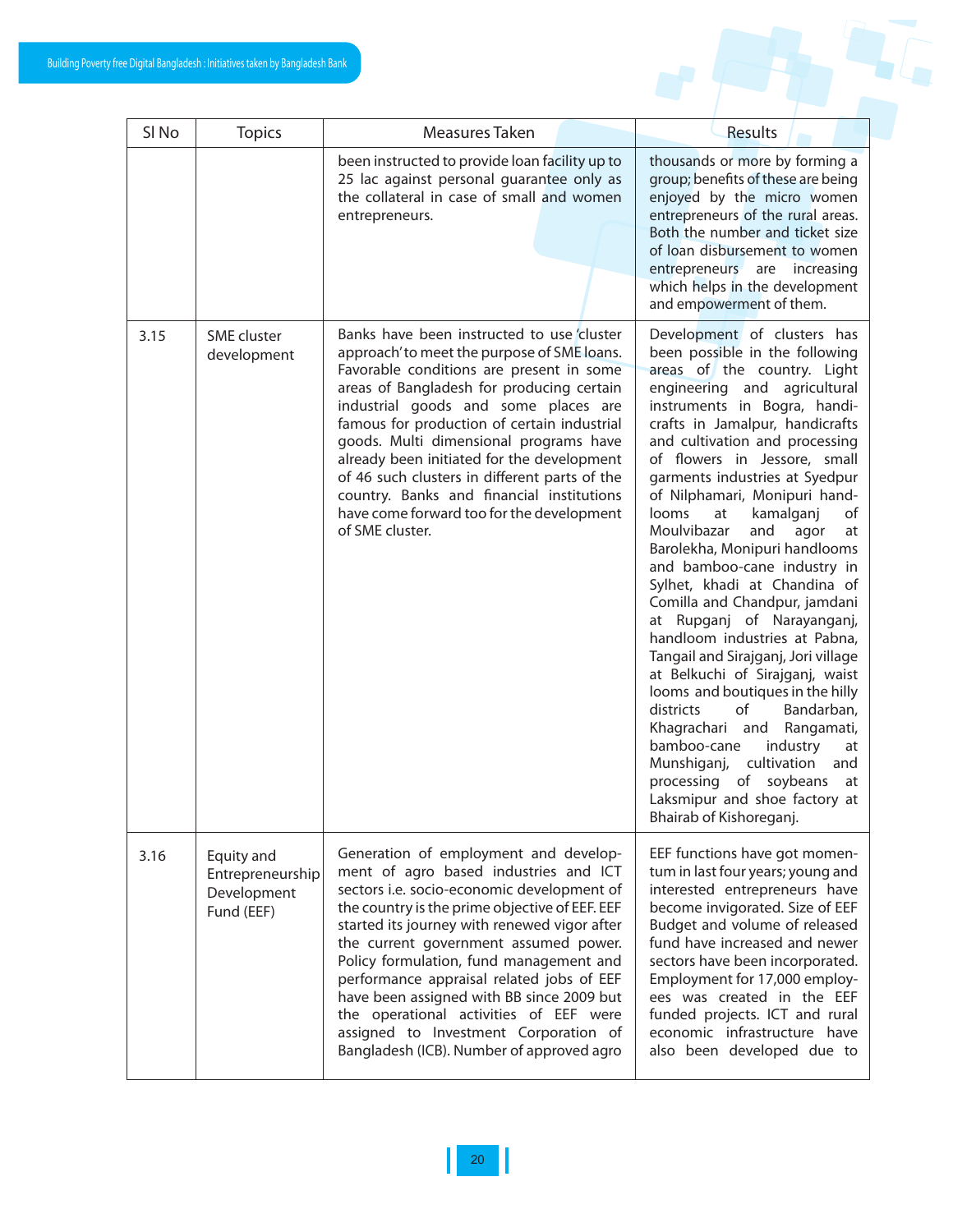|  |                  |                                                         |                                                                                                                                                                                                                                                                                                                                                                                                                                                                                                                                           | Building Poverty free Digital Bangladesh : Initiatives taken                                                                                                                                                                                                                                                                                            |  |
|--|------------------|---------------------------------------------------------|-------------------------------------------------------------------------------------------------------------------------------------------------------------------------------------------------------------------------------------------------------------------------------------------------------------------------------------------------------------------------------------------------------------------------------------------------------------------------------------------------------------------------------------------|---------------------------------------------------------------------------------------------------------------------------------------------------------------------------------------------------------------------------------------------------------------------------------------------------------------------------------------------------------|--|
|  |                  |                                                         |                                                                                                                                                                                                                                                                                                                                                                                                                                                                                                                                           |                                                                                                                                                                                                                                                                                                                                                         |  |
|  | SI <sub>No</sub> | <b>Topics</b>                                           | Measures Taken                                                                                                                                                                                                                                                                                                                                                                                                                                                                                                                            | Results                                                                                                                                                                                                                                                                                                                                                 |  |
|  |                  |                                                         | based projects were 110, 502, 194 and 81 in<br>the FY 2009-2010, 2010-2011, 2011-2012<br>and 2012-2013 (till March 2013) respec-<br>tively. That is in the said period, Taka 15.26<br>billion EEF assistance was approved against<br>887 agro based projects and Taka 2.89<br>billion<br>against<br>245<br>projects<br>was<br>released/disbursed. In the same period, Taka<br>57 crore was approved against 45 projects in<br>ICT sector and Taka 16 crore was released<br>against 19 ICT projects.                                       | implementation<br>of<br>these<br>projects. EEF fund made an<br>important contribution in meet-<br>ing demands of protein of the<br>country through<br>increased<br>supply of fish, meat and eggs. As<br>a result, new entrepreneurs<br>have emerged.                                                                                                    |  |
|  | 3.17             | Housing fund                                            | Around Taka 1.33 billion has been disbursed<br>till September 2012 from the housing fund<br>in order to give loans to the poor and<br>helpless people in rural areas affected by<br>cyclone, flood, tidal wave and river erosion<br>to make about 62 thousand houses country-<br>wide. Of this amount, around Taka 25 crore<br>has been disbursed to make 7,096 houses in<br>last four years.                                                                                                                                             | Total beneficiaries under this<br>financing project turn out to be<br>about 35 thousand considering<br>5 persons per house built in the<br>last four years.                                                                                                                                                                                             |  |
|  | 3.18             | IPFF project                                            | To minimize electricity crisis, Taka 4.51<br>billion has been disbursed under the<br>on-lending component of Investment<br>Promotion and Financing Facility (IPFF) of<br>World Bank operated by Bangladesh Bank in<br>Public-Private Partnership (PPP) to install 7<br>small power plants and a water purification<br>and supply project. Of this, Taka 4.22 billion<br>has been disbursed under main project and<br>Taka 29 crore has been disbursed under<br>revised project. 63% finance has been made<br>in the last four years only. | From the projects financed, 178<br>megawatt electricity is supplied<br>to national grid daily. 3 million<br>gallons of water per day is<br>supplied from the water purifi-<br>cation project.                                                                                                                                                           |  |
|  | 3.19             | Branch expansion<br>of banks and Fls                    | Number of branches of all the banks operat-<br>ing in Bangladesh is about 8,300 (till January<br>2013) at present. Among these, 1,400 new<br>branches have been opened during last four<br>years. For the development of agriculture<br>and SME sector, permission was given to<br>banks to open 253 Agri/SME branches<br>during this period. In addition to the above,<br>90 branches of different financial institutions<br>have been opened during last four years.                                                                    | Still half of the population of the<br>country is yet to be connected<br>with banking services most of<br>which are rural people. For that<br>reason, instruction has been<br>provided to open at least 50% of<br>the new branches in the rural<br>areas. As a result, a positive<br>impact in expansion of rural<br>economy has started to be visible. |  |
|  | 3.20             | Drawing<br>arrangement and<br>foreign exchange<br>house | To add dynamism in bringing home the<br>expatriates remittance, approval process of<br>establishing<br>drawing<br>arrangements<br>between Bangladeshi or locally registered<br>banks and foreign exchange houses has                                                                                                                                                                                                                                                                                                                      | Sending remittance to the<br>beneficiaries has become easier<br>and completely hassle free. For<br>these, encouraging develop-<br>ments have been observed in                                                                                                                                                                                           |  |

 $\mathbf{l}$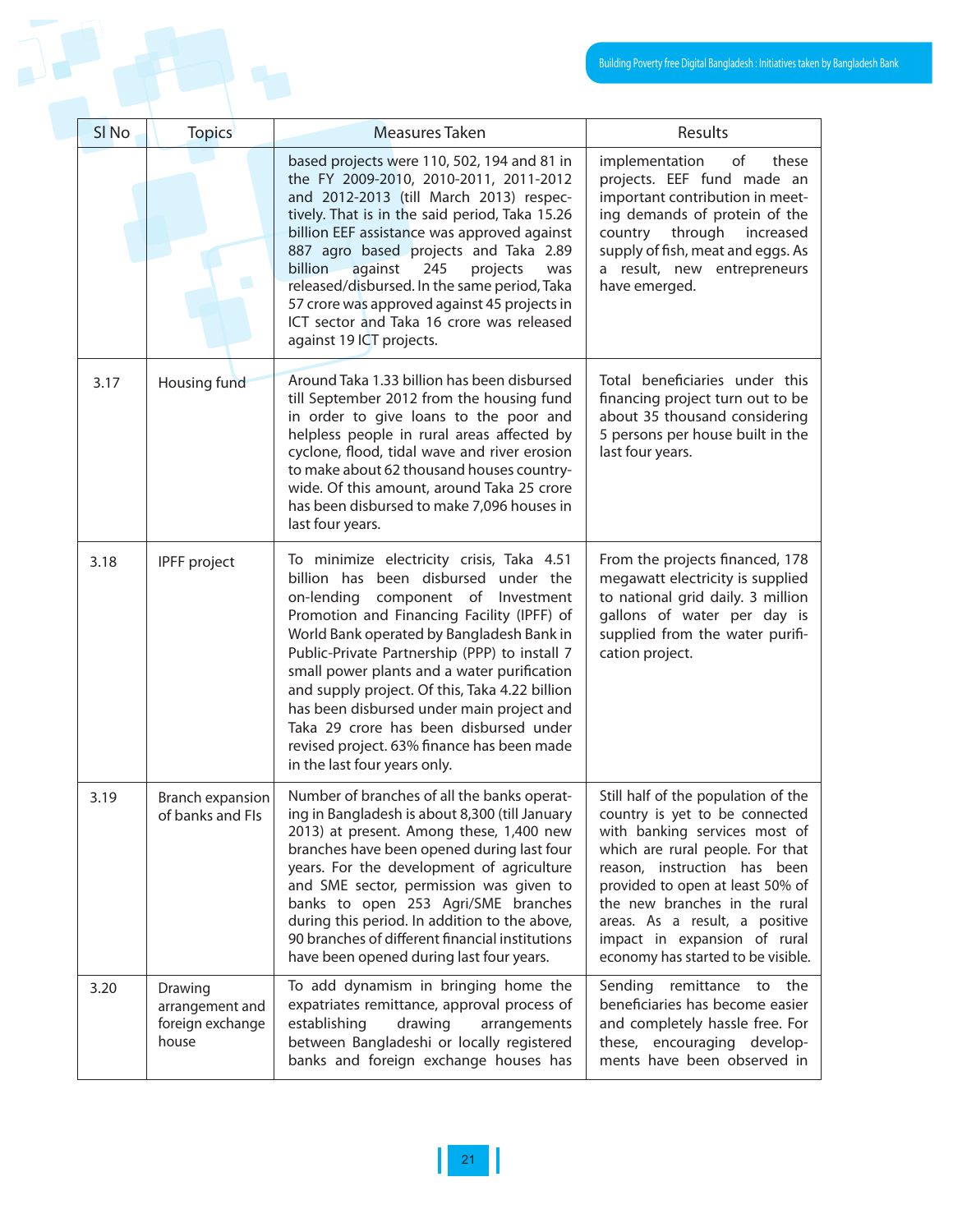

| SI No | <b>Topics</b> | Measures Taken                              | Results             |
|-------|---------------|---------------------------------------------|---------------------|
|       |               | been simplified. The number of drawing      | sending remittance. |
|       |               | arrangements approved in last four years is |                     |
|       |               | 258.23. Bangladeshi banks were also permit- |                     |
|       |               | ted to open 62 foreign exchange houses.     |                     |
|       |               |                                             |                     |

#### 4. Relaxation (simplification) of rules and regulations of FX transactions

| SI <sub>No</sub> | <b>Topics</b>                                                                           | Measures Taken                                                                                                                                                                                                                                                                                                                                                                                                                                                                                            | <b>Results</b>                                                                                                                                             |
|------------------|-----------------------------------------------------------------------------------------|-----------------------------------------------------------------------------------------------------------------------------------------------------------------------------------------------------------------------------------------------------------------------------------------------------------------------------------------------------------------------------------------------------------------------------------------------------------------------------------------------------------|------------------------------------------------------------------------------------------------------------------------------------------------------------|
| 4.1              | FX loan facilities<br>for exporters                                                     | The size of Export Development Fund (EDF),<br>developed and operated to facilitate provid-<br>ing FX loans for exporters to import raw<br>materials, has been increased to USD 800<br>million. Single borrower exposure limit has<br>been increased to USD 10 million from USD<br>2 million. This EDF loan facility has been<br>extended recently to the member mills of<br>'Bangladesh Garments Accessories and<br>Packaging Manufacturers and Exporters<br>Association' in addition to other exporters. | FX loans provided at low interest<br>rate and flexible conditions to<br>import<br>materials<br>raw<br>are<br>helping<br>increase volume of<br>exports.     |
| 4.2              | Advance<br>payments made<br>by the exporters                                            | Arrangement has been made to allow<br>exporters to remit maximum USD 10,000<br>each time from the FX retention quota<br>maintained by them without prior approval<br>from BB to meet urgent import requirement<br>of raw materials.                                                                                                                                                                                                                                                                       | Facilitating increase of exports.                                                                                                                          |
| 4.3              | Benefit of using<br>FX for ICT<br>companies                                             | ICT service companies can remit abroad<br>USD 20,000 per year in excess of the<br>balances available in their FX retention<br>quota accounts for real business purposes.<br>FX limit spendable in international card has<br>been increased to USD 2,000 to this end.                                                                                                                                                                                                                                      | ICT companies can easily send<br>their required foreign currency<br>abroad purchasing from the<br>banks.                                                   |
| 4.4              | Remitting FX for<br>participation in<br>the training,<br>seminar,<br>workshop<br>abroad | Facilities have been created for sending<br>registration fees in favor of organizing<br>agency abroad for the participation in the<br>training, seminar and workshops by the<br>officials of govt, semi-govt, autonomous<br>bodies, banks and corporates.                                                                                                                                                                                                                                                 | Facilitates enhancing efficiency<br>of human capital.                                                                                                      |
| 4.5              | Remitting fees by<br>international<br>credit cards                                      | Permission has been given to remit various<br>fees abroad through internet and by using<br>international credit cards. Common fees<br>include application fees for admission in<br>foreign educational institutions, registration<br>and admission fees, exam fees for SAT,<br>TOEFL and membership fees of foreign<br>professional bodies.                                                                                                                                                               | Remitting fees for admission in<br>foreign educational institutions<br>and membership<br>fees<br>for<br>foreign professional bodies has<br>been made easy. |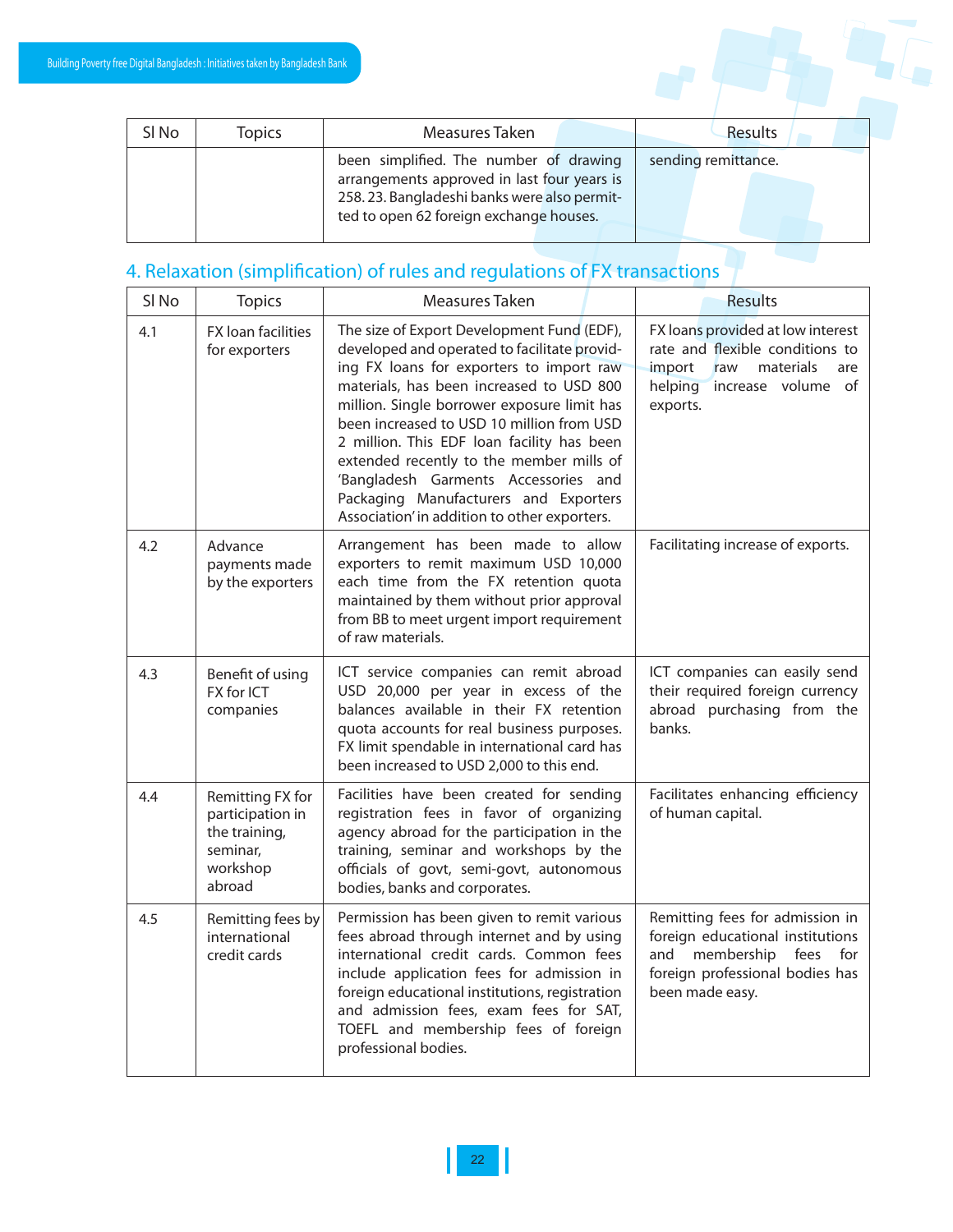|                  |                                                                                                               |                                                                                                                                                                                                                                   | Building Poverty free Digital Bangladesh : Initiatives taken                               |  |
|------------------|---------------------------------------------------------------------------------------------------------------|-----------------------------------------------------------------------------------------------------------------------------------------------------------------------------------------------------------------------------------|--------------------------------------------------------------------------------------------|--|
|                  |                                                                                                               |                                                                                                                                                                                                                                   |                                                                                            |  |
| SI <sub>No</sub> | <b>Topics</b>                                                                                                 | Measures Taken                                                                                                                                                                                                                    | Results                                                                                    |  |
| 4.6              | Remitting FX for<br>higher education<br>abroad                                                                | Those who went abroad for higher educa-<br>tion without opening student file can take<br>foreign currency abroad by opening files by<br>their guardians.                                                                          | foreign<br>Remitting<br>currency<br>abroad for higher education has<br>become much easier. |  |
| 4.7              | Simplification of<br>declaration for<br>inward<br>remittance                                                  | To increase flow of inward remittance, no<br>declaration is required to be made by expa-<br>triate Bangladeshis while sending money<br>home. In other cases, limit for declaration in<br>'Form C'has been increased to USD 5,000. | Bringing foreign currency home<br>from abroad has become easier.                           |  |
| 4.8              | Releasing foreign<br>currency under<br>personal quota<br>for foreign travel                                   | Yearly travel quota has been set at USD<br>2,000 for travelling Myanmar and SAARC<br>countries and increased to USD 5,000 for<br>other countries.                                                                                 | foreign<br>More<br>is<br>currency<br>available for foreign travel.                         |  |
| 4.9              | Handing over<br>export LCs<br>received from the<br>local buying agents<br>to local producers<br>or exporters. | Permission is given to hand over export LCs<br>received from the local buying agents to<br>local producers or exporters within a day.                                                                                             | Facilitates faster export proce-<br>dures and in earning foreign<br>currencies.            |  |
| 4.10             | Remitting money<br>to establish<br>subsidiaries or<br>exchange<br>companies abroad                            | Permission is awarded for sending money<br>abroad as capital to set up subsidiaries or<br>exchange companies in different countries<br>by the Bangladeshi banks.                                                                  | Facilitates sending inward remit-<br>tance by expatriates.                                 |  |

#### 5. Legal, regulatory and institutional programs to maintain stability in the banking sector

| SI No | <b>Topics</b>                                                                  | Measures Taken                                                                                                                                                                                                                                                                                                                                                                                                | Results                                                                                                                                                                                                                                                                                                                                                                          |
|-------|--------------------------------------------------------------------------------|---------------------------------------------------------------------------------------------------------------------------------------------------------------------------------------------------------------------------------------------------------------------------------------------------------------------------------------------------------------------------------------------------------------|----------------------------------------------------------------------------------------------------------------------------------------------------------------------------------------------------------------------------------------------------------------------------------------------------------------------------------------------------------------------------------|
| 5.1   | New circulars for<br>loan classification,<br>provisioning and<br>re-scheduling | To improve and solidify overall condition of<br>financial sector, changes have been made in<br>the loan classification and provisioning<br>policies in line with international standard and<br>Basel core principles as a part of close supervi-<br>sion. On the other hand, required changes<br>have been made in re-scheduling policy in an<br>attempt to free banking sector from default<br>loan culture. | This pragmatic and upgraded<br>loan classification and provision-<br>ing, re-scheduling policies will<br>enhance discipline and transpar-<br>ency in the banking sector; on the<br>other hand scope for providing<br>superior banking services to real<br>entrepreneurs/businessmen i.e.<br>good borrowers will be increased.<br>Easy loan facilities for them will<br>increase. |
| 5.2   | Implementation<br>of Basel principles                                          | Capital Adequacy is one of the important<br>parameters for banks to measure financial<br>soundness and stability. For that, emphasize<br>has been given on following international<br>best practices in order to strengthen capital<br>base of the banks. Meantime, Basel II related<br>to capital adequacy of the banks has been<br>fully implemented. Necessary measures                                    | Capital base of the banking<br>sector has been expanded a lot<br>for strict supervision. Capital in<br>banking sector<br>the<br>has<br>increased by Taka 356.23 billion<br>during last three and half years<br>with overall growth of 173%. In<br>terms of capital adequacy, the                                                                                                 |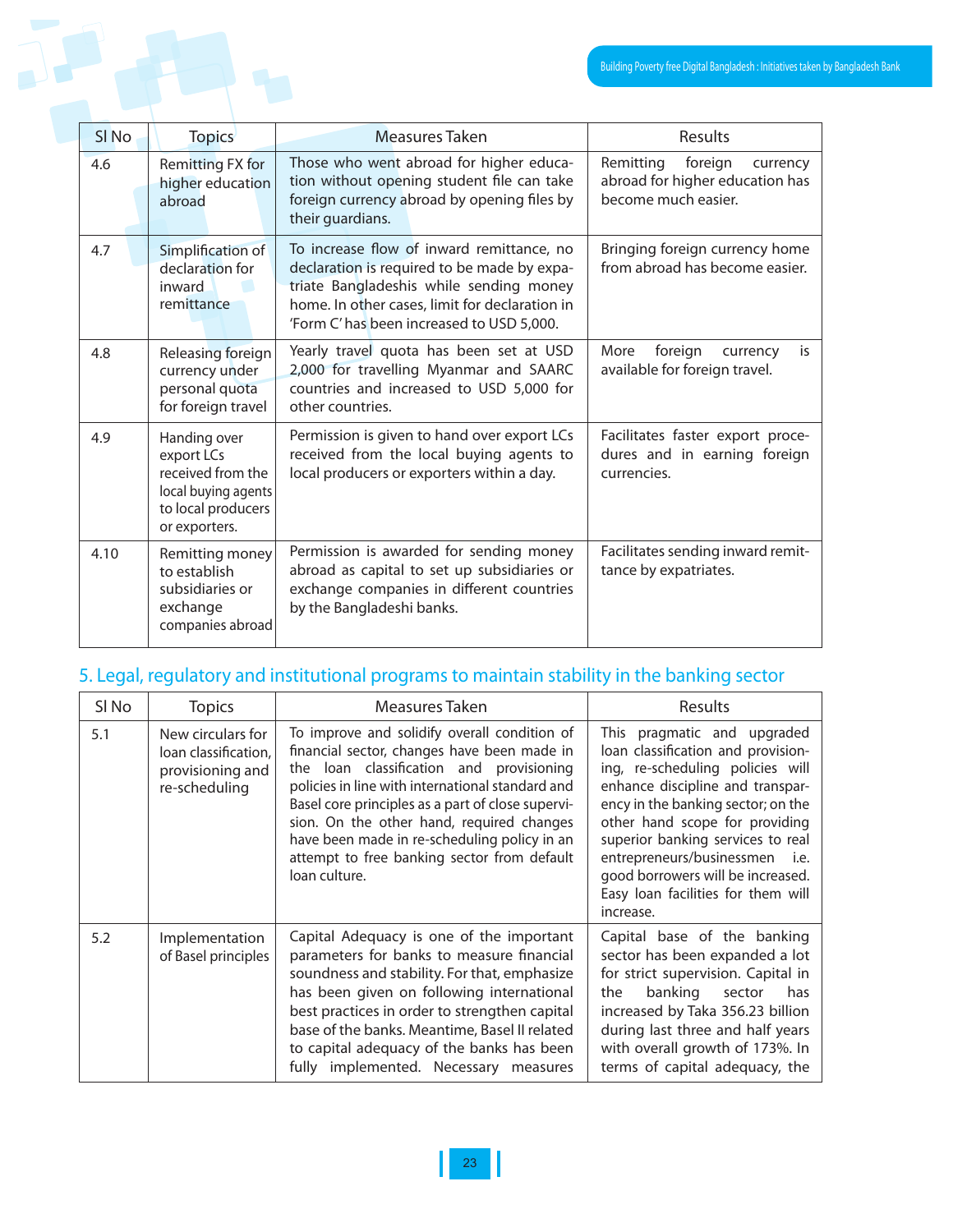|                  | e Digital Bangladesh : Initiatives taken by Bangladesh Bank                                     |                                                                                                                                                                                                                                                                                                                                                                                                                                                                                                                                     |                                                                                                                                                                                                                                                                                                                                                            |
|------------------|-------------------------------------------------------------------------------------------------|-------------------------------------------------------------------------------------------------------------------------------------------------------------------------------------------------------------------------------------------------------------------------------------------------------------------------------------------------------------------------------------------------------------------------------------------------------------------------------------------------------------------------------------|------------------------------------------------------------------------------------------------------------------------------------------------------------------------------------------------------------------------------------------------------------------------------------------------------------------------------------------------------------|
| SI <sub>No</sub> | <b>Topics</b>                                                                                   | Measures Taken<br>have also been taken to implement Basel III                                                                                                                                                                                                                                                                                                                                                                                                                                                                       | Results<br>position of the Bangladeshi                                                                                                                                                                                                                                                                                                                     |
|                  |                                                                                                 | related to capital adequacy in the near<br>future.                                                                                                                                                                                                                                                                                                                                                                                                                                                                                  | banks is much stronger than<br>many other banks in the world.                                                                                                                                                                                                                                                                                              |
| 5.3              | <b>Introducing Stress</b><br><b>Testing System</b>                                              | Stress Testing System Has been introduced<br>to test shock absorption capacity of banks<br>and FIs which is done on quarterly basis.<br>Through this exercise, banks and FIs, having<br>analyzed their strengths, weaknesses and<br>risks, are getting time for preparations in<br>taking proper measures to face probable<br>shocks.                                                                                                                                                                                               | Through stress testing, deter-<br>high<br>mining<br>risk financial<br>institutions and giving early<br>warning have become possible.                                                                                                                                                                                                                       |
| 5.4              | Risk management                                                                                 | To maintain stability in the banking sector<br>and to ensure effective risk management<br>practices, banks have been instructed to<br>form a Risk Management Unit (RMU) to<br>identify, analyze and mitigate risks as part of<br>precautionary measures. To monitor risk<br>management practices of banks, a separate<br>monitoring unit was opened in BB. A<br>detailed risk management guideline was<br>issued in 2012 to create an international<br>standard risk management environment in<br>the banking system of Bangladesh. | It's an effective measure for<br>maintaining stability of the<br>banking sector.                                                                                                                                                                                                                                                                           |
| 5.5              | Establishing<br><b>Financial Stability</b><br>Department                                        | A new department titled 'Financial Stability<br>Department' was established in BB to do<br>research on the overall economic stability of<br>the country, provide forecast through review<br>of economic risks and<br>to recommend<br>framing necessary policies through review of<br>stability of financial sector. Annual financial<br>stability report has been published from this<br>department.                                                                                                                                | This department is capable of<br>identifying probable risks at the<br>primary stage of not only the<br>banking sector but also the overall<br>financial sector. It will usher a new<br>horizon in macro prudential<br>supervision. This department will<br>formulate effective rules and<br>regulations in the adverse condi-<br>tions of economic crisis. |
| 5.6              | Launching<br><b>Financial Stability</b><br>Report on overall<br>conditions of<br>banking sector | A Financial Stability Report has been<br>prepared on the basis of 2011 financials and<br>activities of banks and FIs and the 2012 one<br>will be published soon. This report contains<br>an analysis of inter-relationships between<br>various organizations of financial sector,<br>identification of probable risk areas for<br>banking sector, assessment of risk taking<br>capacities as well as analysis of information<br>related to the development and infrastruc-<br>ture of financial sector.                             | This report was able to provide a<br>clear idea among local and<br>international interest group<br>about how far our financial<br>sector is capable to withstand<br>any internal or external shock i.e.<br>the macroeconomic risk.                                                                                                                         |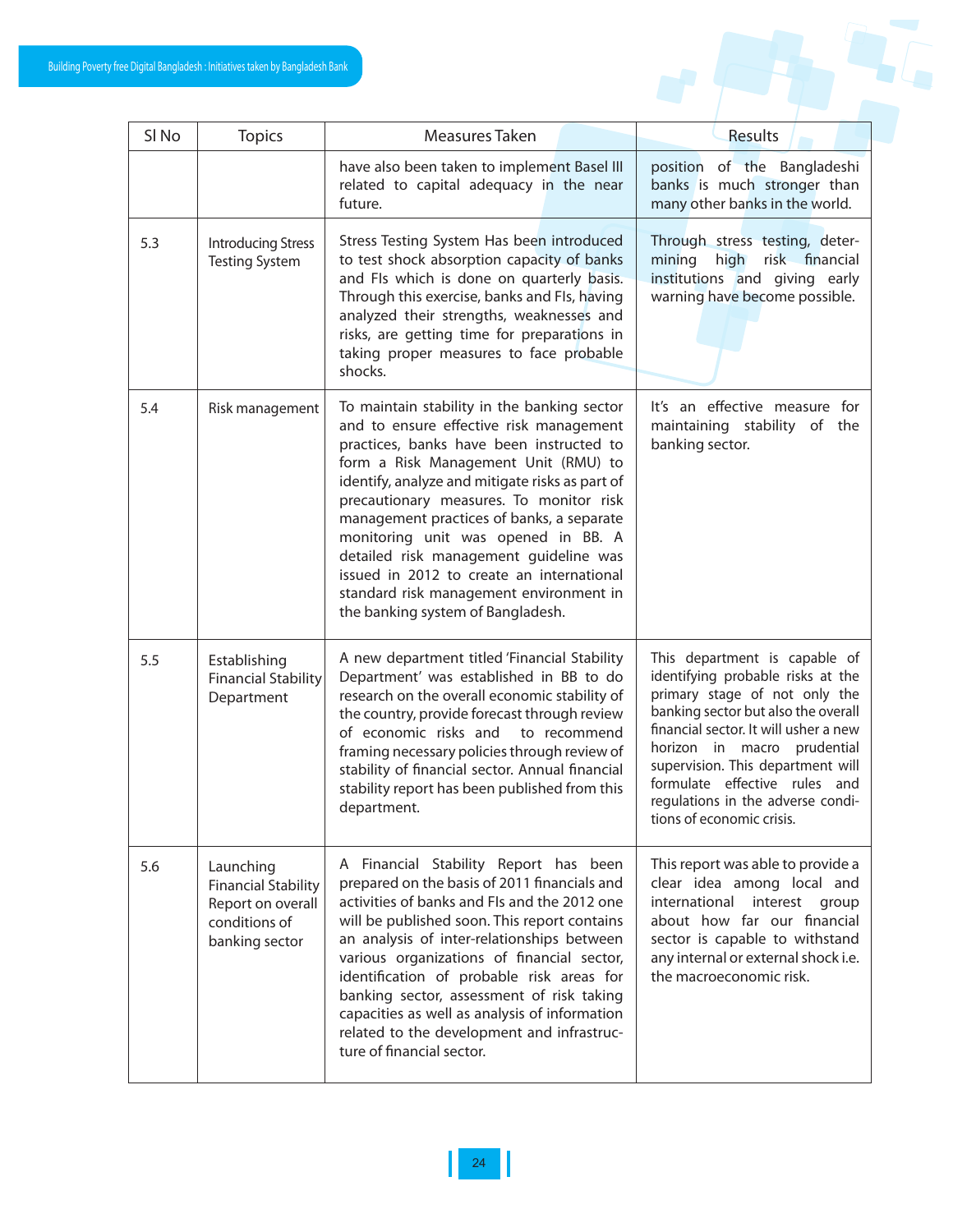|                  |                                                                  |                                                                                                                                                                                                                                                                                                                                                                                                                                                                                                                                                                                                                                                                                                                                                                                                                                                                | <b>Building Poverty free Digital Bangladesh: Initiatives taken I</b>                                                                                                         |
|------------------|------------------------------------------------------------------|----------------------------------------------------------------------------------------------------------------------------------------------------------------------------------------------------------------------------------------------------------------------------------------------------------------------------------------------------------------------------------------------------------------------------------------------------------------------------------------------------------------------------------------------------------------------------------------------------------------------------------------------------------------------------------------------------------------------------------------------------------------------------------------------------------------------------------------------------------------|------------------------------------------------------------------------------------------------------------------------------------------------------------------------------|
| SI <sub>No</sub> | <b>Topics</b>                                                    | <b>Measures Taken</b>                                                                                                                                                                                                                                                                                                                                                                                                                                                                                                                                                                                                                                                                                                                                                                                                                                          | Results                                                                                                                                                                      |
| 5.7              | Introduction of<br>Financial<br><b>Projection Model</b><br>(FPM) | Preparatory works have been completed to<br>launch FPM as a modern supervisory tool to<br>measure probable shock absorption capac-<br>ity and weaknesses of each bank on the basis<br>of historical and hypothetical scenario. Once<br>the model is fully implemented, identifica-<br>tion of risks of every bank through realistic<br>scenario analysis and taking policy decisions<br>on the basis of those risks will be easier.                                                                                                                                                                                                                                                                                                                                                                                                                            | As a result, the overall supervi-<br>sion capacity of the central bank<br>will<br>be increased<br>through<br>enhanced<br>capacity<br>of<br>risk<br>assessment of every bank. |
| 5.8              | Review of<br>financial<br>statements of<br>the banks             | The financial statements of the banks are<br>reviewed regularly to mitigate systematic<br>risk. Real picture of the overall banking<br>sector can be gauged to a great extent<br>through review of financial statements of<br>the banks.                                                                                                                                                                                                                                                                                                                                                                                                                                                                                                                                                                                                                       | Assessing the impact of adverse<br>financial condition of a particu-<br>lar bank on the overall banking<br>sector is easier now.                                             |
| 5.9              | Instructions in<br>purchasing IBP                                | BB has instructed all the banks to receive<br>prior approval from Head Office instead of<br>taking decisions at branch level in purchas-<br>ing Inland Bills (IB) at local and foreign<br>currency. Besides this, real supply of goods<br>against those bills must be verified before<br>accepting the same. The supervisors of BB<br>while visiting the branches of the bank have<br>been advised to keep a sharp eye on accep-<br>tance and payment of these bills.                                                                                                                                                                                                                                                                                                                                                                                          | As a result, prevention of IBP<br>related fraud-forgeries has been<br>possible.                                                                                              |
| 5.10             | New guidelines<br>in prevention of<br>fraud-forgeries            | Banks have been instructed to submit on<br>quarterly basis to BB their self evaluation on<br>effectiveness of internal control at the sign of<br>their CEO and counter sign of the Chairman<br>of Audit Committee for prevention of frauds<br>and forgeries in the banks. A form was also<br>incorporated to facilitate sending report by<br>banks where there are more than 50 param-<br>eters on internal control and compliance,<br>general banking operations, loans and<br>advances and ICT. Based on the self evalua-<br>tion report submitted to BB on the effective-<br>ness of internal control measures in preven-<br>tion of fraud-forgeries and in light with the<br>roles and responsibilities of the Board, Chair-<br>man of the BoD and the CEO, Bangladesh<br>Bank is reviewing and verifying (if necessary)<br>the report in the field level. | As a result, ensuring joint<br>accountability of the BoD and<br>management will be possible.                                                                                 |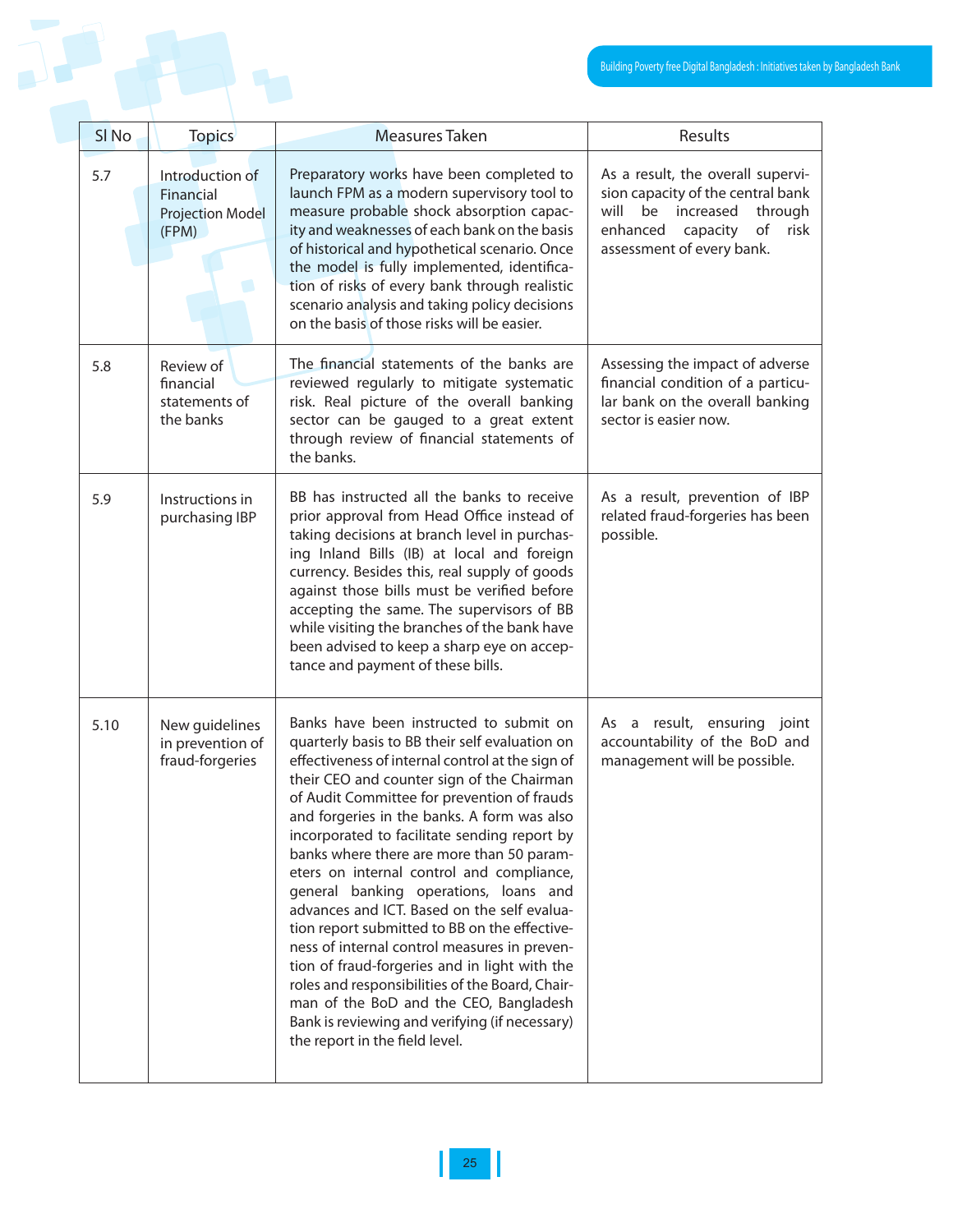| SI <sub>No</sub> | <b>Topics</b>                       | Measures Taken                                                                                                                                                                                                                                                                                                                                                                                                                                                                                                                                                                                                                                                 | Results                                                                                                                                                                                                                                                                                                                                         |
|------------------|-------------------------------------|----------------------------------------------------------------------------------------------------------------------------------------------------------------------------------------------------------------------------------------------------------------------------------------------------------------------------------------------------------------------------------------------------------------------------------------------------------------------------------------------------------------------------------------------------------------------------------------------------------------------------------------------------------------|-------------------------------------------------------------------------------------------------------------------------------------------------------------------------------------------------------------------------------------------------------------------------------------------------------------------------------------------------|
| 5.11             | Integrated<br>supervision<br>system | A web based integrated supervision system<br>is under preparation to identify probable<br>risks of fraud/forgery from the financial<br>statements and information collected by<br>supervising departments of BB. At present,<br>information is uploaded and examined in the<br>system. Any type of information related to<br>deposits, advances, default loans, growth of<br>off-balance sheet liabilities, sector wise distri-<br>bution of loans, re-scheduled loans, foreign<br>trade, money market activities, liquidity<br>conditions etc. of branches and head office of<br>the banks will be available through website<br>every month from this system. | As a result, any type of anomaly<br>will come under notice of central<br>bank instantly and taking appro-<br>priate measures will be possible.<br>The higher authorities of the<br>banks and financial institutions<br>will also be able to make their<br>internal control system more<br>effective than any time in the<br>past by using this. |

### 6. Prevention of money laundering and combating terrorism and terrorist financing

| SI <sub>No</sub> | <b>Topics</b>                            | Measures Taken                                                                                                                                                                                                                                                                                                                                                                                                                                                                                                                                                                                                                                                                                                                                                                                                                                                                                         | Results                                                                                                                                                                                                                                                                                                                                                                                                               |
|------------------|------------------------------------------|--------------------------------------------------------------------------------------------------------------------------------------------------------------------------------------------------------------------------------------------------------------------------------------------------------------------------------------------------------------------------------------------------------------------------------------------------------------------------------------------------------------------------------------------------------------------------------------------------------------------------------------------------------------------------------------------------------------------------------------------------------------------------------------------------------------------------------------------------------------------------------------------------------|-----------------------------------------------------------------------------------------------------------------------------------------------------------------------------------------------------------------------------------------------------------------------------------------------------------------------------------------------------------------------------------------------------------------------|
| 6.1              | Formulation of<br>laws and policies      | In order to meet the international standard<br>and to make an effective AML/CFT regime in<br>Bangladesh 'Money Laundering Prevention<br>Act 2012' and 'Anti Terrorism (amendment)<br>Act 2012' have been promulgated repealing<br>'Money Laundering Prevention Act 2009'<br>and amending 'Anti Terrorism Act 2009'<br>respectively. Some new criminal activities<br>have been included as predicate offence<br>under 'Money Laundering Prevention Act'.<br>Financial Intelligence Unit (FIU) in BB has<br>been established under Money Laundering<br>Prevention Act 2012. Compliance instruc-<br>tions have been issued for banks and FIs to<br>prevent money laundering and terrorism<br>financing and also to keep the financial<br>sector risk free. MoU has been signed with 15<br>countries to exchange information with<br>foreign FIU related to laundered money and<br>financial transactions. | Quite a number of bank accounts<br>have been freezed in last few<br>years by BB under the powers<br>conferred by these Acts. In last<br>four years, about 500 Suspicious<br>Transactions Report (STR) have<br>been received from different<br>reporting agencies. A consider-<br>able number of cases have been<br>handed over to law enforcing<br>agency on the basis of review<br>and inspections of these reports. |
| 6.2              | Implementation<br>of 'goAML'<br>software | Initiative has been taken to establish a<br>modern and IT based system in the unit titled<br>'Bangladesh Financial Intelligence Unit (BFIU)'<br>of BB in assistance with the World Bank in<br>order to prevent terrorism, terrorist financing<br>and money laundering activities more<br>effectively and to track down the probable<br>source of these. Information related to Suspi-<br>cious Transaction Report (STR) and Cash<br>Transaction Report (CTR) can be collected<br>and analyzed easily through this software to<br>prevent money laundering. For online report-<br>ing of CTR and STR, 'goAML' software has                                                                                                                                                                                                                                                                              | This software established to find<br>probable source of money<br>laundering related crimes and to<br>strengthen prevention activities,<br>will be able to play more effec-<br>tive role in prevention of money<br>laundering and terrorist financ-<br>ing of the country.                                                                                                                                             |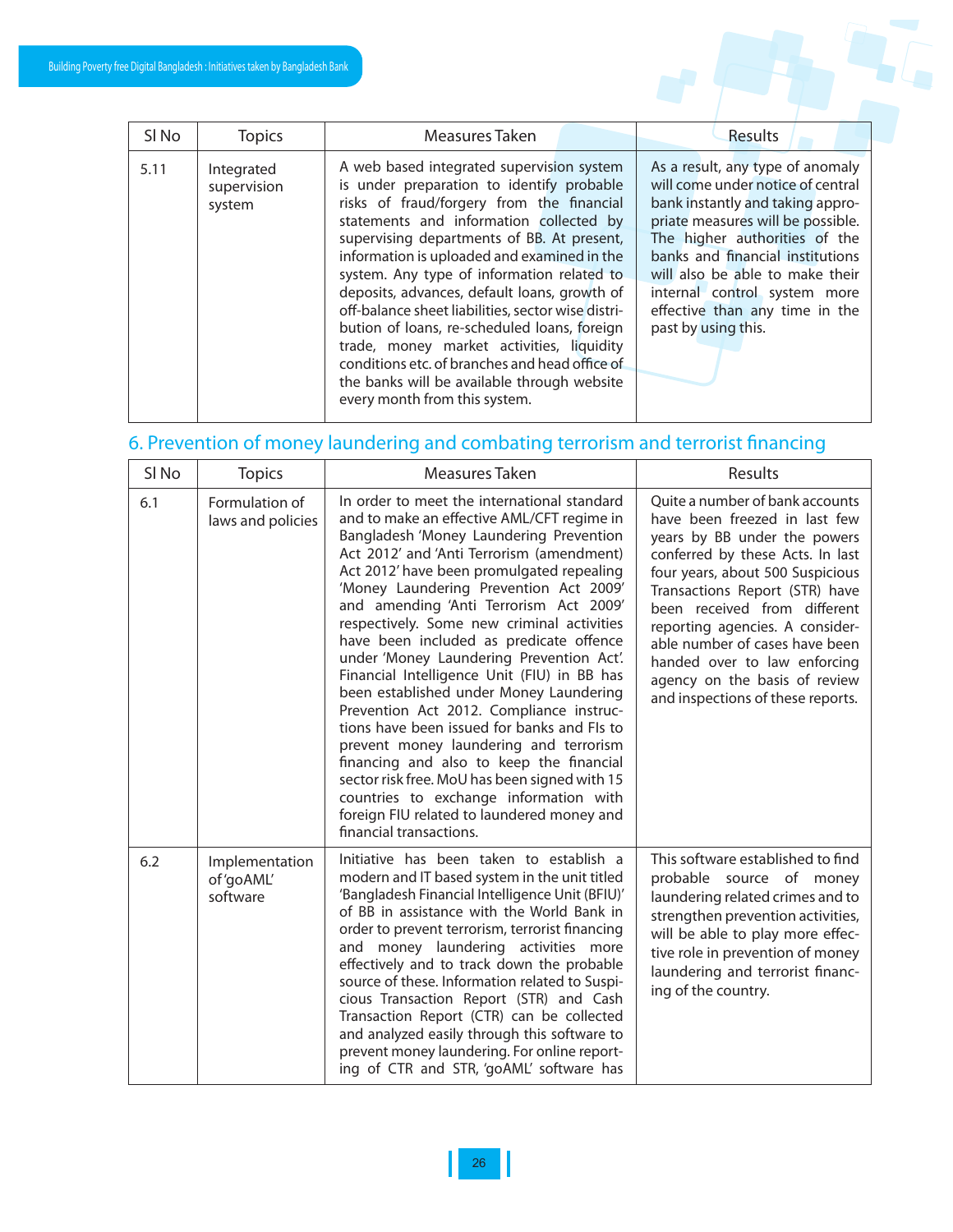|                  |               |                                                                                                                            | Building Poverty free Digital Bangladesh : Initiatives taken I |
|------------------|---------------|----------------------------------------------------------------------------------------------------------------------------|----------------------------------------------------------------|
| SI <sub>No</sub> | <b>Topics</b> | Measures Taken                                                                                                             | Results                                                        |
|                  |               | already been collected from United Nations<br>Office On Drugs And Crime (UNODC), a<br>concern of UN and being implemented. |                                                                |

## 7. Green Banking activities

| SI <sub>No</sub> | <b>Topics</b>                   | Measures Taken                                                                                                                                                                                                                                                                                                                                                                                                                                                                                                                                                                                                                                                                                                                                                                                    | Results                                                                                                                                                                                                                                                                                                                                                                                                                                                                                                                                        |
|------------------|---------------------------------|---------------------------------------------------------------------------------------------------------------------------------------------------------------------------------------------------------------------------------------------------------------------------------------------------------------------------------------------------------------------------------------------------------------------------------------------------------------------------------------------------------------------------------------------------------------------------------------------------------------------------------------------------------------------------------------------------------------------------------------------------------------------------------------------------|------------------------------------------------------------------------------------------------------------------------------------------------------------------------------------------------------------------------------------------------------------------------------------------------------------------------------------------------------------------------------------------------------------------------------------------------------------------------------------------------------------------------------------------------|
| 7.1              | Policies and<br>guidelines      | 'Green Banking Policies and Strategic<br>and 'Environmental<br>Framework'<br><b>Risk</b><br>Management Guideline' have been issued in<br>2011 to minimize negative impacts of<br>climate change and to save environment.<br>Refinance has been provided to 27 banks<br>and 1 FI from a revolving fund for refinance<br>of Taka 2 billion to provide loans to solar<br>power, bio-gas, ETP and environment<br>friendly brick kilns sectors.                                                                                                                                                                                                                                                                                                                                                        | As a result, banks are playing an<br>important role in environmental<br>financing, proper utilization of<br>banking resources and establishing<br>industries that emit less carbons in<br>order to save earth from abrupt<br>change of climate,<br>increased<br>emission of green house gas and air<br>pollution etc. The awareness has<br>been raised among banks, FIs and<br>borrowers about adverse impacts<br>of climate change and also the<br>analysis of environmental risks has<br>been ensured before extending<br>credit facilities. |
| 7.2              | Paperless banking<br>system     | Bangladesh Bank has undertaken initiatives<br>to introduce paperless green banking<br>system and has been successful in many<br>aspects. Spontaneous participation by the<br>banks in green banking operations and ICT<br>based initiatives already taken such as online<br>reporting, online<br>banking,<br>e-banking,<br>e-commerce, online CIB, automated clearing<br>house, mobile banking, national payment<br>switch, e-tendering, e-recruitment etc.<br>deserve appreciation without any doubt.                                                                                                                                                                                                                                                                                            | Playing an important role has<br>been possible in falling fewer<br>trees due to reduction of paper<br>use by making internet and<br>e-banking<br>easily<br>available.<br>Banks are expected to move<br>forward their green banking<br>operations<br>through<br>more<br>participation in future.                                                                                                                                                                                                                                                |
| 7.3              | Incentives for<br>green banking | Banks are publishing information on green<br>banking operations in their annual reports and<br>websites. Few incentives are provided to those<br>banks which comply with green banking<br>policies. This has been taken into consideration<br>while evaluating capability and management<br>efficiency of the banks and plays a positive role<br>in overall evaluation or CAMELS rating. The<br>name of top ten banks is published in the<br>website of BB after evaluation of overall activi-<br>ties of green banking by the banks. Green<br>banking operations of the banks are taken into<br>active consideration while awarding permission<br>to open new branches. New SME/agri branches<br>must be made environment friendly, and instal-<br>lation of solar panel there has been advised. | As a result, banks are more<br>encouraged to do green bank-<br>ing operations.                                                                                                                                                                                                                                                                                                                                                                                                                                                                 |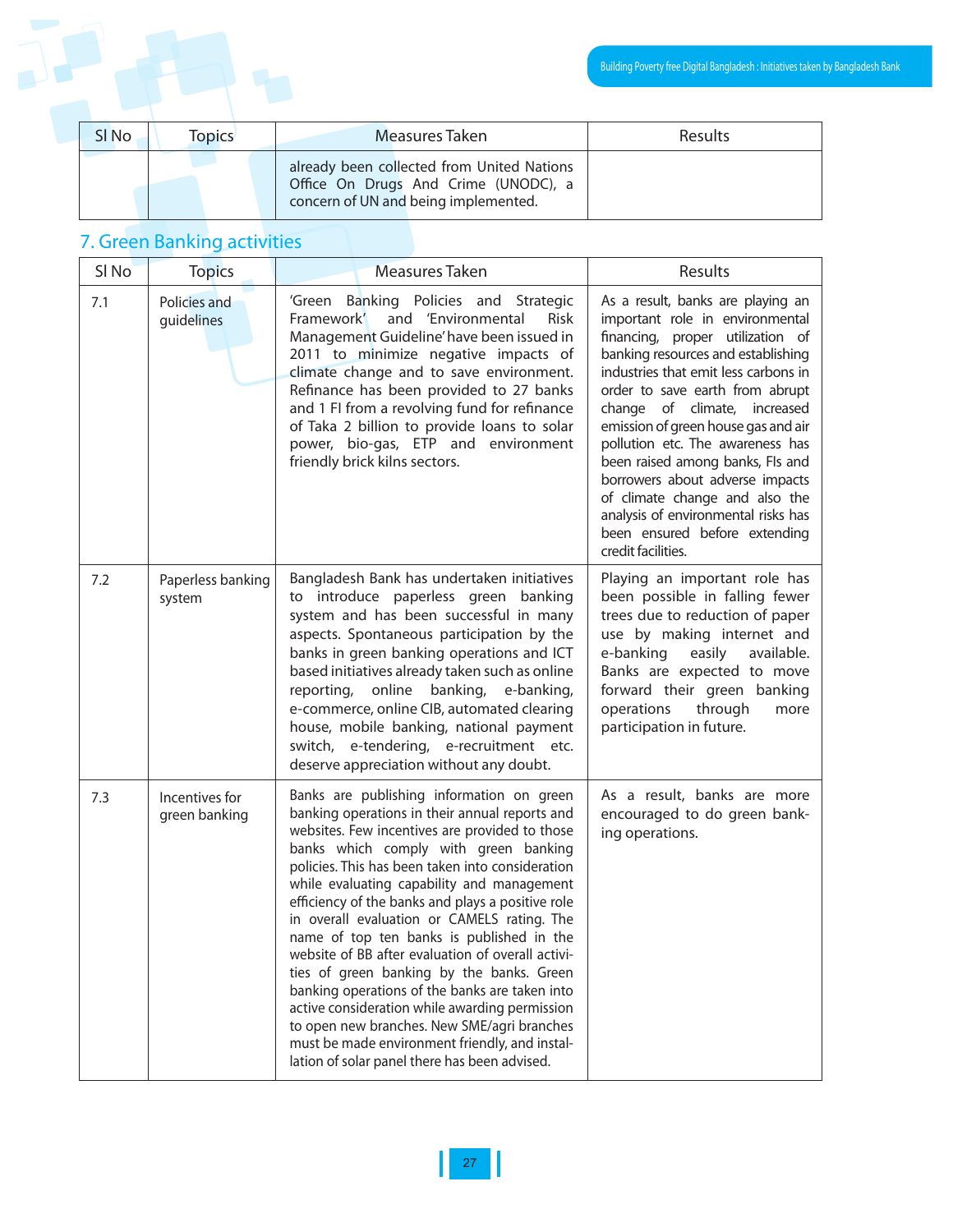### 8. Corporate Social Responsibility (CSR)

| SI No | <b>Topics</b>       | Measures Taken                                                                                                                                                                                                                                                                                                                                                                                                                                                                                                                                                                                                                                                                                                                                                                                                                                                                                                                                                                                                                                                                                                                                                                                                                  | <b>Results</b>                                                                                                                                                                                                                                                                                                              |
|-------|---------------------|---------------------------------------------------------------------------------------------------------------------------------------------------------------------------------------------------------------------------------------------------------------------------------------------------------------------------------------------------------------------------------------------------------------------------------------------------------------------------------------------------------------------------------------------------------------------------------------------------------------------------------------------------------------------------------------------------------------------------------------------------------------------------------------------------------------------------------------------------------------------------------------------------------------------------------------------------------------------------------------------------------------------------------------------------------------------------------------------------------------------------------------------------------------------------------------------------------------------------------|-----------------------------------------------------------------------------------------------------------------------------------------------------------------------------------------------------------------------------------------------------------------------------------------------------------------------------|
| 8.1   | <b>CSR</b> policies | CSR policies for the commercial banks and FIs<br>of the country were first formulated in 2008.<br>But special focus has been put to encourage<br>CSR activities for the last four years. Banks<br>were instructed in 2010 to open a CSR desk<br>and to spend 30% of total CSR expenses in<br>education sector in 2012. In order to vitalize<br>society's ignored but potential sectors and to<br>establish a pro-people banking system<br>through innovative programs for all walks of<br>people, CSR activities of the banks have been<br>brought under institutional framework with<br>the financial inclusion initiatives of bringing<br>people out of financial services net into the<br>unattended productive sectors like farmers,<br>small entrepreneurs, women entrepreneurs,<br>labors etc. In line with the poverty reduction<br>and employment generation programs of<br>current government, the banks and FIs are<br>running various CSR programs in the sectors<br>of education, health, nutrition, sports, disas-<br>ter management, renewable energy, socio-<br>economic development of the people of<br>underdeveloped areas, women develop-<br>ment, welfare for the families of martyrs of<br>liberation war. | Due to the recent CSR activities<br>of the banks, financial services<br>have been reached to the door-<br>steps of ultra poor, landless,<br>small farmers, sharecroppers,<br>small traders, poor women etc.<br>and these activities are adding a<br>new dimension in poverty<br>reduction and building social<br>safetynet. |
| 8.2   | <b>CSR</b> expenses | Banks are increasing their CSR expenses<br>every year. They spent Taka 41 crore in 2008,<br>55 crore in 2009, 233 crore in 2010, 219 crore<br>in 2011 and 305 crore in 2012 as CSR<br>expenses. Education sector occupied 32% of<br>total CSR expenses in 2012. Recently BB has<br>taken initiatives under CSR activities of<br>banks and Fls to support the victims and<br>volunteers of Savar Tragedy such as, collec-<br>tion of one day salary of the employees of<br>BB, scheduled banks and FIs, formation of a<br>fund amounting to Taka 1.9 billion by the<br>BAB, ABB and BLFCA to donate the aggre-<br>gate collection to 'Prime Minister's Relief<br>Fund' and to honor the volunteers by<br>arranging employment for them. BB has also<br>taken initiatives to form a permanent 'Disas-<br>ter Relief Fund' by BAB and ABB and support<br>Bangladesh Fire Service and Civil Defense<br>and other relevant government agencies for<br>their capacity building.                                                                                                                                                                                                                                                       | The issue of CSR has now been<br>supported and cooperated by<br>the Board of Directors of every<br>bank.                                                                                                                                                                                                                    |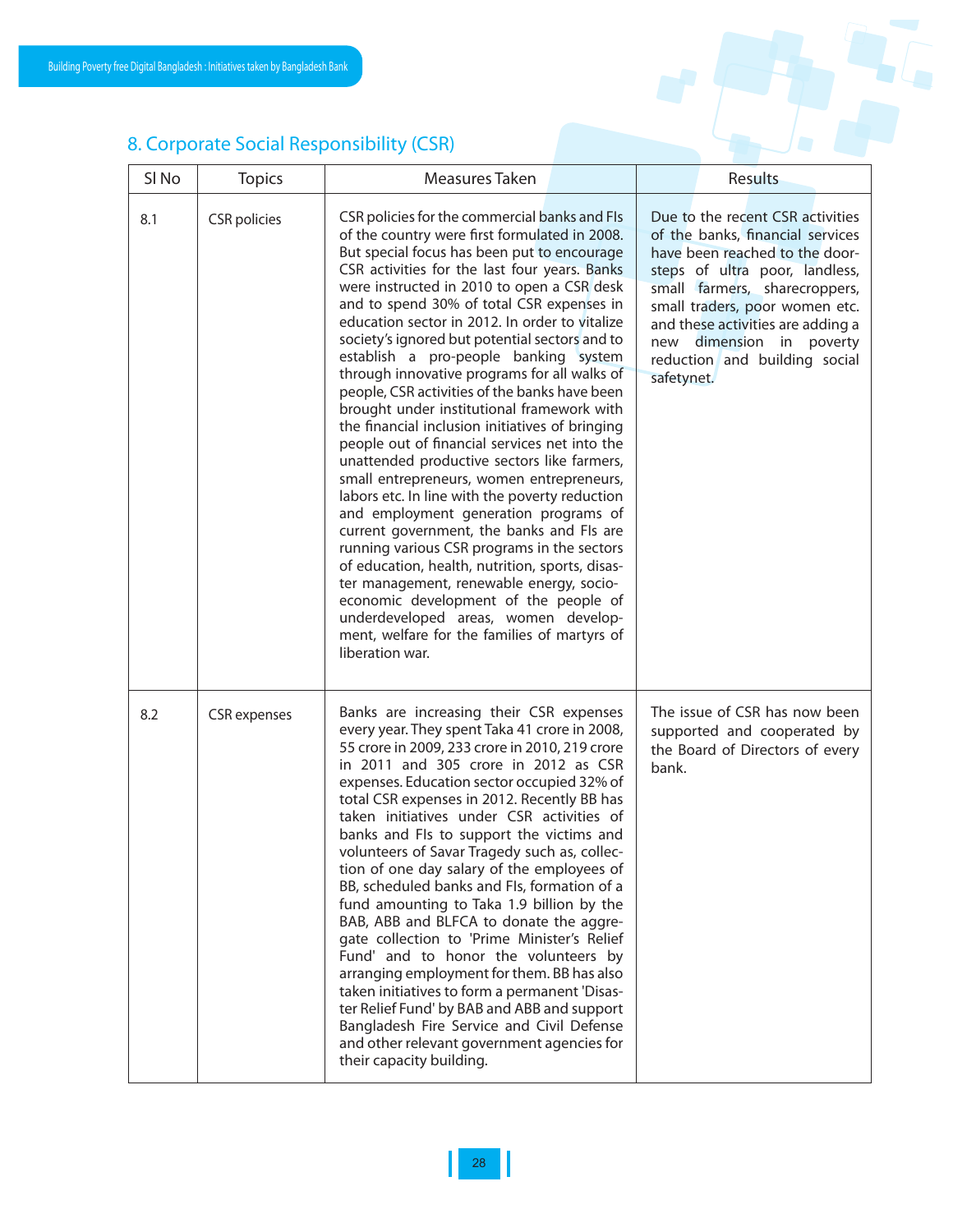| SI <sub>No</sub> | <b>Topics</b>                                                                       | <b>Measures Taken</b>                                                                                                                                                                                                                                                                                                                                                                                                                                                                                                                                                                                                                                                                                                                                                                                                                                                                                                                                                                                                                                                                                                                                                                                                              | Results                                                                                                                                                                                                                                                                                                                                                                                            |
|------------------|-------------------------------------------------------------------------------------|------------------------------------------------------------------------------------------------------------------------------------------------------------------------------------------------------------------------------------------------------------------------------------------------------------------------------------------------------------------------------------------------------------------------------------------------------------------------------------------------------------------------------------------------------------------------------------------------------------------------------------------------------------------------------------------------------------------------------------------------------------------------------------------------------------------------------------------------------------------------------------------------------------------------------------------------------------------------------------------------------------------------------------------------------------------------------------------------------------------------------------------------------------------------------------------------------------------------------------|----------------------------------------------------------------------------------------------------------------------------------------------------------------------------------------------------------------------------------------------------------------------------------------------------------------------------------------------------------------------------------------------------|
| 9.1              | <b>Customer Interest</b><br><b>Protection Center</b><br>(CIPC)                      | The Customer Interest Protection Center<br>(CIPC) has been opened to settle customer<br>complaints quickly and to provide appropriate<br>answers to any query made by them. A hotline<br>number 16236 has been established here.<br>Customers can put forward their complaints or<br>queries by calling this number or by e-mailing<br>to bb.cipc@bb.org.bd. Everyday complaints<br>are made through hotline, telephone, mobile<br>phone, e-mail and by post just after the<br>launching of CIPC. Number of complaints<br>received by this center till March 2013 is 5,710<br>among which 4,267 have been settled already<br>with a 75% rate of settlement.                                                                                                                                                                                                                                                                                                                                                                                                                                                                                                                                                                        | The CIPC and hotline have already<br>been proved very effective in<br>customer service excellence.                                                                                                                                                                                                                                                                                                 |
| 9.2              | <b>Forming Financial</b><br>Integrity and<br><b>Customer Services</b><br>Department | A new department titled 'Financial Integrity<br>and Customer Services Department' has<br>been opened in the Head Office of BB to<br>settle customer complaints of the banks and<br>Fls quickly and easily.                                                                                                                                                                                                                                                                                                                                                                                                                                                                                                                                                                                                                                                                                                                                                                                                                                                                                                                                                                                                                         | Taking quick decisions about<br>customer complaints and faster<br>implementation have<br>been<br>possible due to this department.                                                                                                                                                                                                                                                                  |
| 10               | <b>Strategic</b><br>planning & HR<br>development                                    | Bangladesh Bank has devised a five year<br>(2010-2014) strategic plan to build an<br>efficient and dynamic financial sector<br>capable of withstanding any shock. Imple-<br>mentation of this plan is going on in full<br>swing. In order to produce skilled human<br>resources for the banking sector, the central<br>bank strengthening project of BB, Human<br>Resources Department, Bangladesh Bank<br>Training Academy (BBTA), The Institute of<br>Bankers Bangladesh (IBB), Bangladesh<br>Institute of Bank Management (BIBM) are<br>taking measures beyond traditional activi-<br>ties of them for significant change and<br>development. Different measures have been<br>taken and implemented to make the human<br>resources of BB more skilled and efficient.<br>Modern performance management system<br>(PMS), reward-recognition policy, training<br>need analysis etc. have been implemented.<br>Trainings at home and abroad for develop-<br>ing skilled HR at BB have been emphasized.<br>About 1,500 officers of BB were sent for<br>foreign training in last four years. In 2012<br>alone, 3,250 officers were trained in different<br>local institutions whereas 671 officers were<br>sent for foreign training. | The capability of BB officers has<br>increased much due to this.<br>E-learning education program<br>has been started to develop<br>human resources by ensuring<br>the best use of digital technol-<br>ogy. As part of this, 508 officers<br>of BB, for the first time, are<br>getting benefits of pursuing a<br>one year course online through<br>'Professional Foundation Knowl-<br>edge Center'. |

## 9. Customer Service Excellence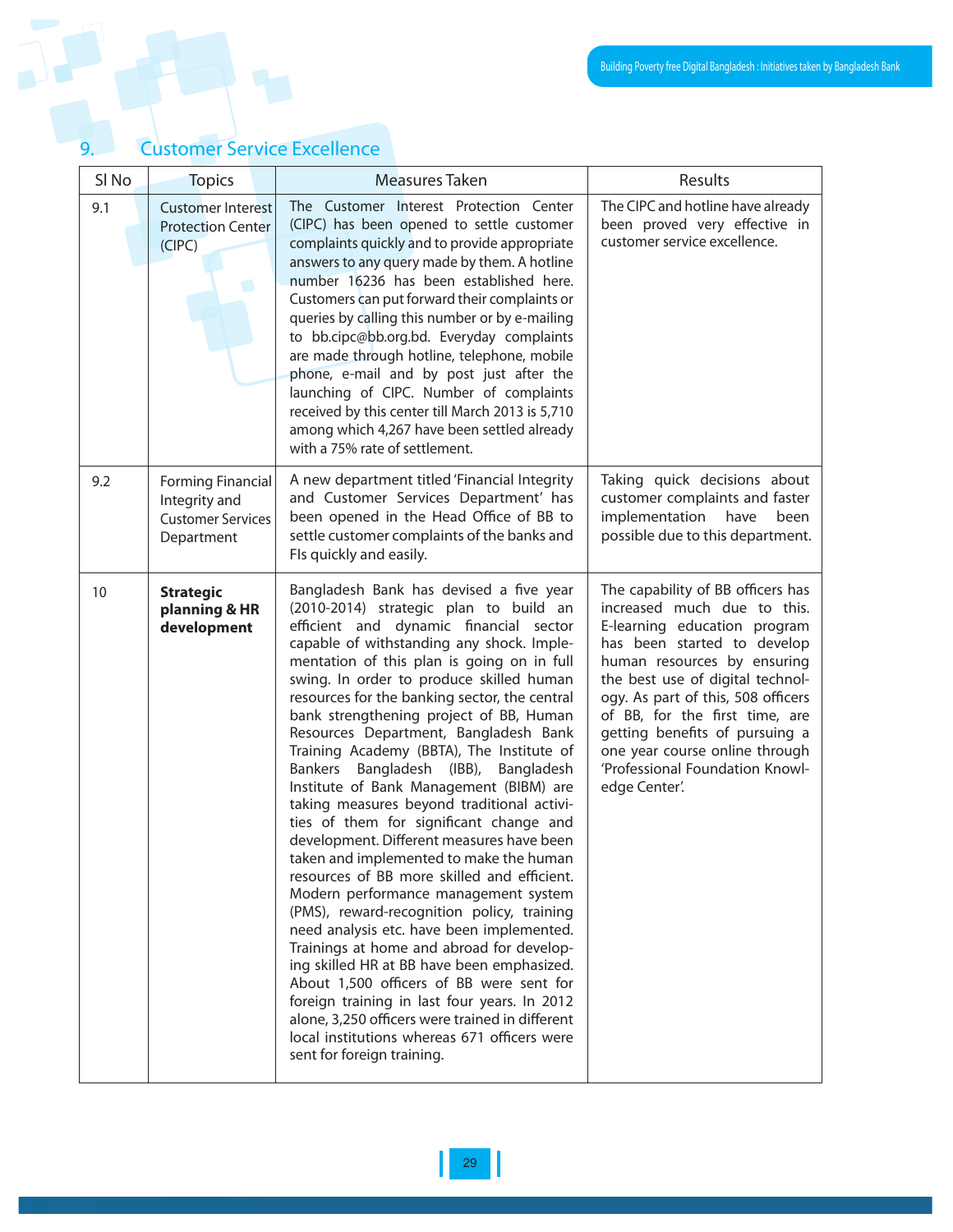

| SI <sub>No</sub> | <b>Topics</b>                                                        | Measures Taken                                                                                                                                                                                                                                                                                                                                                                                                                                                                                                                                                                                                                                                                                                           | Results                                                                                                                                                                                                                                                                         |
|------------------|----------------------------------------------------------------------|--------------------------------------------------------------------------------------------------------------------------------------------------------------------------------------------------------------------------------------------------------------------------------------------------------------------------------------------------------------------------------------------------------------------------------------------------------------------------------------------------------------------------------------------------------------------------------------------------------------------------------------------------------------------------------------------------------------------------|---------------------------------------------------------------------------------------------------------------------------------------------------------------------------------------------------------------------------------------------------------------------------------|
| 11               | <b>Notes and coins</b><br>carrying the<br>portrait of<br>Bangabandhu | The portrait of Bangabandhu has been<br>encrypted with all the notes and coins in<br>circulation of any value in Bangladesh.                                                                                                                                                                                                                                                                                                                                                                                                                                                                                                                                                                                             | has played a role to<br><b>This</b><br>commemorate great sacrifice of<br>Bangabandhu and his contribu-<br>tions in national lives and to<br>enhance the spirit of people to<br>learn about the true history of<br>Bangladesh.                                                   |
| 12               | Commemorative<br>notes and coins                                     | Commemorative notes and coins have been<br>printed on various occasions like ICC Cricket<br>World Cup 2011, 150th birth anniversary of<br>world famous poet Rabindranath Tagore,<br>90th anniversary of the poem 'Bidrohi (the<br>revolutioner)' written by our national poet<br>Kazi Nazrul Islam, 25th anniversary memo-<br>rial note of the security printing corporation<br>(Bangladesh) Ltd., 100th anniversary of<br>National Museum etc. A 40 taka memorial<br>note carrying the portrait of Bangabandhu<br>and the freedom fighters was printed on the<br>occasion of 40 years of the victory of Bangla-<br>desh and a 60 taka memorial note at the<br>completion of 60 years of the great<br>language movement. | Played roles in enhancing spirit<br>of the people.                                                                                                                                                                                                                              |
| 13               | <b>Establishment</b><br>of currency<br>museum                        | The transformation of existing currency<br>museum of BB into a modern, state of the art<br>and rich one is in quick progress. It's being<br>established in an open space of Bangladesh<br>Bank Training Academy at Mirpur of Dhaka.<br>Local and foreign notes and coins printed<br>from wuari bateshwar era to the latest time<br>will be exhibited in the currency museum.                                                                                                                                                                                                                                                                                                                                             | People can acquire knowledge on<br>foreign notes and coins besides<br>knowing the evolution of local<br>currency as a result of this. This<br>museum will also act as a source<br>of information for the teachers,<br>researchers and students in their<br>research undertaken. |
| 14               | <b>GDP</b> growth<br>(average)                                       | Excellent achievements have been made in<br>last four FY in GDP growth despite contin-<br>ued global economic recessions. The<br>average GDP growth rate in last four FY<br>(2009-2012) has been 6.22% whereas the<br>same has been 5.38% in the preceding four<br>years (2002-2005). The growth rate was<br>6.23% at the end of last FY. The BBS<br>estimates GDP growth rate to be 6.03% in<br><b>FY13</b>                                                                                                                                                                                                                                                                                                             | The majority share of GDP<br>growth has been participatory<br>and of desired quality. Every<br>creative individual like farmers,<br>labourer, small women entre-<br>preneurs has been contributing<br>to this growth.                                                           |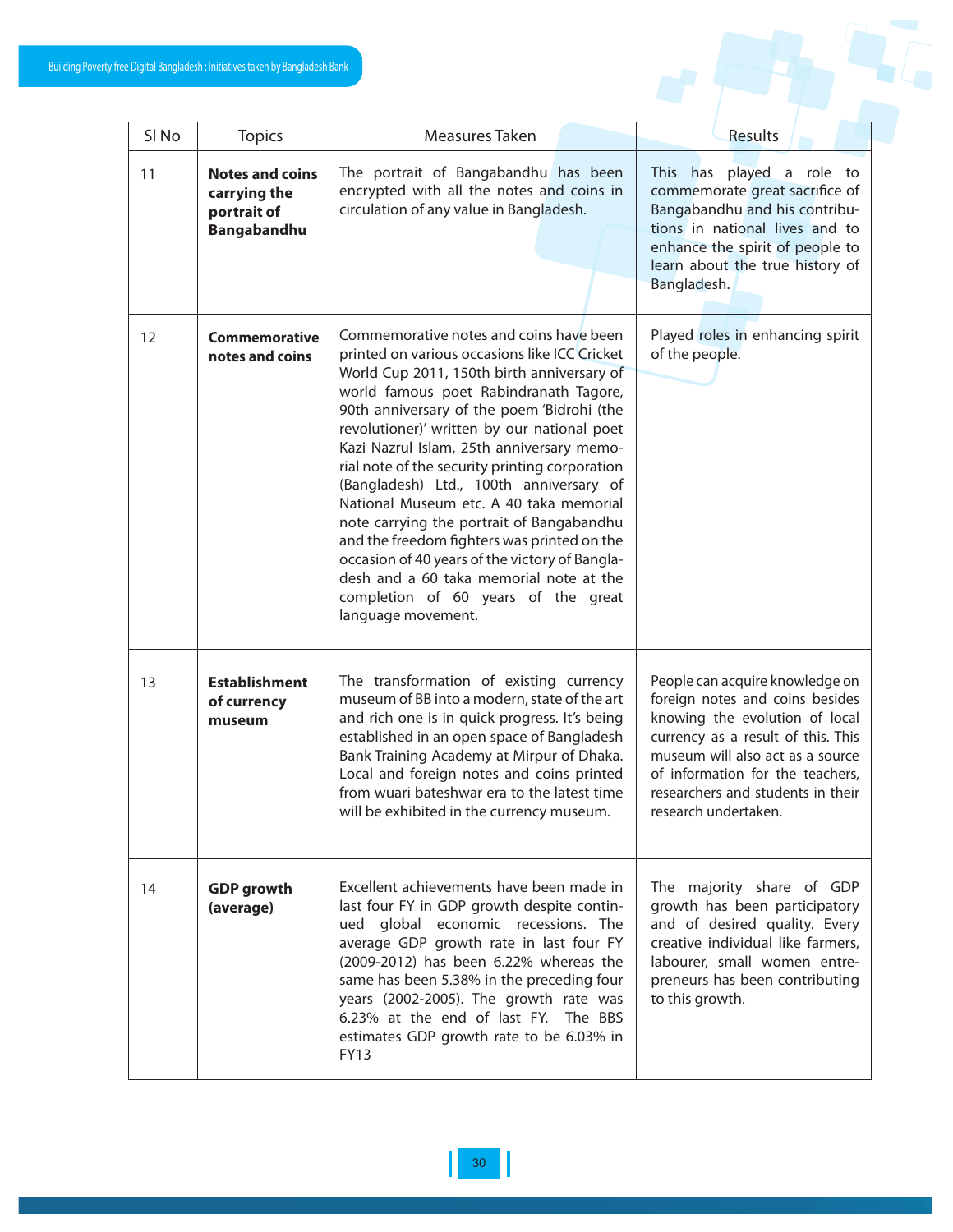|                  |                                            |                                                                                                                                                                                                                                                                                                                                                                                                                                                                                                                                               | Building Poverty free Digital Bangladesh : Initiatives taken                                                                                                                                                                   |
|------------------|--------------------------------------------|-----------------------------------------------------------------------------------------------------------------------------------------------------------------------------------------------------------------------------------------------------------------------------------------------------------------------------------------------------------------------------------------------------------------------------------------------------------------------------------------------------------------------------------------------|--------------------------------------------------------------------------------------------------------------------------------------------------------------------------------------------------------------------------------|
| SI <sub>No</sub> | <b>Topics</b>                              | <b>Measures Taken</b>                                                                                                                                                                                                                                                                                                                                                                                                                                                                                                                         | Results                                                                                                                                                                                                                        |
| 15               | <b>Foreign</b><br>remittance               | In last four and quarter years (January 2009<br>to March 2013) under this present govern-<br>ment USD 59 billion was remitted home,<br>which is just double compared to that of<br>previous government in earlier period.                                                                                                                                                                                                                                                                                                                     | Process of sending and distrib-<br>uting remittance has<br>been<br>simplified.                                                                                                                                                 |
| 16               | Foreign<br><b>Exchange</b><br>(FX) reserve | The size of FX reserve at the end of FY 2004-<br>2005 was USD 2.93 billion whereas the<br>current level of FX reserve is USD 14.5 billion<br>in May 2013. That is, the size of the reserve<br>has increased five times.                                                                                                                                                                                                                                                                                                                       | The current level of reserve is<br>sufficient to meet five months<br>imports.                                                                                                                                                  |
| 17               | <b>Export earnings</b>                     | Export earnings grew in the last four FY<br>despite global economic recessions. Export<br>earnings of USD 15.65 billion, USD 16.20<br>billion, USD 22.92 billion and USD 24.29<br>billion were made in the FY 2008-09, 2009-<br>10, 2010-11 and 2011-12 respectively.<br>Average export earnings were around USD<br>20 billion. In total, the export earnings have<br>jumped by 2.79 times from those of earlier<br>four FY. In the current FY (till April 2013),<br>export earnings made was USD 21.78 billion<br>with more than 10% growth. | Export earnings contribute to<br>the increase of foreign exchange<br>reserve.                                                                                                                                                  |
| 18               | Import<br>payments                         | Import payments also grew in last four FY. In<br>the FYs 2008-09, 2009-10, 2010-11 and<br>2011-12 the import payments of the coun-<br>try were USD 22.51 billion, USD 23.74 billion,<br>USD 33.66 billion and USD 35.44 billion<br>respectively. Average import payment was<br>around USD 28.8 billion. In total, import<br>payments increased by 2.73 times. In the<br>current FY (till March 2013), import payment<br>made was USD 25.3 billion with a negative<br>growth of 6%.                                                            | The overall import payments<br>have decreased due to reduc-<br>tion of food import, decrease of<br>prices of importable commodi-<br>ties in the international market<br>and discouragement of import<br>of luxury commodities. |
| 19               | <b>Inflation</b>                           | At the end of FY 2008-09, 2009-10, 2010-11<br>and 2011-12, the average annual inflation<br>rates were 6.66, 7.31, 8.80 and 10.62 percent<br>respectively. It is downward now and has<br>fallen into the comfort level of single digit.<br>Average inflation of 10.86% in April of last<br>year (2012) has decreased to 7.85% at the<br>end of April 2013.                                                                                                                                                                                     | People are feeling comfortable<br>with the decrease of inflation to<br>an acceptable level.                                                                                                                                    |

I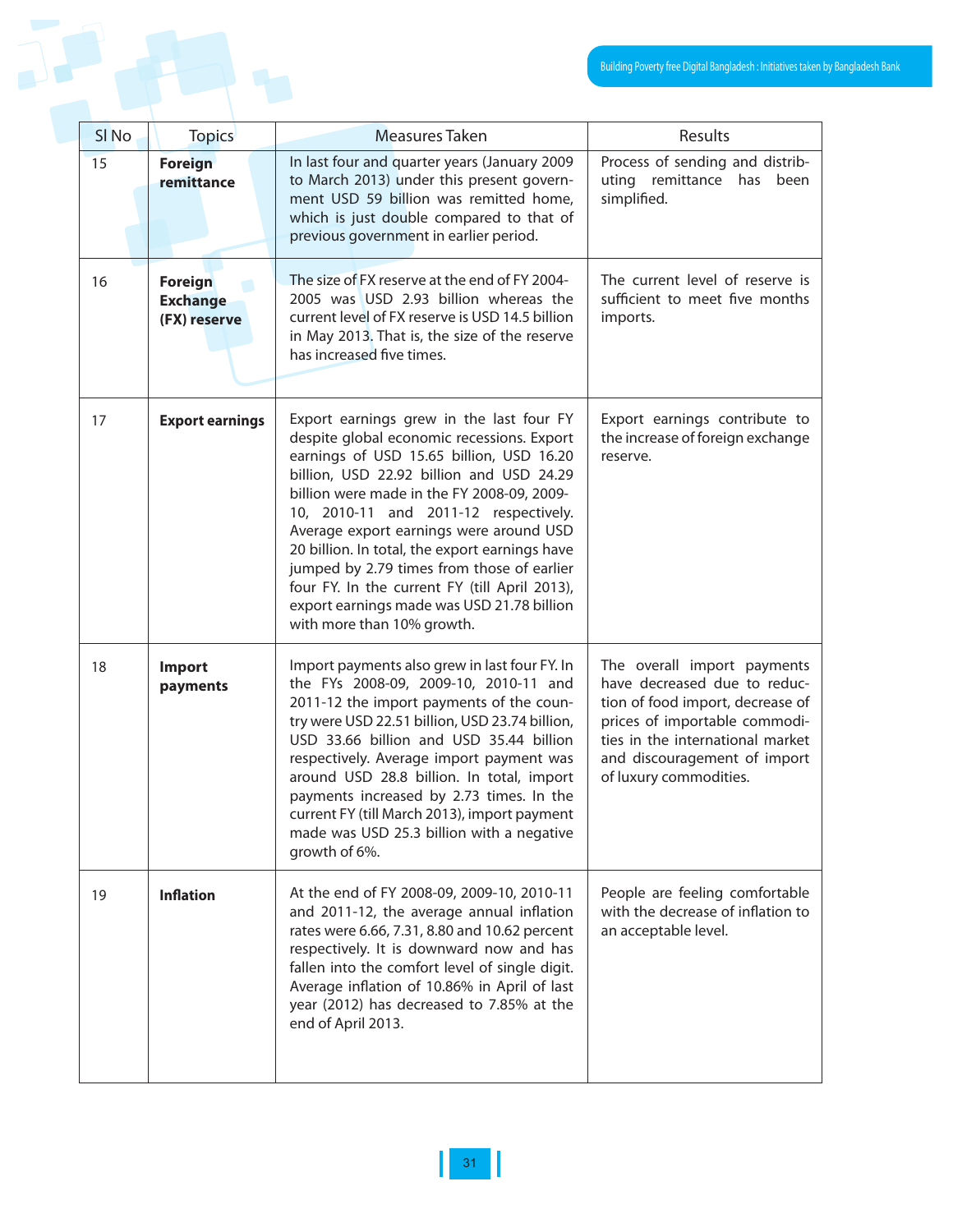| SI <sub>No</sub><br><b>Topics</b>                                                       | Measures Taken                                                                                                                                                                                                                                                                                                                                                                                                                                                                                                                                                                                                                                                                                                                                                                                                                                                                                                                                                                                                                                                   | Results                                                                                                                                                                                                                                                                                                                                                                                                                                                                                                                                                                                                          |
|-----------------------------------------------------------------------------------------|------------------------------------------------------------------------------------------------------------------------------------------------------------------------------------------------------------------------------------------------------------------------------------------------------------------------------------------------------------------------------------------------------------------------------------------------------------------------------------------------------------------------------------------------------------------------------------------------------------------------------------------------------------------------------------------------------------------------------------------------------------------------------------------------------------------------------------------------------------------------------------------------------------------------------------------------------------------------------------------------------------------------------------------------------------------|------------------------------------------------------------------------------------------------------------------------------------------------------------------------------------------------------------------------------------------------------------------------------------------------------------------------------------------------------------------------------------------------------------------------------------------------------------------------------------------------------------------------------------------------------------------------------------------------------------------|
| <b>NPL Ratio in the</b><br>20<br>banking sector                                         | NPL ratio in the banking sector was 13.60%<br>on 31 December 2005 which decreased to<br>7.7% as on June 2012. However, this ratio<br>has increased to 10% in December 2012<br>after bringing change in classification<br>policies in alignment with international<br>standard.                                                                                                                                                                                                                                                                                                                                                                                                                                                                                                                                                                                                                                                                                                                                                                                   | NPL ratio in the last four years is<br>gradually decreasing.                                                                                                                                                                                                                                                                                                                                                                                                                                                                                                                                                     |
| 21<br><b>Strong position</b><br>of Bangladesh<br>in 'Sovereign<br><b>Credit Rating.</b> | Despite global recessions, Bangladesh<br>achieved a satisfactory 'Sovereign Credit<br>Rating' in 2010 for the first time in an<br>independent evaluation of world's two<br>leading rating agencies Standard and Poor's<br>(S&P) and Moody's and the rating was BB-<br>and Ba3 respectively. Bangladesh sustained<br>this rating in 2011 and 2012 although the<br>sovereign credit ratings of many rich coun-<br>tries in the world have been downgraded.<br>Bangladesh follows only India in sovereign<br>credit rating in South Asia as per S&P's<br>report published in 2013. Nigeria, Mongolia<br>and Vietnam share the same rating as<br>Bangladesh does. On the other hand, as per<br>report published by Moody's in 2012, the<br>average income per head in the countries<br>having same rating is more than five times<br>as that of Bangladesh which tells about the<br>brilliant success in economic management<br>of Bangladesh. Achieving this credit rating is<br>the testament of financial discipline and<br>sound macro management in Bangladesh. | As a result of this good standing<br>in Sovereign Credit Rating,<br>financing foreign trade and risk<br>minimization in balance of<br>$(BoP)$ ,<br>enhanced<br>payments<br>confidence of local and foreign<br>investors and foreign direct<br>investment (FDI) have been<br>facilitated. This credit rating has<br>identified Bangladesh as one of<br>the important investment desti-<br>nations. Favorable rating will<br>facilitate collection of fund from<br>international market through<br>bond issuance and apart from<br>attracting FDI; it will help<br>decrease the interest rate of<br>foreign loans. |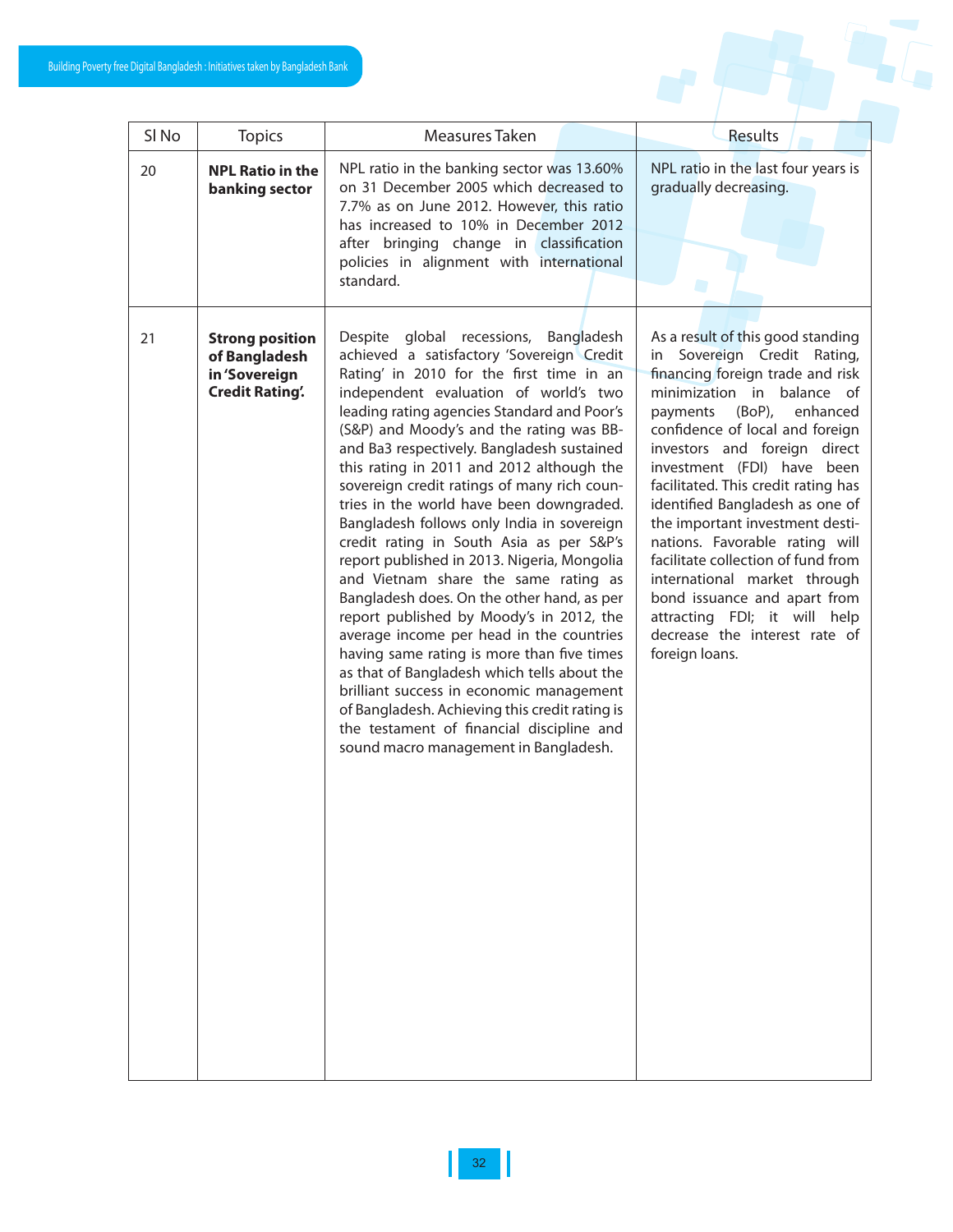Published by Department of Communication and Publication, Bangladesh Bank